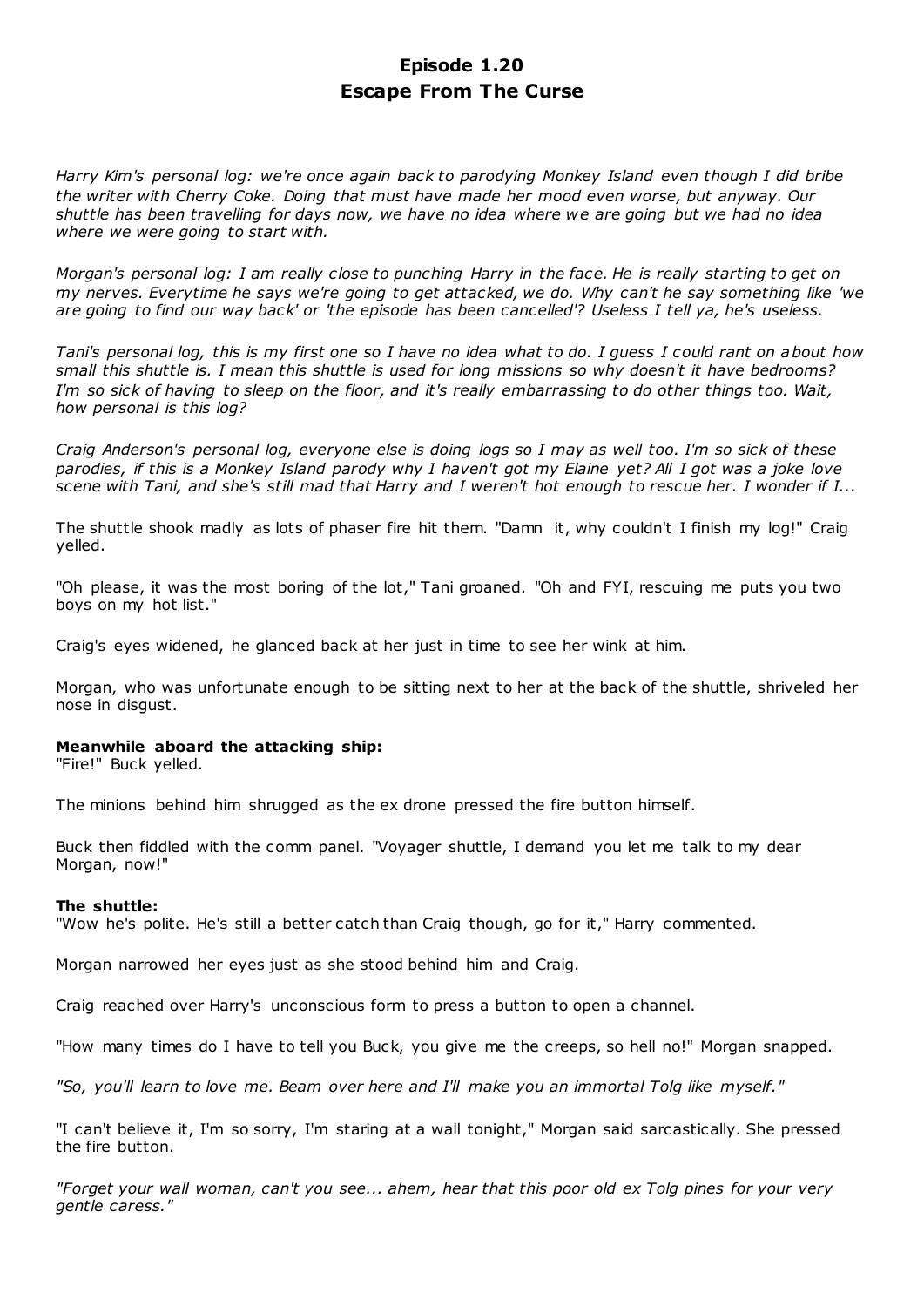The shuttle shook again. "You know I don't think my dad would approve of me dating a dead guy," Morgan grunted, she pressed fire again. "You're probably a too nice a ballet dancer for me anyway." Once again she fired. "Let's just be friends instead." Yep you guessed it, she fired again.

*"Aaaaarrrgghh, son of a..."*

The shuttle shook again.

"There is something called evasive maneuvers, use em!" Harry yelled at Craig.

"Oh you're awake," Craig sighed. "We were evading fine while you lay on the helm controls."

Harry looked down at his station, "oh."

"Let's face it Buck, you're a weird, disgusting, annoying, tutu obsessed, dead little man, and that's not what I'm looking for in a relationship right... well ever," Morgan grumbled.

"You can tell this isn't her first time," Harry whispered, gesturing at Craig. He scowled at him while Tani giggled.

*"Damn your riddles you stupid female, what do you mean?"*

"Let's see. One, you're dead, which gives me the heebies. Two, the tutu. Three, you keep kidnapping my best friend. Four, you want to kill my other best friend. Five, the tutu," Morgan rambled.

"Aaaw, best friend," Craig sighed.

"Keep your eye on the shields, Craig!" Morgan snapped.

*"Craig Anderson!?"*

"Oops," Craig muttered.

Both he and Tani disappeared in a transporter beam. The others stared blankly at where they had disappeared.

"Hey, what's going on?" Harry asked.

Morgan slapped her own face with her hand, "he kidnapped Tani instead of me again, why?"

"I wouldn't complain," Harry muttered.

### **The Tolg ship:**

"Aaah, Craig Anderson, Morgan my dearest. I don't know why you and my woman are always in teams together, but this is the last time," Buck said.

"Thank god he's not wearing that tutu again," Tani whispered. Craig nodded in agreement.

Buck turned to his ex Tolg minions. "Throw them in with our volunteer, he'll keep an eye on them until I feel up to killing them." Some of the minions took Craig and Tani away. "Now, prepare the voodoo torpedo."

"The what?" everyone asked.

"I made it up, duh! Get it invented now!" Buck yelled. Everyone groaned, they all went on their merry way.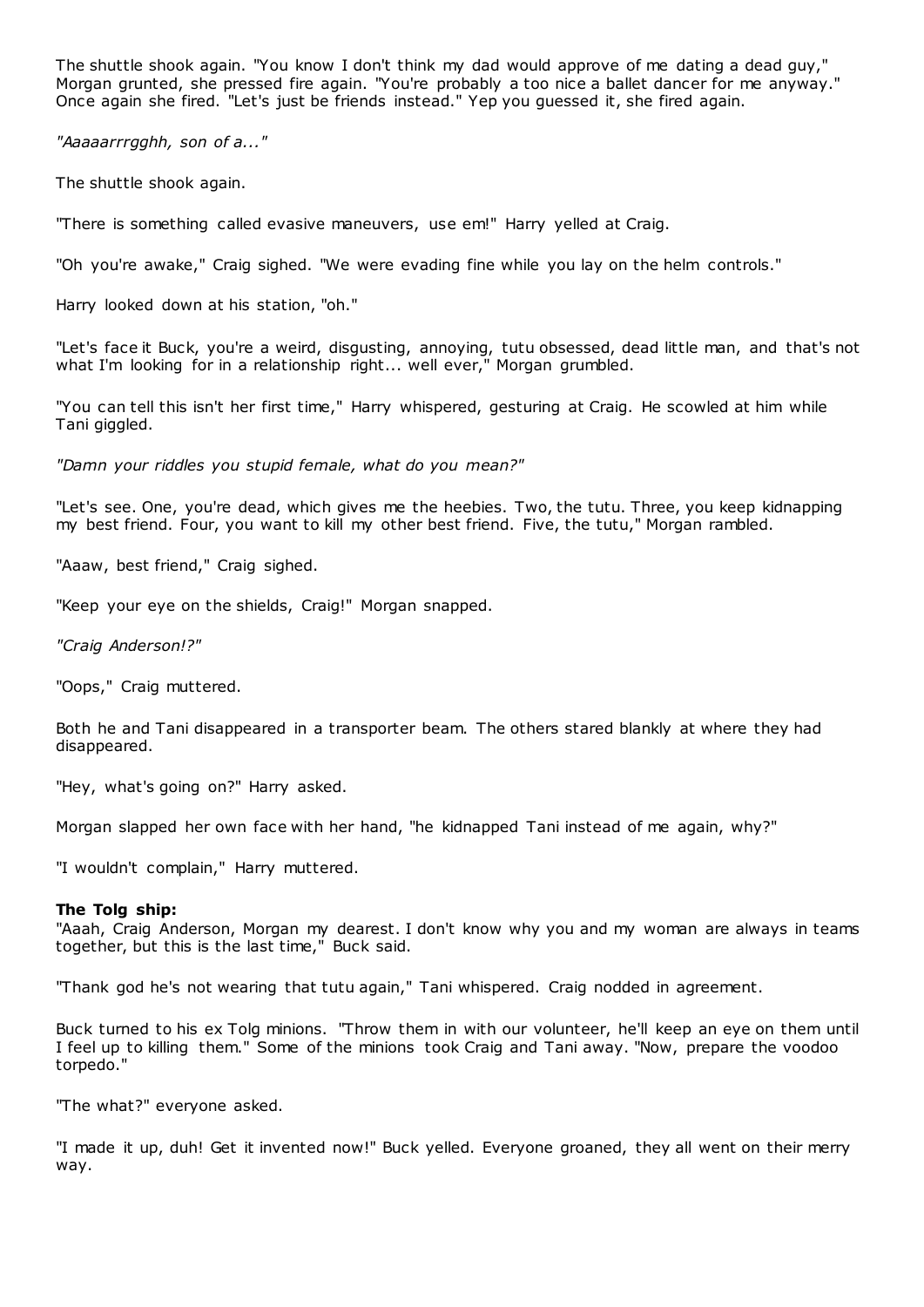# **PART 1: The Ship of Weeps**

Tani and Craig were pushed into a weapons room. A guy was manning a phaser array.

"We have to get off this ship," Tani whispered.

Craig looked around, "what kind of idiot would put their prisoners in here?" He shuddered at the memory of the tutu. "Never mind. All we have to do is overpower the guards and use their transporters."

The phaser guy turned around, "quit planning to escape, you're ruining my concentration."

"Wait, you're that ship salesman. What are you doing here?" Craig asked.

"Ohno, hello Mr Anderson," the man muttered.

"How on earth did you get on this ship? The last time I saw you was on Scabbia," Craig asked.

"Well I was a bit teed off with that black haired guy for trying to shoot me, I wanted to get revenge," the salesman replied.

"Uh..." Craig muttered.

"Don't worry, no revenge on you Mr Anderson," the salesman said.

"Can you um, help us escape then?" Craig asked.

"Don't be stupid," the salesman replied. He pointed a gun at them.

"But... I thought you didn't hate us," Craig said.

"One more word and I'll blow your arses off!" the salesman yelled.

"You don't have the guts," Tani huffed.

"Oh I do," the salesman said. His hand started shaking.

"Really, go on then," Craig dared.

The salesman burst out crying, "you're right. I can't do it, I'm not a bad person."

"Uh, can you let us go then?" Craig asked.

"No, I hate you all!" the salesman cried. He went into the corner to cry more.

Craig sighed, "damn, and I thought this was supposed to be the easy tutorial puzzle."

#### **The shuttle, a little while later:**

Morgan was once again arguing with Buck over the commlink. Harry decided now would be the best time to nurse the bump on his head.

*"What do you mean love, I have my bride already. Oops, gotta go. Wedding present is ready."*

"Hey, don't you dare hang up on me!" Morgan yelled at the computer.

"I thought you wanted to get rid of him," Harry said.

"It's a matter of principle," Morgan sighed.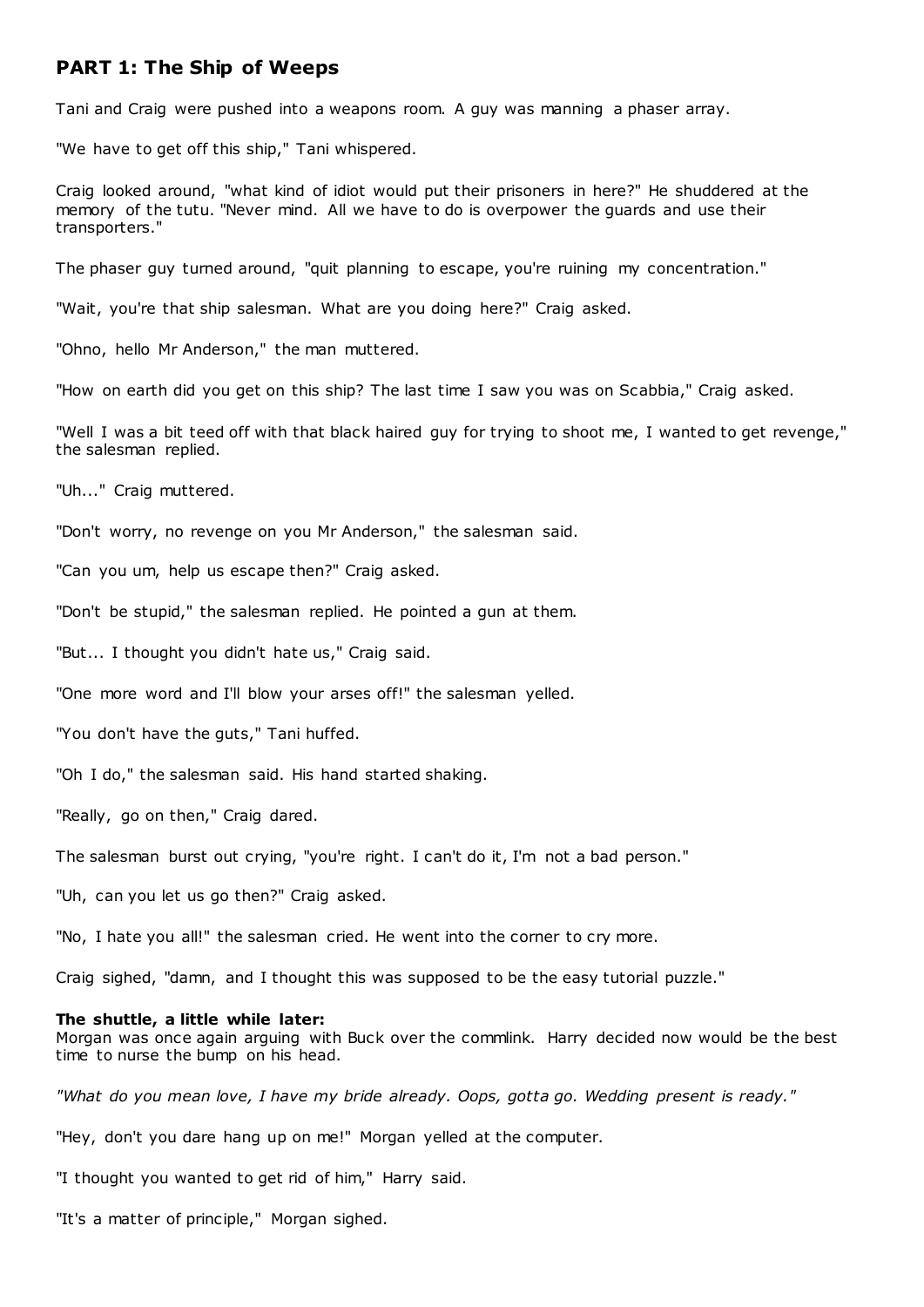#### **The enemy ship:**

"The *voodoo* torpedo is ready, sir," a minion said.

Buck smiled evilly. "Now with the voodoo torpedo I will blast my girl's friends into another dimension. That'll show how much I care."

"Um, yes sir," the minion muttered. The others shrugged their shoulders.

There was a huge explosion nearby which caused the ship to shake violently. "My god that was a close one," Buck said.

"Sir the explosion has set off the torpedo but it hasn't been ejected. Do you know what this means?" a minion panicked.

"Uh... no," Buck replied.

"Yeesh, maybe I should be the main villain in these episodes," another minion muttered.

"It means we're going to die, again," the first minion said.

"Oh," Buck muttered.

The ship then exploded, a huge shockwave knocked the shuttle and it went flying. Of course it hurtled towards a nearby planet that wasn't there before. Debris and a few esc ape pods seemed to follow them.

Morgan and Harry were standing on a beach, staring at what was left of the shuttle. It then decided to sink into the sea.

The pair looked sadly ahead of them.

"Craig, Tani," Morgan quietly said.

"My phaser recharger," Harry whispered. Morgan gave him a deserved elbow in the ribs.

"They should be ok. The good guys don't die in the Monkey Island games," Morgan sighed.

Harry pulled a face, "why do I get the feeling that was an irony joke."

Tani tried her best not to cry, she squeezed her eyes shut. "Oh Craig, of course I won't let go."

Holding onto her hands was poor Craig, hanging off what looked like an escape pod sticking out of the water. Tani lay on the top of it.

"You'd better not, there's plenty of room on that thing!" he stuttered.

Tani casually shrugged despite holding onto Craig's full weight, "I thought we were having a moment, but whatever."

"Not a very original one, now help me up, please!" Craig yelled at her.

After a few bad attempts, Tani helped him up on top of the pod with her. He had enough room to sit and stretch his legs while Tani went back to lying down.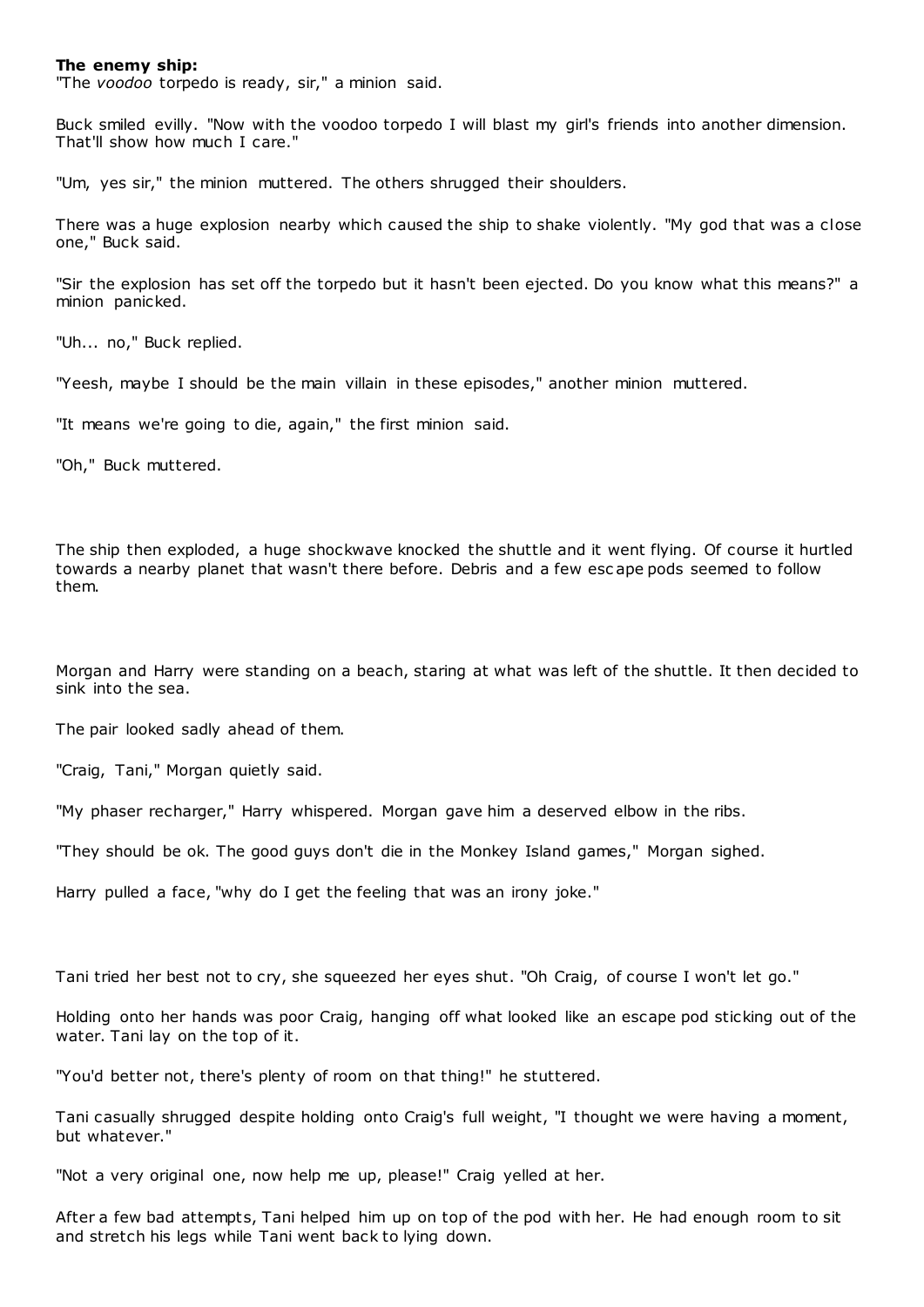"When I asked for more romance scenes, I didn't mean joke ones with you," Craig commented to himself.

Tani huffed to herself, "well I'm the Elaine of the parodies, get used to it."

Craig shook his head desperately, "no, Morgan is the one Buck wants. He just, for some reason, keeps getting mixed up with you."

"Which makes me Elaine, yeesh," Tani grumbled. She sat back up, "now pucker up Craigbrush."

Craig's eyes widened, he had enough room to back off a bit. "No, they never kiss in any of the games!"

"Then why are you so desperate for Elaine scenes with Morgan?" Tani grumbled.

A familiar voice cleared her throat. The pair slowly looked to the side, noticing Morgan and Harry standing only a few metres away on the beach.

"Um, well... this is awkward," Craig mumbled.

"No, funny," Harry commented.

The pair quickly climbed off the pod to join the others on the beach.

"So, would someone kindly explain what happened?" Morgan asked.

"Nothing, she just keeps making comments," Craig stuttered.

Harry and Morgan both laughed behind their hands. Morgan lowered hers, "I mean Buck's ship."

"Oh," Craig turned bright red. "After we made the *guard* cry, we rigged the firing mechanism he was controlling. We ran for the escape pod, knowing he'd probably go back to firing it eventually."

"Buck imprisoned you in a weapons room? I hope the rest of the game is as easy as that," Harry commented.

Tani raised an eyebrow, "what game? Buck's gone, I'm still with you guys. All we have to do is wait for Voyager to find us."

Harry shook his head, "as if. Did you guys pick up any items, just in case?"

"Yeah, Harry's only got a few shots in him this episode," Morgan added on.

Craig pulled a face while he rummaged through his pockets. First out was a packet of red balloons. Second was a small blue box. Everyone gathered around as he went to open it. Inside it was a huge diamond ring.

"Somehow I think that thing will be unused, in our *inventory* for the whole game," Morgan muttered, not impressed.

Harry cringed, "would you stop saying stuff like that. It's like tempting fate!"

"Maybe I should have looked at what I was picking up," Craig cringed. "I was in a hurry..."

Tani grabbed the box off of him, "thanks Guycraig, you shouldn't have." The others stared blankly at her as she tried to put the ring on her hand. Eventually she found a finger that fit.

The blank stares turned into looks of despair as Tani's whole body changed into gold.

"Yes Craig, you shouldn't have!" Harry groaned.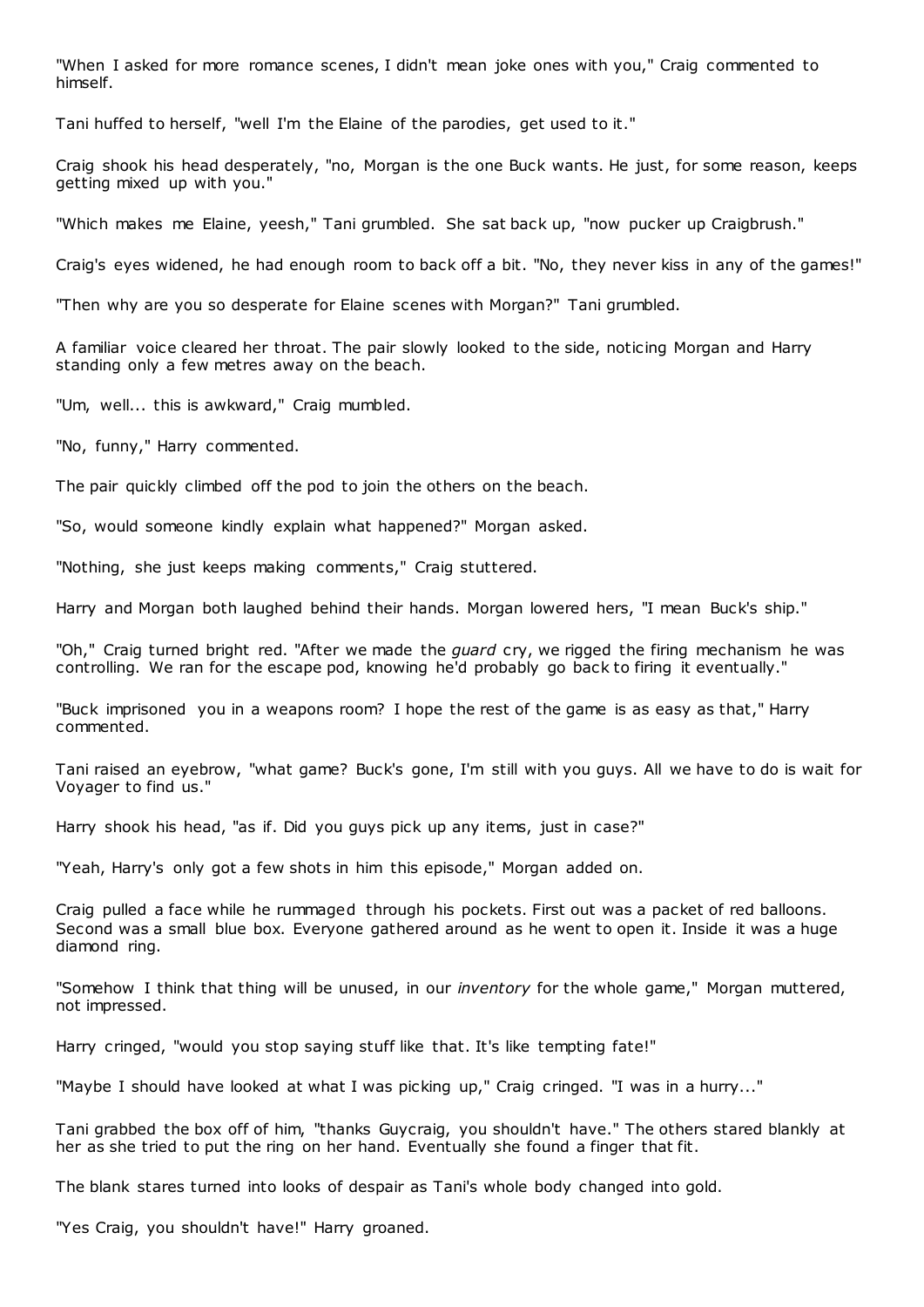All Craig could do was slump his shoulders in defeat.

## **PART 2: The Puzzles Get Worse**

Harry, Craig and Morgan walked aimlessly around, looking for any sign of life. Even though it was daytime, the only town on the island was dead.

They eventually reached a small swamp, with a wrecked shuttle sitting in the middle of it.

"Are we sure we're still in the parodies? No items to pick up, nobody to talk to," Morgan questioned.

"You mean nobody for Harry to shoot," Craig muttered.

Harry decided to ignore him, "I don't know which is worse." Something hard hit him on the head, then bounced back into the air. "What the hell was that?"

The group looked up and they saw a skull lying trapped in a tree branch. "Gross!" Morgan complained.

"Who are you calling gross, puny mortal!" the skull yelled.

"Ok, this doesn't make any sense," Harry muttered.

"Yeah, how can that thing talk without... well, anything?" Craig asked.

"I dunno, you seem to be doing ok without a brain," the skull replied.

Harry rubbed the second lump on his head, "who are you, and where did you come from?"

"I am Murray an evil demonic guy, well skull. Ahem, your foe for this episode," the skull replied.

"Really, that's nice," Harry muttered.

"Please don't tell me you're the only liv... thing here," Morgan said.

"Some useless old woman lives in that old shuttle. She kept bugging our crew with dolls, and dead chickens," Murray replied.

"Great, why does that sound familiar?" Harry asked.

"It does?" Tani questioned.

"Oh right," Tani muttered.

"Ah ha! Once again I am not useless!" the voodoo lady yelled.

"Yeah but if you think about it, we don't actually need you. In the game talking to you triggers everything, but that's all part of computer programming. We once again, just steal from you," Harry said.

"No, I can be useful, I can help cure Tani," the voodoo lady said.

"Ok great, then I assume as soon as we rescue her, something else will happen to her," Harry groaned.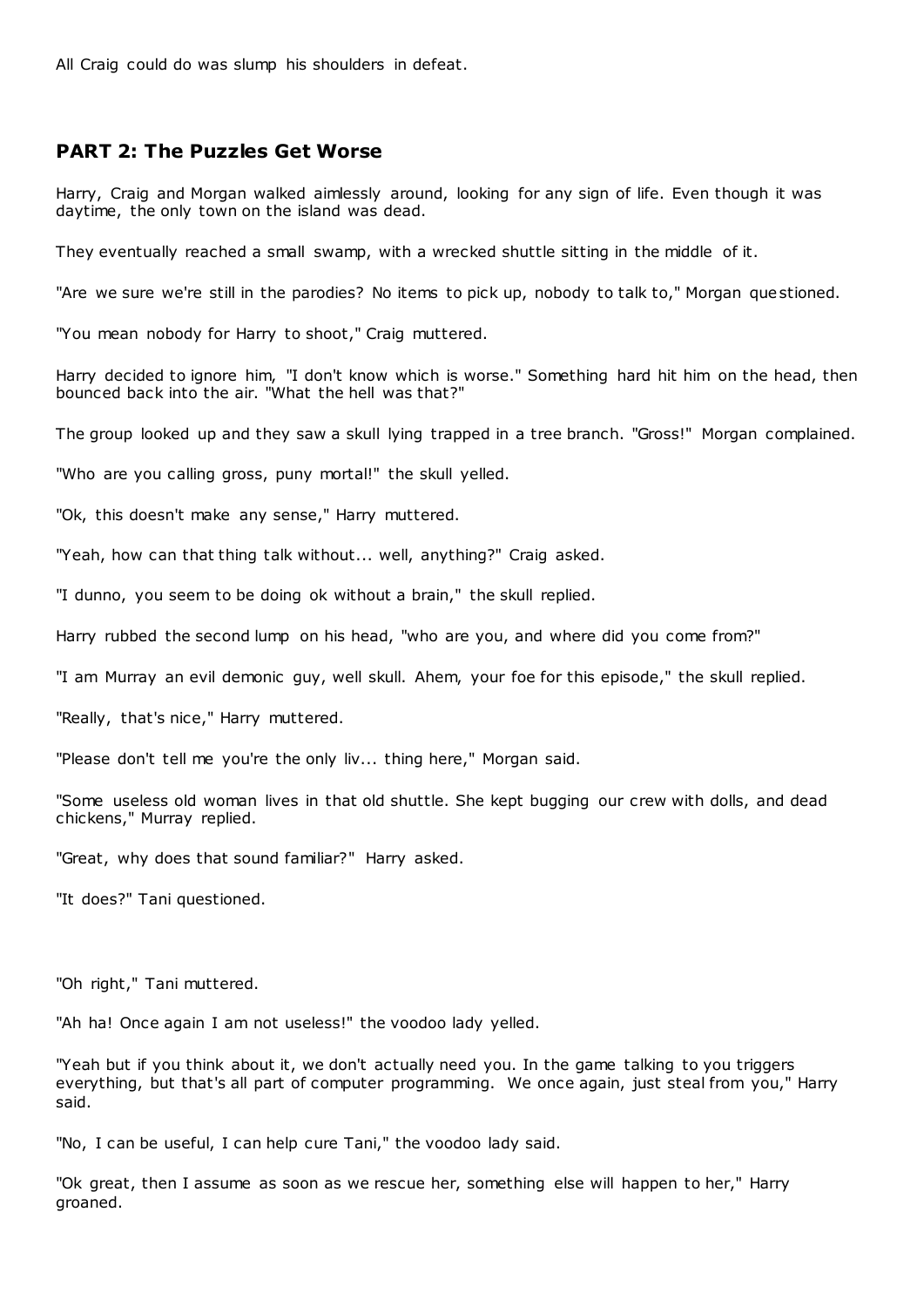"What do you mean?" the voodoo lady asked.

"Well in the first parody she got kidnapped by Buck, in the second parody she was taken to Malain's own personal theme park. What's in store for the third and fourth?" Harry replied.

"And fifth," Craig meekly said.

Harry glared at him, "shhhh! This is the last episode, the last!"

"I'm afraid I cannot tell you," the voodoo lady said.

"Ok, seeya," Harry said. He turned to leave but the others didn't.

"Wait Harry, the sooner we found out what to do, the sooner we can move onto a different episode," Craig explained.

Harry sighed, "fine. How do we cure her."

"It's really very simple," the voodoo lady explained. The away team glared at her, clearly not buying it. "You only have to worry about her being stolen. Where did you hide her?"

The awayteam stared at each other.

The trio now stood on the beach, watching an old sailing ship sail away. Once it went out of sight around the island, Craig finally said, "shoot."

"Now you tell me," Harry muttered.

"Ah ha, back for more, ey?" the voodoo lady cackled.

"I will choke her," Morgan grumbled.

Craig quickly put his hand out in front of her, calming her down instantly. "Maybe you could help get that skull down."

"Yeah, down," Morgan giggled, she ran out.

Harry frowned at his teammate, "what did you give her?" He then noticed his phaser pocket was empty. "Ugh, you fool. How else are we going to solve the puzzles!?"

"Ahem!" the voodoo lady cleared her throat. "Unless your phaser is made of gold, it will not help you."

Harry scoffed, "yeah sure, like getting what we need is the only thing we need to pick up. Next time Craig's carrying the dog."

Craig smirked slightly, "if it wasn't for me, you wouldn't have needed it." Harry just growled at him. "Oh hey, at least you didn't wear pink."

"Helloooooo!" the voodoo lady yelled.

"Oh right, that's the same as carrying around a ten stone dog," Harry muttered.

"You wanted to take it with you," Craig said.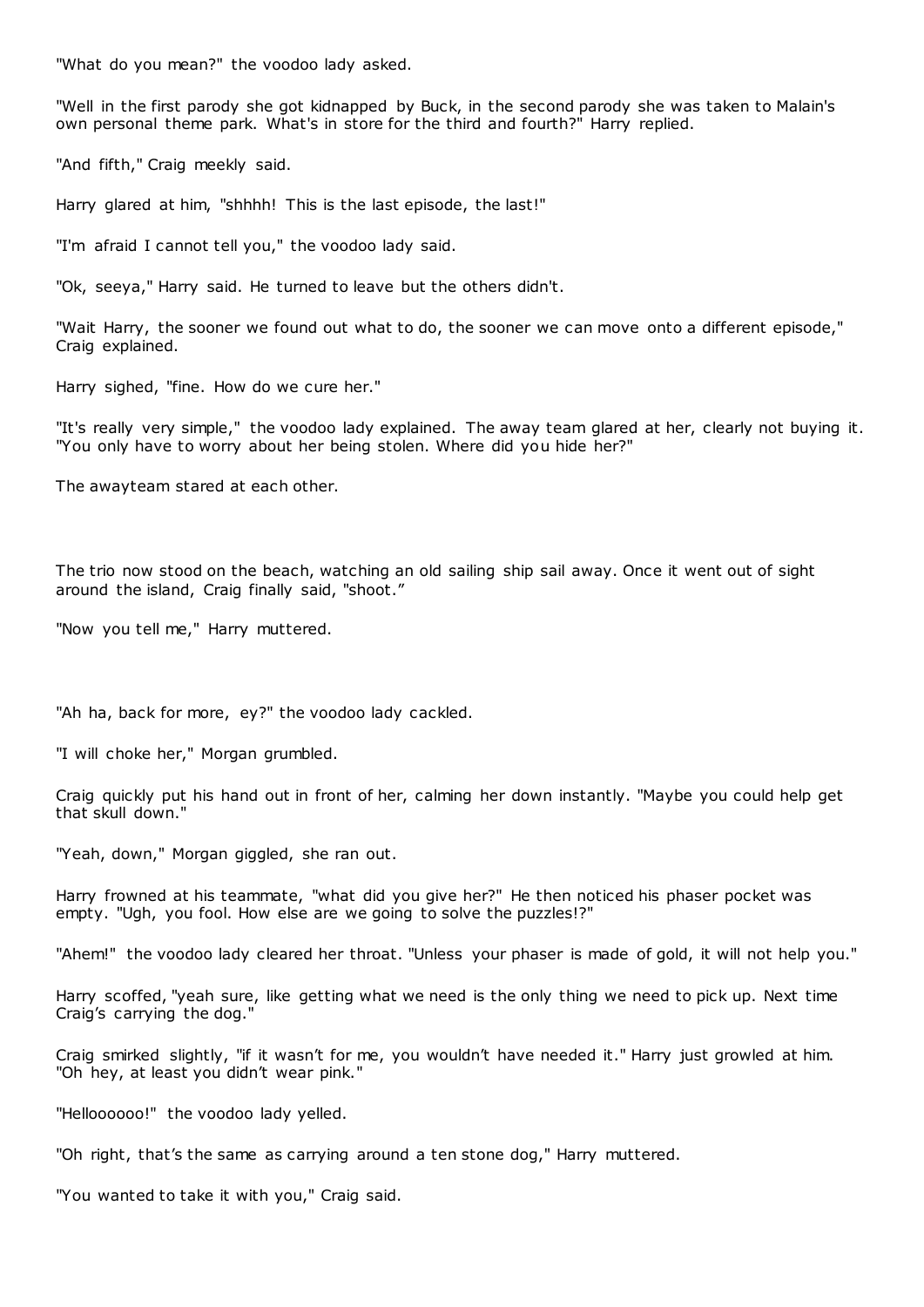"No, I wanted to shoot it. I thought it was a puzzle rehash of the first game's mansion dogs," Harry complained.

Outside they heard a phaser shot, followed by a splash. "Puny human, you will pay for your insolence. Bow before me!" the skull's voice snapped. "Mwaheheheheheheheh." They heard another splash, which was much louder than the last one.

"Do you want to know the solution or not?" the voodoo lady snapped.

"Why would it be, it was sleeping before you got there," Craig groaned.

"Why else was there a dog outside a mansion?" Harry snapped. "You asked me to collect everything! "

"Will you two stop your bickering before Tani is made into a gold ring herself!" the voodoo lady snapped.

The two stared at her. "Gold ring, you say?" Harry said.

"With a large diamond; just like the one that cursed her. It's what I've been trying to tell you for five minutes," the voodoo lady said.

"Ok, ok. Is it on this island? How many puzzles and items do we need?" Harry said flatly.

"No," the voodoo lady replied. The boys groaned. "And a lot. You'll need to charter a ship, find a crew who can run it, and get Tani back. Oh and find a map."

Harry looked like he was going to cry. "I'm going to go get my phaser back." He walked out, sulking.

"You didn't mention the millions of things we'd have to do once we got to said island," Craig said. "Right?"

"Right. We don't want him shooting himself with it, do we," the voodoo lady answered with a sly smile.

"Ok, give me the scoop. What island?" Craig asked.

Outside Harry was standing around, sulking with his arms folded. Morgan stood next to him, every few seconds waving his phaser in his face.

Craig stepped out of the hut looking a little deflated. "Well, I think to save us time and sanity, we divide up the tasks."

"Craig, Craig. Don't you know the game by now? One person can't take on one of the tasks, cos they always mix up the items you need for the puzzles," Harry grumbled.

"All right, we'll meet up every half hour and exchange stuff," Craig sighed. "We do have four things to do, so maybe we'll just worry about the ship until after, huh?"

"Do we really need to hire some idiots to pilot the ship? It can't be harder than a shuttle, and it's not like sailing ships can crash into other planets," Harry said.

Morgan groaned, "god, you two need to lighten up."

"Hey, you were barely in the first game. Wait till you've got two games on your belt, then we'll see who's happy," Harry said.

"I don't wear belts," Morgan said. "It's not as bad as you think. We just take over the ship that nicked her in the first place. That's three problems in one."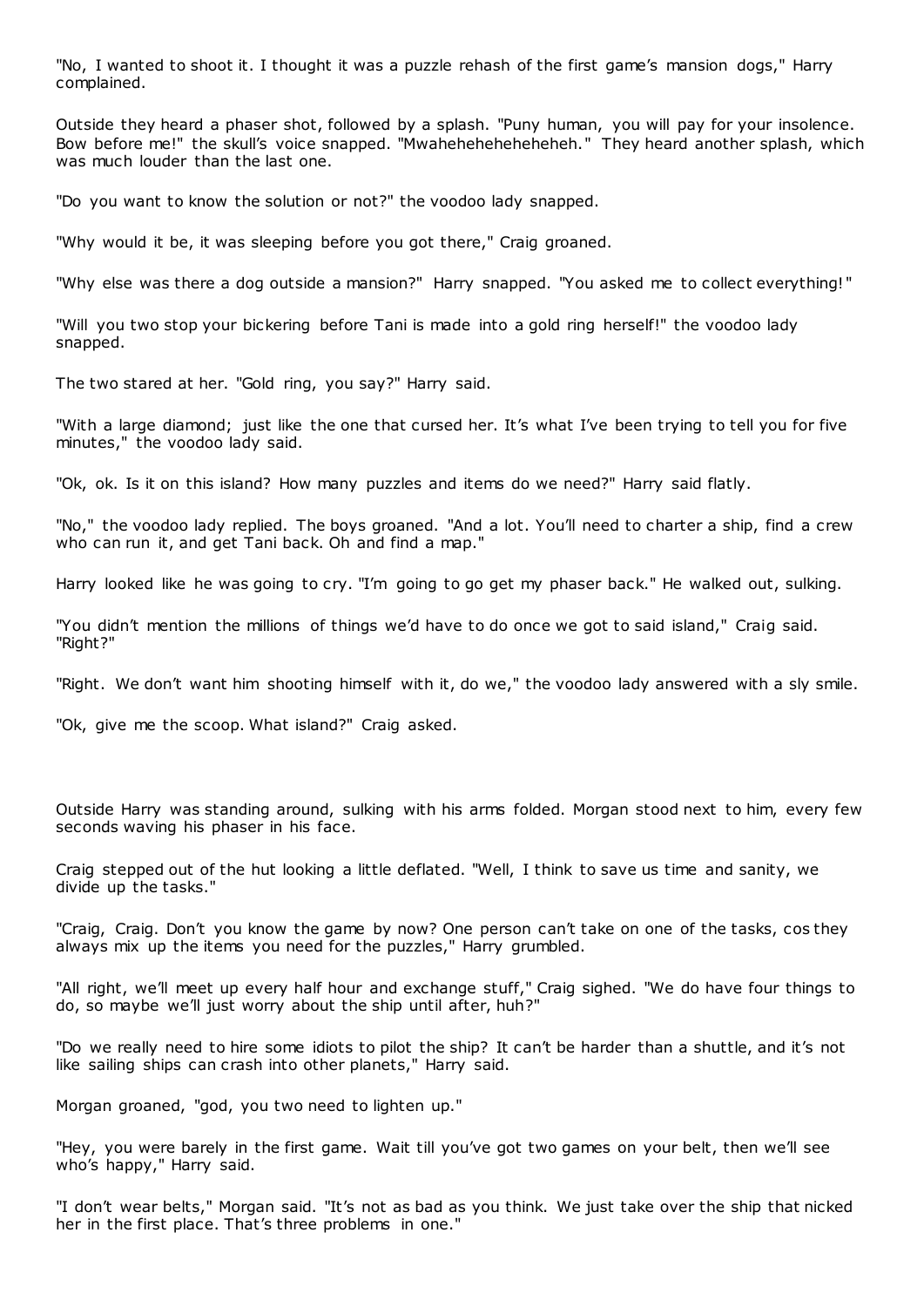"I like the way she thinks," Harry said.

"Ok. You look for the map," Craig said.

Harry sighed, "you're just lumbering me with the map so you can be alone with her."

"Nah, maps usually need to be bought or stolen. This is a job for the phaser," Craig said. Morgan waved the phaser in front of her, Harry pointed at her. "He should have it. We'll need someone strong enough to carry Tani, if she's been sold or something."

Morgan rolled her eyes, "god, fine!" She threw the phaser at Harry, it smacked him in the nose. He fell butt first into the swamp, nursing what was left of it. "If she's on the ship, can I at least beat up the crew?"

"Someone should," Craig replied.

"Good. What are you going to do?" Morgan asked.

"Just in case, item collecting for when you guys get stuck. Harry just shoots everything," Craig replied.

"So the easy stuff, typical," Morgan huffed. She headed off the screen, or out of the swamp, kicking water.

Harry climbed up, pinching his nose to stop the bleeding. "She's never played these games, has she?" he nasally said. He walked off too.

With a plaster on his nose, Harry Kim arrived at the beach. Lucky for his sore nose, he was in the shaded area. Nearby there was a man standing behind a little hotdog stall.

"Map?" Harry asked him flatly.

"Uh no. There is a guy on the beach with a tattoo though," the man replied.

Harry shook his head. Without another word he headed for the less shaded part. Before he reached the wooden fenced gate leading to it, the man rushed in front of him.

"No, members only!"

Harry reached for his phaser.

"If you had a card, I'd let you in."

He clutched the phaser in his hands.

"Even if it had the wrong name on it."

His finger hovered over the fire button.

"It's a really easy puzzle, honest," the man stuttered.

"Do I have to do anything else to get the map?" Harry asked.

The man sighed in relief. "No," he lied.

"Great, so can I sign up?"

"No," the man replied.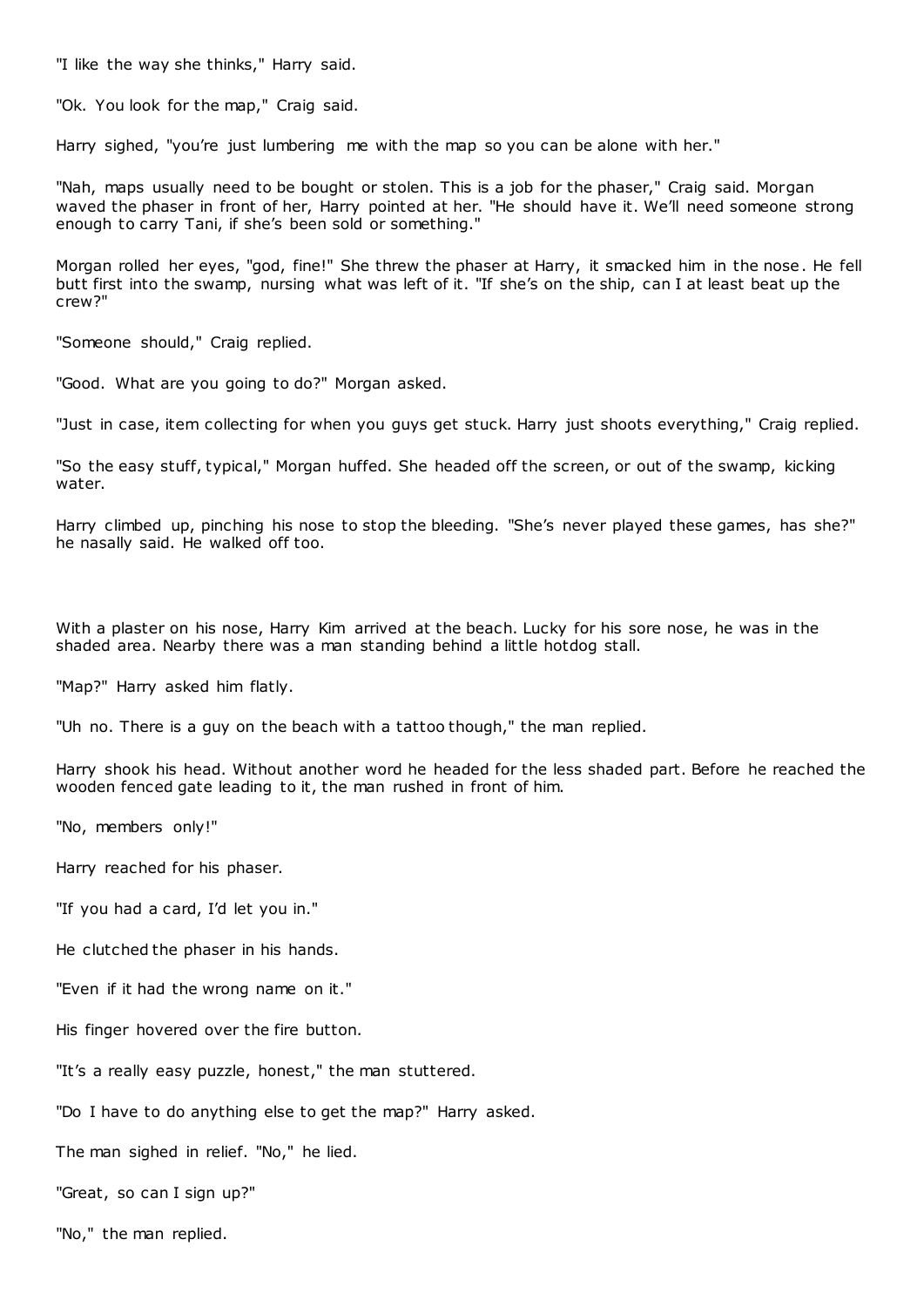Harry's eyes narrowed. "If you tell me I can't get this item unless I'm working on the statue, ship or crew puzzles, I'll put this on the painful tickle mode first and work my way up."

The man swallowed the lump in his throat.

Morgan stood around the edge of the woods, doing the Janeway trademark hands on hips. "Oh come on. I can see the ship on the island map. Why can't I go there?" She tried to work her way through the trees, but the huge branches pushed her back. "Ugh, I need something sharp. I hope Craig hasn't gotten it first."

Craig strolled into what looked like a hairdressers. The four men inside stopped what they were doing to stare at him briefly.

"Maybe I should item collect first," he said to himself. The first thing to catch his eye was the huge pair of scissors imbedded in the ceiling. "Hmm."

One hour later Craig, sporting a really bad bowl cut, walked out holding the scissors. "Besides my wrists, what am I supposed to cut?" he wondered.

He wandered the town until he reached what looked like a KFC drive through. Nearby it was what looked like a path, cluttered up with weeds and branches. He looked at the scissors, then back at the path. "Nah, can't be that easy."

Another hour later, the path was clear. Nursing an awful cramp in his hand, Craig decided to have a look down the path.

He reached a clearing on top of a hill. In the distance he could see the ship that kidnapped Tani. "This isn't even a challenge," he commented. Just as he said that he spotted a card lying on the ground. Once he picked it up a shadow cast over him.

"Beach Club Membership," he read. With a smile he pocketed it. Next thing he knew the shadow's owner leapt out of the trees, gunning right for him. Everything turned black. "Damn."

Harry strolled into the shop with the KFC sign on it. A short alien man sporting a huge moustache skipped in from the kitchen.

"Do ya have a reservation?"

"Why yes, yes I do," Harry slyly said, reaching for his phaser.

The man snatched it from him before he could fully raise it. "Why thank ya, I've been fancying a sweet treat for a while." Harry looked horrified as the strange man tried to eat it.

"Um..." Harry cringed as he heard a nasty crack.

The man threw the phaser over his shoulder, then began to nurse what looked like a cracked gold tooth. "So, do ya have a reservation?"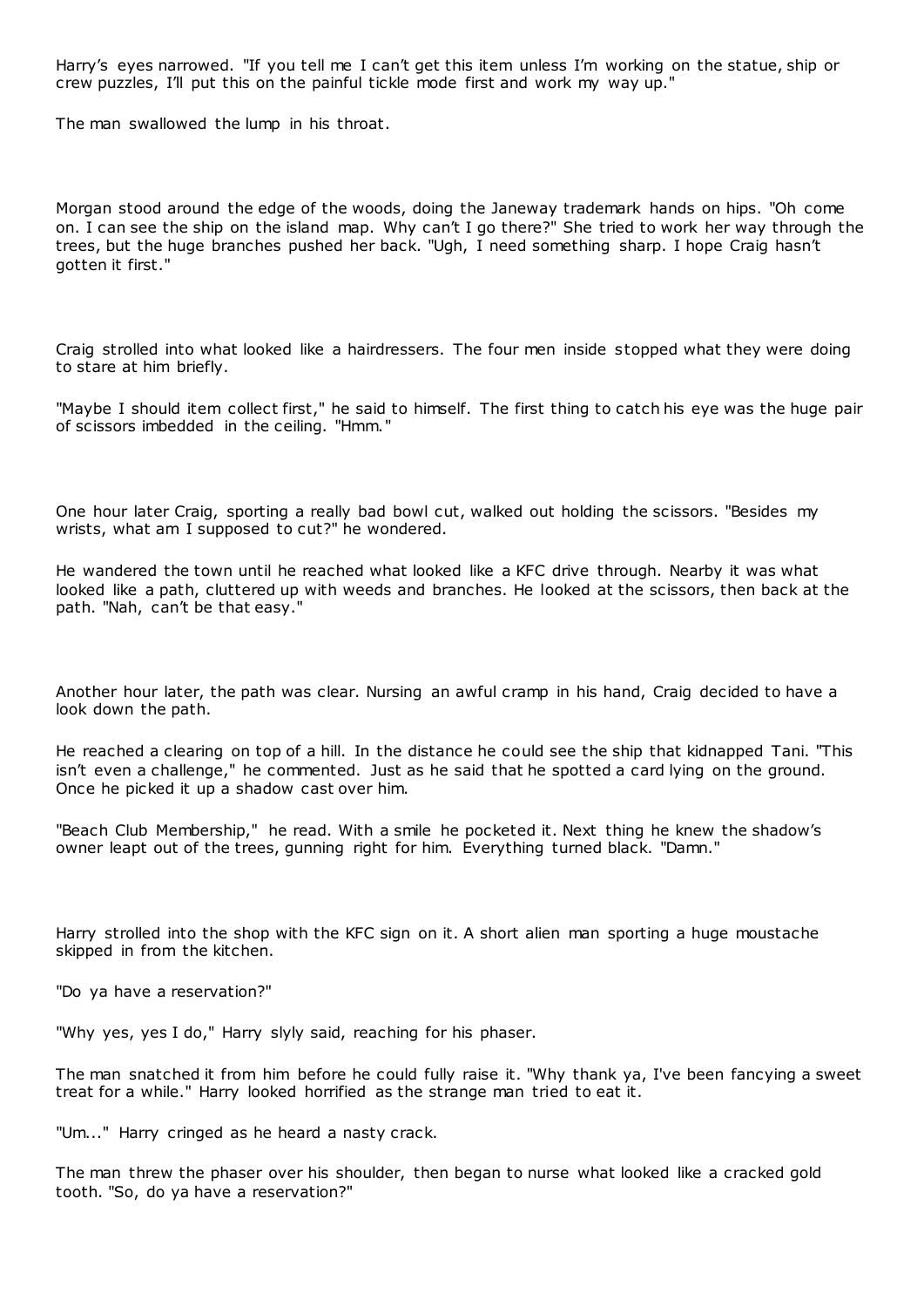Harry walked out of the KFC with a scowl on his face, and his eyes narrowed. "Oh, it's on."

He then noticed the new path Craig had made earlier, only then he heard a familiar whimpering sound.

Meanwhile Morgan and one of the hairdressers were standing on a small green field. Both of them stood next to a huge bit of wood. The man grunted as he tried to lift it, then push it down the field.

"Now then lassy, care to quit now and spare..." he gloated. His eyes widened as Morgan lifted hers up into the air.

Harry stood, barely containing his laughter, in front of a giant green snake. It seemed satisfied despite its middle section being oddly Craig shaped.

"What are you waiting for, shoot it or something!" Craig's muffled voice stuttered.

"I'd love to, but..." Harry smirked, then he remembered he wasn't much better off. "My phaser was eaten."

"You know, I'd believe anything right now," Craig mumbled.

Harry sighed, "all right. We just got to find a way to make it spit you out."

"I don't like where this is going," Craig muttered.

"Ugh, we wouldn't be in this mess at all if it wasn't for you, and that ring. Now, hurry up and solve that snake puzzle, I need that beach club membership," Harry grunted at him.

"I thought you were going to help me," Craig whined.

Harry shrugged, "I only had one item in my inventory, you're on your own." He walked off.

Craig sighed to himself, the snake did the same. It decided to munch on something in the bushes nearby.

Suddenly a huge chunk of wood fell out of the sky and walloped the unfortunate snake on the head. It did not look very well afterwards.

"My god, I've never seen such strength!" the hairdresser bellowed. "That must have been that rubber tree, ey lassie. You're a clever girl."

Morgan looked at him with a frown on her face. "That's the stupidest thing I've ever heard, in twenty minutes."

The hairdresser's eyes managed to widen further.

"Now, remind me why we had to do that *puzzle* again," Morgan said.

"To get me to join your crew," the hairdresser replied.

Morgan stared blankly at him for a minute, then stamped her foot. "Why didn't you tell me that before? God!" She stormed off. "Waste of bloody time," she muttered.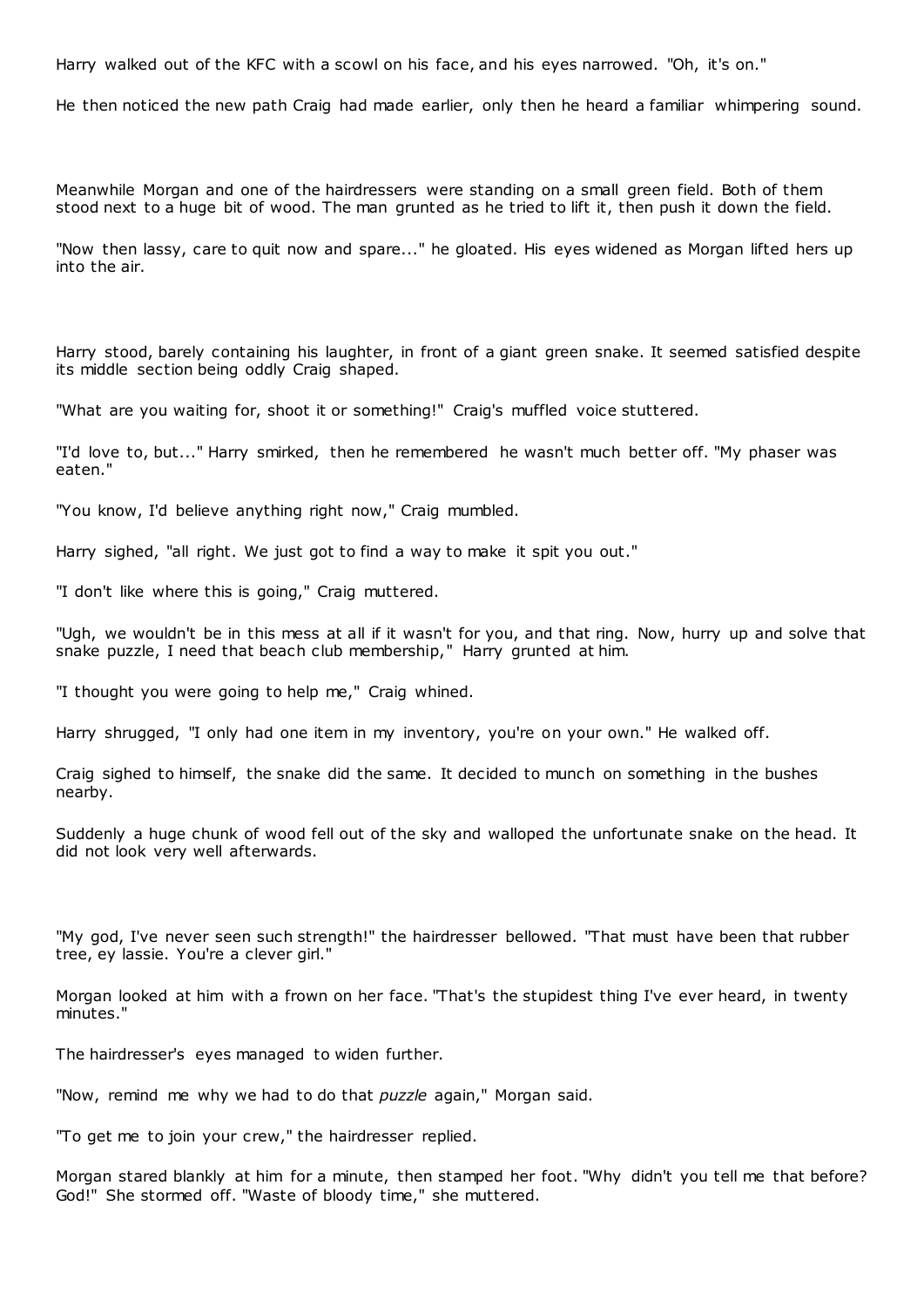Harry marched back to where Craig and the snake was, muttering angrily to himself. "Ok, I went everywhere and all I got for my trouble was a bottomless cup of nothingade." He shook his fist, "when I get my phaser back."

He then realised he was only talking to the snake, which looked a lot paler and had a huge bump on its head.

"Ohno, Craig," Harry stuttered. He glared at the snake. "How could you! I needed that beach club card!"

The snake replied with a sickly burp, which made it spit out a card. Harry grimaced at first but took it anyway.

"That's better," he said, ignoring the slime on it. His fuse ran out as he read it, it wasn't his beach club membership.

### **Meanwhile on the other side of the island:**

The sailing ship was floating right near the cold shadowed beach. Craig was walking along it, kicking sand angrily as he did. "It's always my fault, it's never his fault. I'm the only one playing the games properly," he grumbled. "What do I get for my trouble? Shot, made to wear a dress, eaten and barfed up by a snake. Screw this."

He looked up and he saw the ship. Right away he spotted a plank hanging off the side of the ship.

"I remember this. I have to get rid of the plank, can't remember why but I have to do that," Craig said to himself. He pulled out his own phaser, that for some odd reason he didn't mention having before. He aimed it at the plank, it fired.

A small scream made him jump, a monkey like creature fell off the side and went into the water. "Ooops," Craig muttered. He fired again, this time he got the plank and it fell into the water. Then he climbed up into the ship.

The deck was empty, but he heard voices coming from behind one of the doors. He went to hide but the door opened to reveal a weird looking guy.

"Hey, who are you?" the guy asked.

"Craig, I'm just here to steal your ship," Craig replied.

"Really? There's only one of you," the guy said.

"There's only one of you as well," Craig said.

"Well I'd better ask my captain what should be done with you," the guy said. He looked behind him, and turned back. "How do you know the plank was destroyed sir, you're all the way in there? Oh well, there's only one punishment, tar and feathers," the guy said.

"Um, does it hurt?" Craig asked.

"No not really," the guy replied.

The KFC owner skipped out of the kitchen, exactly the same way as he did before. "Do ya have a reservation?"

Harry stood at the doorway, smiling deviously.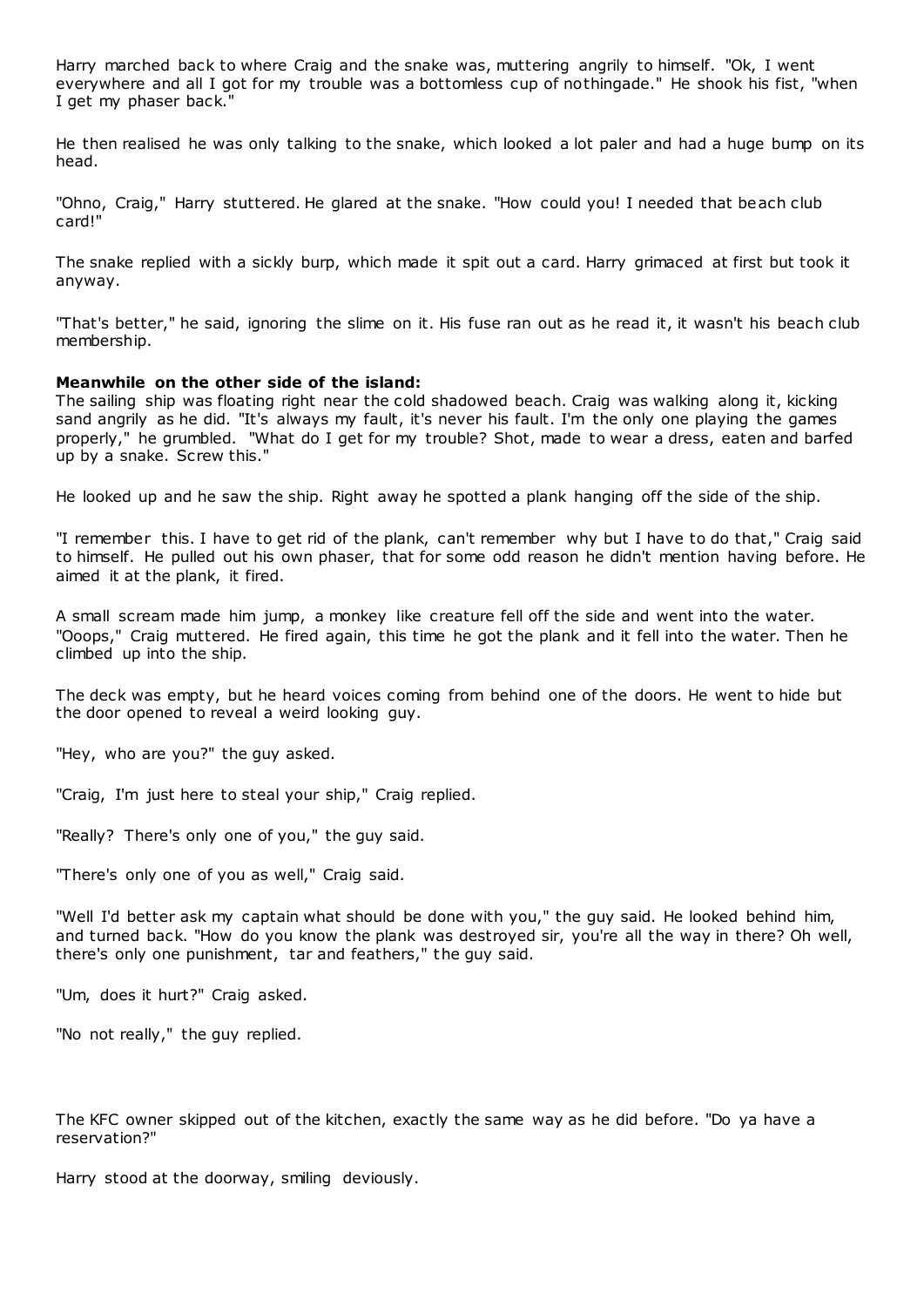Morgan walked into a large building, which turned out to be a theatre. She didn't notice this until she strolled onto the stage.

On the stage was some really fat guy, and an even fatter guy with a beard in a pink dress.

The traumatised girl quickly turned back around, when she did she tripped over some prop. She saw something gold underneath it. "Well that was easy."

Halfway out the door Morgan bumped into somebody. "Uhoh." She dropped the statue, "I was just moving it, really."

To her shock the guy she bumped into was covered in feathers. He just shrugged and got out of the way.

"Oookay. This is some weird ass play, that's for sure," Morgan muttered to herself, as she dragged the Tani statue outside.

"Phew," Craig's voice sighed in relief.

Meanwhile Harry picked up his phaser, and a few other things off the shelf nearby. Only then he noticed the only table in the restaurant was taken by a skeleton, sitting in front of an incredibly fried looking chicken.

He shook his head and headed for the exit.

"Hold it!" the short man snapped.

Harry jumped, "what, really? Adventure games are all about the stealing, but fine." He handed a big cup over to the man.

"Nay, have you seen my gold tooth?" the man said.

Harry stared blankly at the man, who's gold tooth did look smaller than before. He glanced briefly at the phaser, which now was the proud owner of the rest of the tooth.

"Did you try to eat this, again?"

"Aye."

"Why?"

"I was hungry."

Harry looked back at the fried chicken, then the pile of biscuits nearby that shared the basket with something wriggly. "I can't think how."

"I know," the man laughed. "Now give it here."

Harry sighed, he tried to pull the tooth out but with no luck. "Which asshole decided to play this game in Hard Mode?" The man snatched the phaser back.

Just then Feathered Craig wandered in, followed by an awkward silence.

"Oh my god, it's a giant chicken!" the man screeched.

"Uh..." Craig muttered.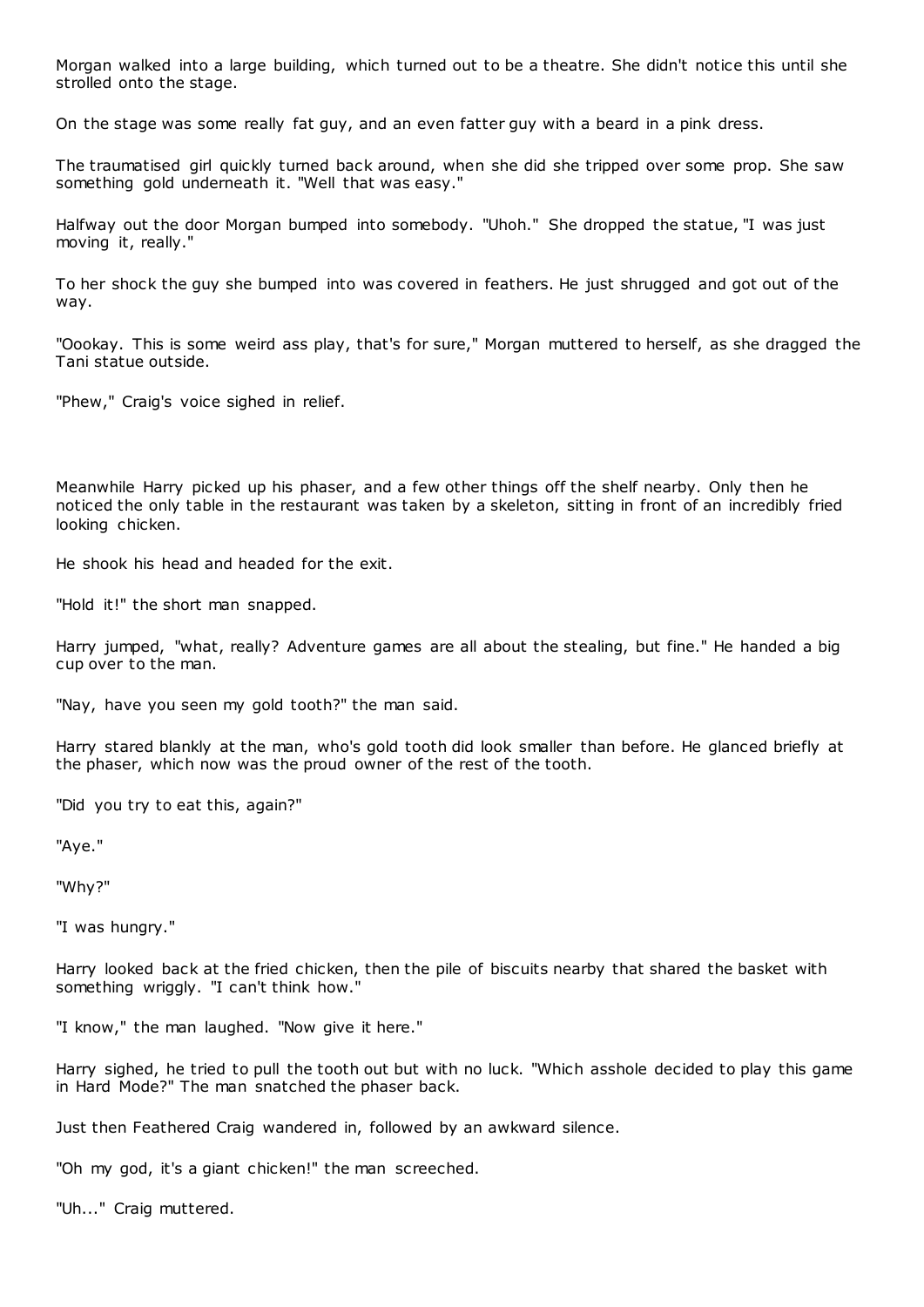The guy dropped the phaser and pulled out a big pan. He smacked him over the head. Poor Craig landed in a large bucket that decided to be there, just for this scene. He just so happened to also drop the club card.

Harry used this distraction to snatch the phaser and the card, then run for it.

Craig woke up, still inside the bucket but with less of the feathers. He appeared to be inside the ship with the weird looking guy, and a big chimp thing.

"Ok, why would I end up here?" Craig asked himself.

"Yes Captain Chimp, I will take care of it now," the guy said.

"Hmm," Craig muttered. He cleared his throat. "Hey Captain, I see an iceberg."

The weird guy screamed, "we're doomed!" He ran out.

The chimp looked confused, it jumped out of the window nearby Craig. "We're not even moving. Oh well, at least I got a ship."

"No! You have a membership. No, I cannot let you in," the beach club guy stuttered.

Harry's eyes glanced to the right, eyeing the towels and bucket of water nearby.

Meanwhile Morgan had managed to get onto the beach. The only other occupant was a very pale alien man, lying on a towel.

"So er... you're not here to be recruited are you?" Morgan questioned.

The man sat up slightly, "nah babe. I'm just here for the sun."

"Babe?" Morgan's eye twitched.

The pair frowned at the sound of a man screaming. Morgan only looked over just in time to see the club guy running from Harry's phaser fire.

"Shocker," she muttered. "Ok, we got a ship, we got Tani... so er, got a map?"

"No babe. I've just got an awesome tat," the sunbather replied.

Morgan pulled a face, "where?"

"My back babe," he replied.

"Can I see it?" Morgan asked.

"Nah babe, I'm not turning over till I get a tan," babe guy replied.

Morgan narrowed her eyes, "firstly, why tell me about it and not show it. Secondly..." She raised her foot over his hand. "Call me babe again..."

Harry ran over, sweating and breathing heavily. "Good god, that beach is hot, even with these boots on." He then noticed Morgan. "How, how did you get here without a membership?"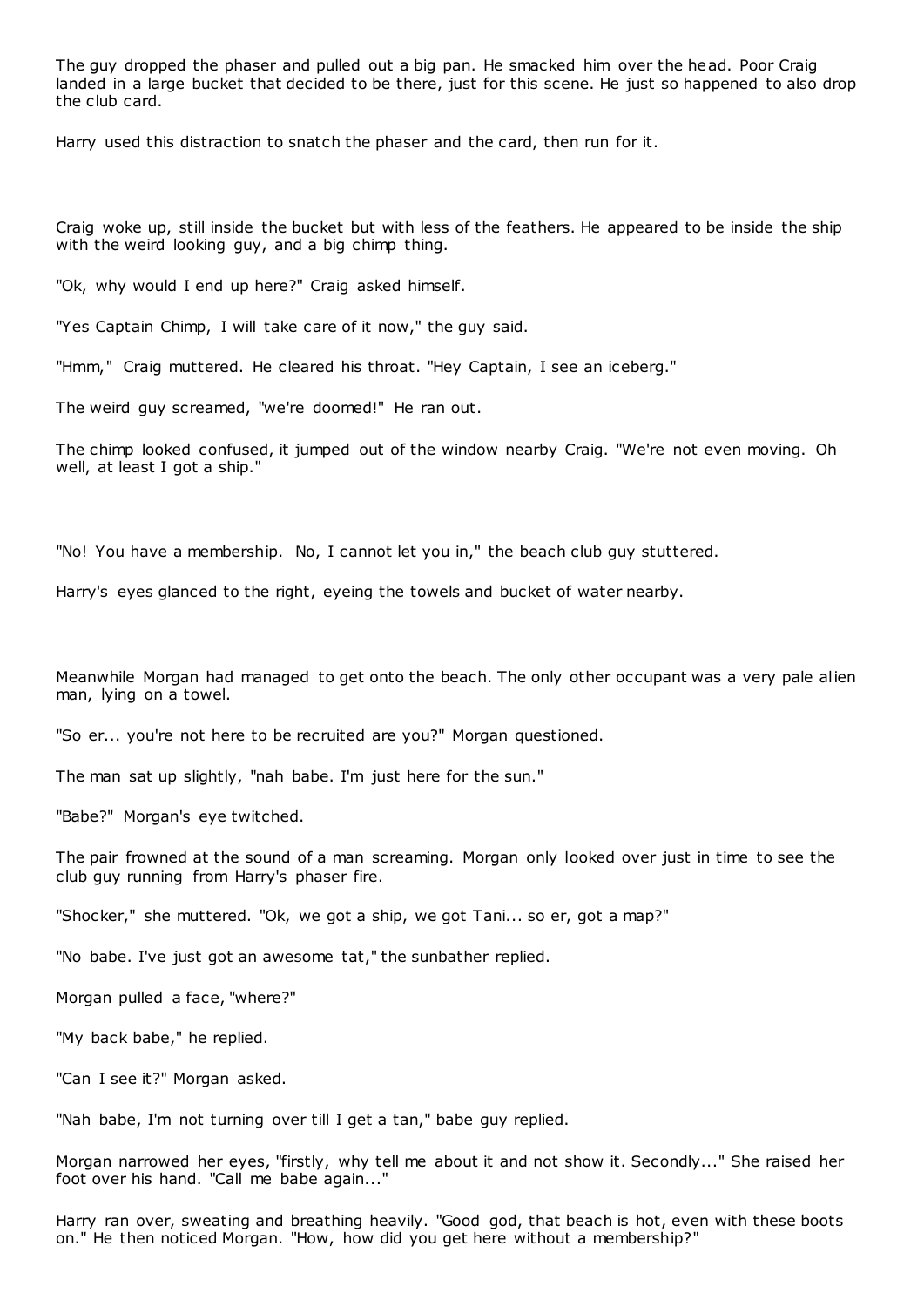Morgan looked confused, she pointed at a gate nearby leading to the path. Harry's face turned very red, his fists clenched.

"You really should stand in the shade," Morgan commented.

"Yeah babe, you're in my sun," babe guy complained in Harry's direction.

"Do you just call everyone that?" Morgan muttered.

"Call everyone what, babe?" babe guy replied.

Harry huffed to himself, "ok, after all that, what's the point of this place?"

"Do you know the way to Brood Island?" Morgan asked the sunbather.

"Nah babe, never heard of it," he answered.

"But that guy in the hairdressers said you did, and you even had a map. God!" Morgan complained.

"Just a tat, babe," babe guy said.

Inspiration struck Harry, "ah ha, can we see it?"

"No," Morgan and babe guy replied.

"He wants to get a tan on his front first," Morgan whined.

Harry got an idea, Morgan looked at him as if she knew, shaking her head.

"You know babes, I'm parched... you two should get me a drink," babe man said.

Harry and Morgan looked at each other.

### **PART 3: Part What, Babe?**

Craig, Morgan and Harry stood on the deck of the ship, updating each other about what they'd been up to.

"So what did you do? Use the bottomless cup that kid ripped you off with, and pour a red drink on him?" Craig interrogated them. The pair were about to laugh when he laughed first. "Had you guys going, didn't I?"

Harry shrugged, "well to be fair, we did rock paper scissors to choose between the phaser, and kicking him."

"And?" Craig questioned.

A man groaned from the floor, "aaw babe. Why?"

"Kicking," Craig sighed.

Harry smiled at his phaser, "no, he just likes that word."

Morgan nodded her head, "ok, so now what?"

"Ok, we'll set out for Brood Island just as soon as the map turns around," Harry said.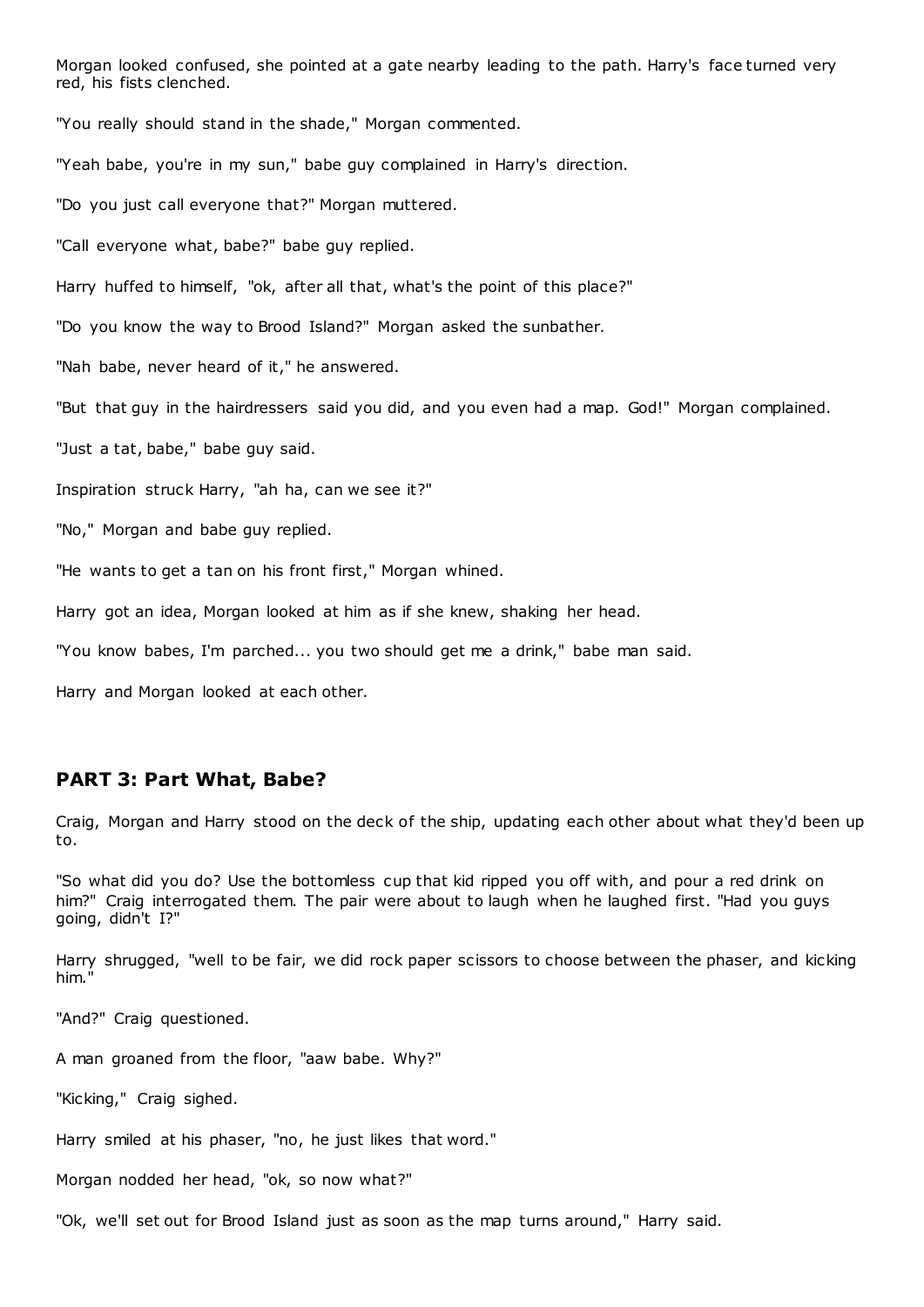"I ain't turning around for no one babe," the babe guy said. "Now can I have my turn?" Morgan asked. "I'll turn babe," the babe guy said. He turned around, everyone looked at the map. "Ok we're stumped," Harry said. "Huh, why?" Morgan asked. "We don't know where we are to start with," Harry replied. "We're there babe," the babe guy said as he pointed his finger at his back. "Wow, he must know that map off by heart," Morgan said. "Either that or he's just pointed at the wrong place cos he can't reach the right place," Craig said. "No babe, I know this map like the back of my hand," the babe guy said. "Ookay, can we give you a name. The babe guy is starting to get annoying," Harry said. "Ok babe, call me Lukikiatarin," the babe guy said. Everyone stared blankly at him. "How about we just call you Luki?" Morgan said. "That's fine with me babe," Luki said. "Ok would you stop calling her that," Craig said. "Ok babe," Luki said. "He calls everyone that," Harry said. "Well I never," Craig muttered. "Um who's driving the ship?" Morgan asked. "Luki can, he knows the map better than we can understand it after all," Harry replied. "Right babe," Luki said. He went over to the wheel. "Oh Morgan, we're going to be travelling for a while, so I was just wondering..." Craig said. "Is that another ship?" Harry asked. "Wondering what?" Morgan asked. "I was wondering if you er... want to hang out... later," Craig stuttered. "Hey they're following us," Harry stuttered. "We're already hanging out," Morgan said in confusion. Craig looked nervous, "I mean without Harry." "Crap, they're firing something at us!" Harry yelled. The ship shook a couple of times.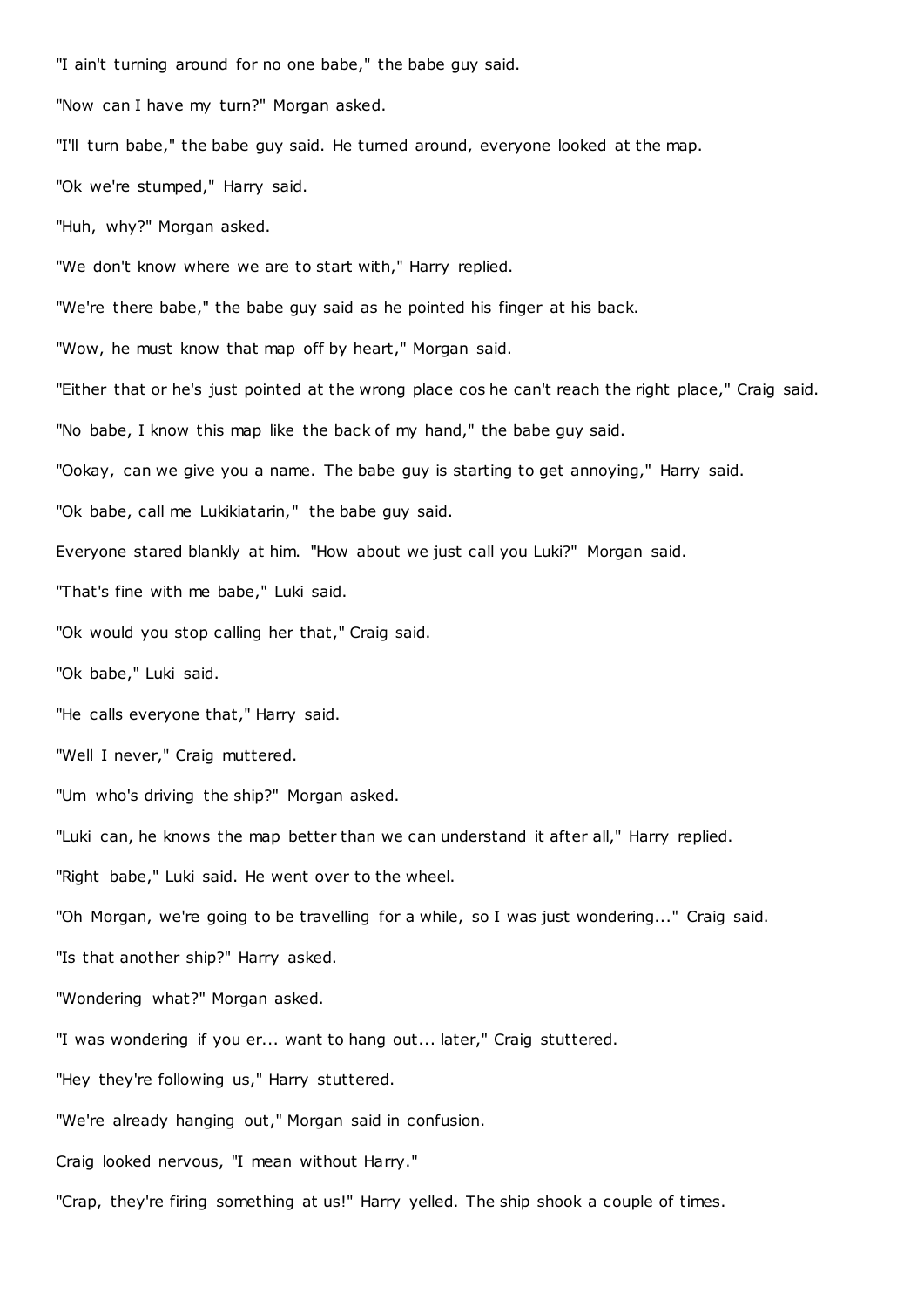"Yeah ok," Morgan shrugged.

"They're boarding us, guys help me out here!" Harry yelled as some guys jumped onto the deck.

"We could make a new holodeck program," Craig said. "There's never anything good."

Some big bald guy came onto the deck, he pointed a sword at Harry's face. "Give me the map to Brood Island."

"No way," Harry defiantly said, whilst reaching for his phaser.

"What kind of holodeck program?" Morgan asked.

The attacker knocked the phaser out of his hands with the sword. "Would you rather have a sword in your eye?"

"Ok fine, that's the guy with the map," Harry stuttered as he pointed at Luki. He wandered over.

"What's up babe?" Luki asked.

"Anything you want," Craig replied to Morgan.

"You're the map?" the guy muttered.

"Yeah babe," Luki said.

"Ok you can keep him, see ya," the guy said. He rushed back onto his ship, the others followed. The ship sailed away.

"Ok, sounds good," Morgan said.

"That was sure weird," Harry muttered.

"No it wasn't babe. He's an old school mate of mine," Luki said.

"Ok so it's settled. Let's find out what Harry was yelling about," Craig said. He and Morgan turned to Craig and Luki. "What did we miss?"

Harry groaned, "oh, nothing. Nothing I needed help with."

Luki seemed confused. "You missed a rousing battle, babes."

Harry pulled a face at the strange man. "It was hardly rousing. Or a battle either!"

"Aye babe," Luki commented. "It reminds me of a song."

Right on cue some music started playing. Before Luki could open his mouth again, Harry fired the phaser at him. "Orange."

Craig seemed a little disappointed, "trust you to skip the best puzzle in the game."

"Uh what's that?" Morgan asked nervously.

"What's what?" Harry asked.

"That," Morgan replied as she pointed at a large island in front of them.

"Oh that's Brood Island babe," Luki groaned from the floor.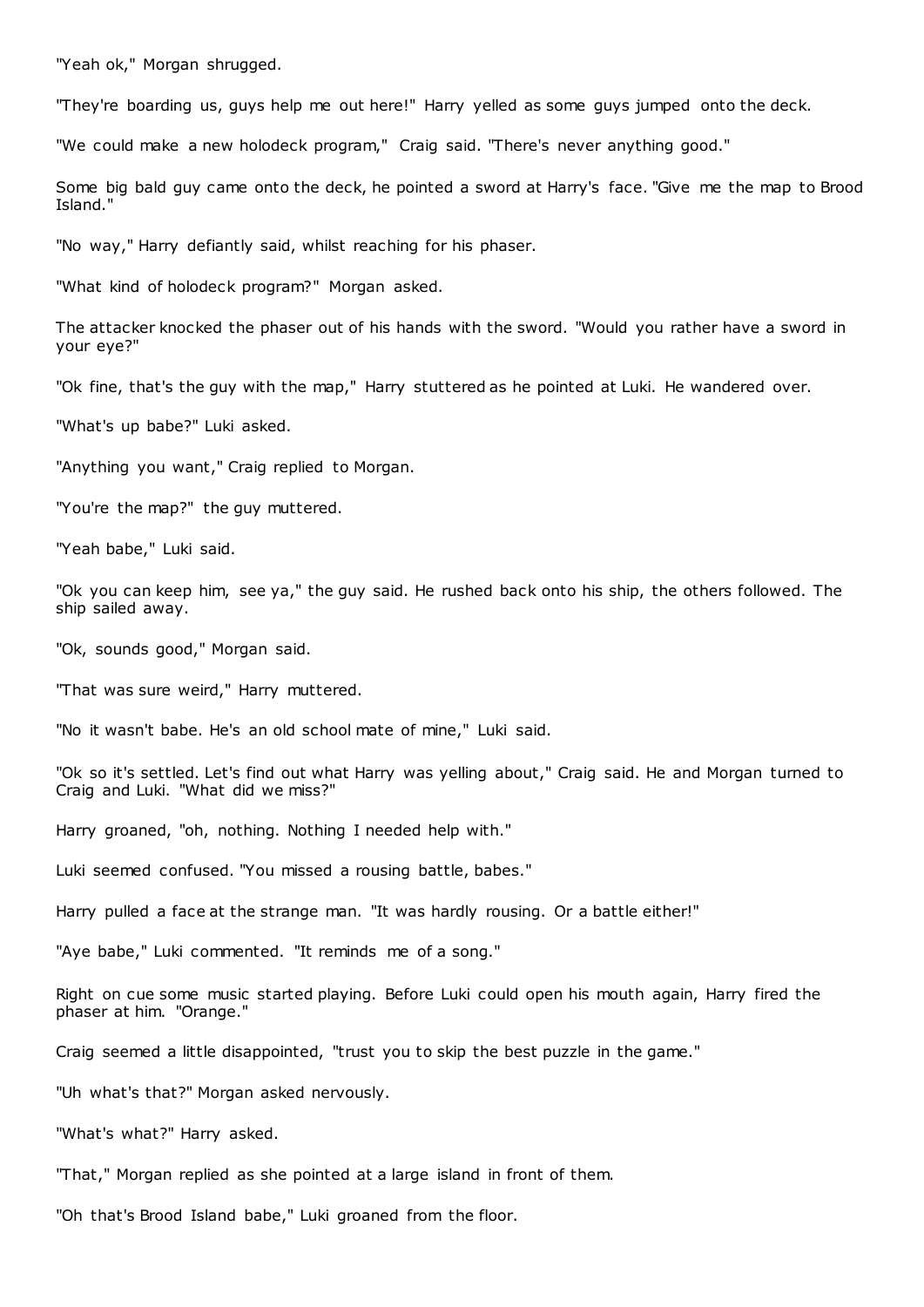"Why was that guy looking for a map when the island was in front of him?" Harry asked.

"He was the dumbest guy in the class babe," Luki replied.

"That's really nice, can you slow us down so we don't crash?" Craig stuttered.

"Nah babe," Luki sighed, gesturing to his new phaser wound.

Craig and Morgan turned to glare at Harry.

The ship made an almighty bang when it ran out of water to sail through.

### **PART 4: No Weddings & A Funeral**

"Ok, this parody is really dragging," Harry said.

"No it's not, we're only half way through," Craig said.

"As I was saying. We need to find that diamond ring, so let's ask around," Harry said.

"If you do your maths, this episode will be bigger than the previous parodies if we keep going like this, Craig," Morgan said.

"Not necessarily. Each parts are different lengths," Craig said.

"Oh shut up. Let's go and ask around," Harry said.

"Right babe," Luki said.

"Do we really need him still?" Harry asked.

"Yep, we need to find our way back to fix the shuttle," Craig replied.

"Damn," Harry muttered.

#### **The nearby hotel:**

The gang were busy talking to a bartender. "It's a sad tale in my family's history that," the bartender said.

"Ugh, we need a fast forward button," Harry said.

"Here babe," Luki said. He handed Harry a remote. He pressed fast forward. He pressed play after a while.

"Her fiancée stole the diamond off the ring, and sold it to smugglers on Bunny Island," the bartender said.

"Bunny Island?" Morgan sniggered.

"Yes indeed. Anyway my great aunt died of a broken heart not long afterwards. Some say she haunts the family crypt," the bartender said.

"You can't die of a broken heart, bozo," Craig said.

"Are you starting boy?" the bartender asked angrily.

"No sir," Craig stuttered.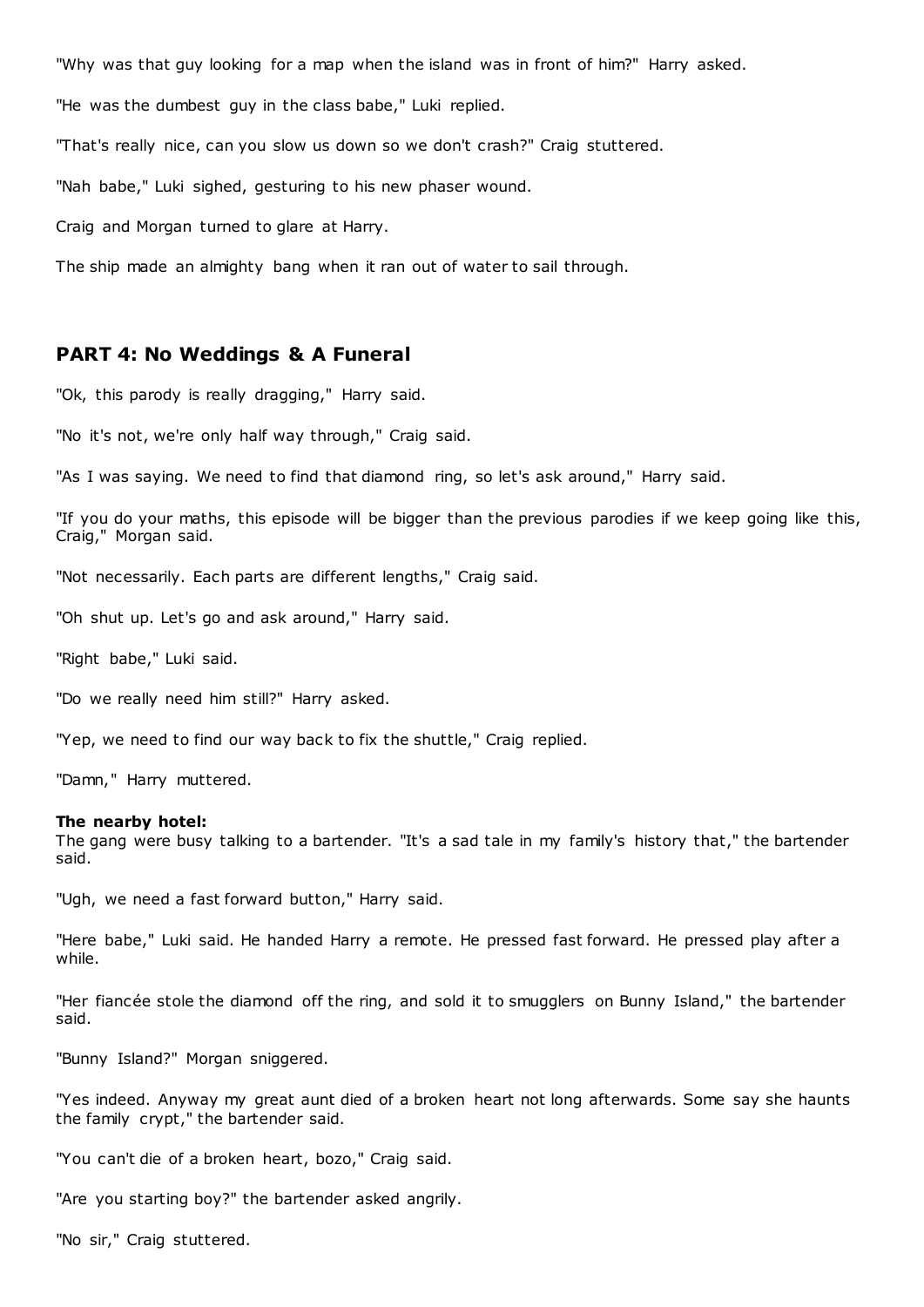"So how would we able to get a hold of the engagement band?" Harry asked.

"You'd have to die, of course," the bartender replied.

"Hang on, where is Bunny Island?" Craig asked.

"That's the neighbouring island. You can see it from that window," the bartender replied.

Everyone turned to the window, they saw a small island in the distance.

"How do we get there?" Harry asked.

"Get a boat there of course, how hard can it be, yeesh," the bartender replied. He turned around and started to wash some glasses.

"If there's another puzzle to solve to get the ship I will scream," Harry muttered.

#### **A little while later:**

The bartender jumped a mile as an ear piercing scream went around the entire island.

#### **Meanwhile, on the shore:**

"Harry!" Morgan yelled.

"Oh sorry," Harry muttered.

"Just be glad I'm here. It was damned foggy today," a hooded man grunted.

"It's ok Harry, we only need some cash to pay him," Craig said.

"We don't have any," Harry said.

"I won't go back out there without a compass. You're out of luck," the hooded man said.

"Why don't these characters just say *please shoot me Harry*. It'd be a huge time saver," Harry grumbled.

Craig shook his head, "maybe we should split up again."

"Yes, 'cos that made things so much easier the last time," Morgan said.

#### **The Graveyard:**

Craig and Morgan stopped in front of a crypt, he read the name on the door. "Ah ha, this is it. The ring itself should be here."

"Mmm hmm," Morgan mumbled. She looked a little freaked out.

"Ok. You wait here, and I'll go pretend to be a relative to that bar guy, then play dead," Craig said. He turned to face her, "Once I'm in, you'll have to break me out..."

"Or..." Morgan groaned. She kicked the door down.

Craig looked nervous, "um, that was my plan B."

Meanwhile back at the hotel, Harry walked into a back room. He spotted a fridge in the corner, and to his relief it had something he could pick up.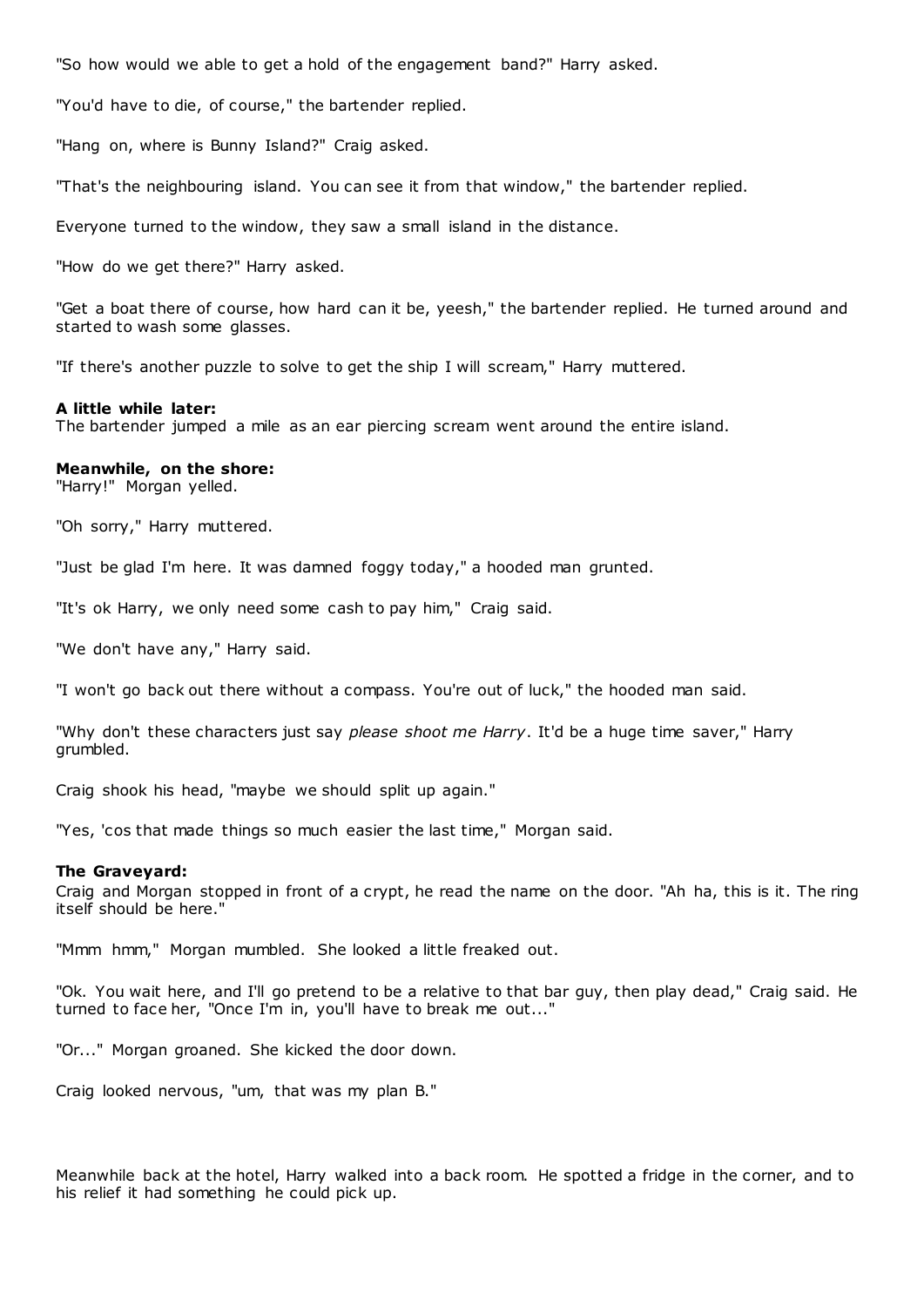Back at the harbour, the sailor stared at the contents of Harry's hand.

"Well?"

"Well what?"

"This is your payment. Let's go," Harry grumbled.

"This is a fridge magnet," the sailor raised his eyebrow.

"Yes, it should point you north," Harry said as he was already climbing into the boat.

The sailor shook his head, "this is a fridge magnet!"

"You have no imagination," Harry muttered.

"Sounds like that's your issue, not mine," the sailor sighed. He got a phaser poking into his back. "Do you really want us to get lost in this fog?"

Harry's blank face stared straight ahead, the fog the man was talking about settled thinly on the sea. He could clearly see the island, not only that he could see the few people that were on it.

"I'll take that chance," Harry grumbled.

"I dunno babe, I don't think you'll make it," Luki muttered.

"That's why we have a nameless character and a guest star. Hop in!" Harry snapped.

Luki stared at the tiny rowboat Harry and his navigator was in. Morgan arrived, still looking freaked out.

"Did you find it?" she asked.

"More or less," Harry replied. "Where's Craig?"

Morgan shuddered, "I let him take care of the grave robbing. It's not my style."

Harry sighed, "how's regular robbing for you?"

Somehow the four of them managed to fit on the tiny rowboat, and get to the infamous Bunny Island.

"Ooh, doesn't this island look so evil?" the boat guy said.

"Was anyone else expecting there to be a sign saying something like; *Keep Out Damien*, or is just me?" Harry questioned.

Morgan shook her head, "why would they need to do that? It looks more like a duck to me."

"Er anyway, the smugglers cave is half way down the cliff face. A lift at the top will probably help you get down there," the boat guy said.

#### **The top of the cliff:**

"Sure I'll take you down, you know this is my first time," some little boy said.

"Make Harry go first," everyone but Harry said.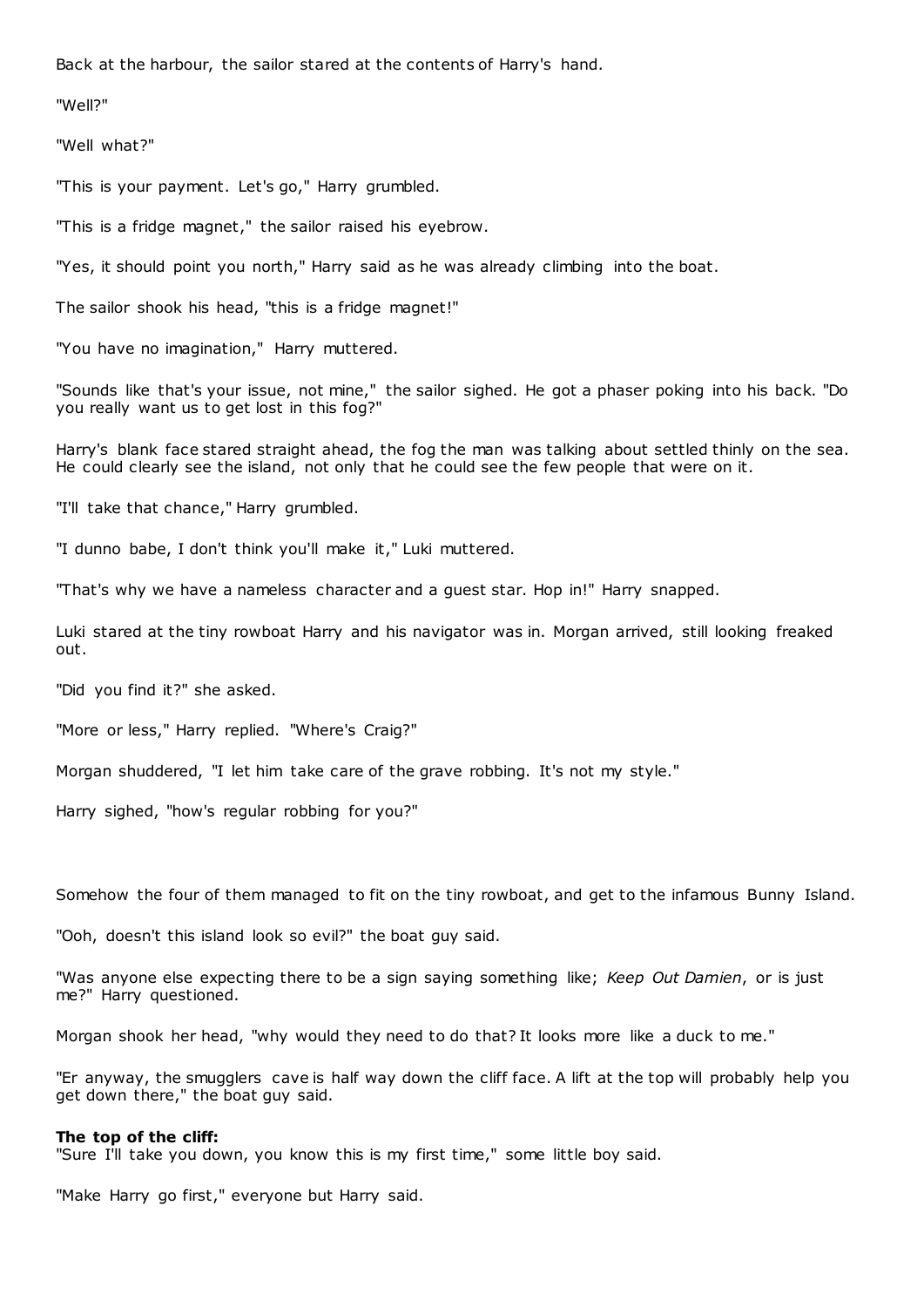"Hey," Harry moaned. Morgan pushed him onto the lift, the little boy turned a lever and he disappeared. All you could hear was screaming.

"Did he make it?" the boy asked.

Morgan looked over the side, "no. He landed on the boat." She shrugged, then pushed Luki onto the lift next, once again all you could hear was screaming.

"Aaarrrrrgghhhh baaaabbeee!" he screamed.

"He landed on the boat," Morgan sighed. "What am I doing wrong?"

"Third time lucky," the little boy said.

"Uh, yeah..." Morgan muttered. She pushed herself onto the lift. Lucky for her she didn't fall off, instead landing outside the cave safely. "Hmm, those two must be too fat." She walked into the cave.

"Ah we have an unwelcome guest. What can we do for you young lady?" some bald guy asked.

Morgan looked around the whole room, there was lots of gold stuff there. "Uh, there's only you and me here. Why did you say we?"

"I was talking about all my friends here," the bald guy said.

"Uh huh, I'm looking for a diamond," Morgan said.

"I have plenty of those, what size?" the bald guy asked.

"The biggest," Morgan replied.

"I'm afraid we cannot give that one away," the bald guy said.

"I could pay you," Morgan said.

"I'm afraid you don't look like the kind of person who'd have lots of money," the bald guy said.

Morgan grew a sneaky smile on her face. "Hmm."

#### **Meanwhile, in the family crypt:**

Craig stood there, his mouth wide open and his finger pointing in front of him.

"Gosh, you're a cute little grave robber, aren't ya?" a very, very pale woman giggled.

"Uh..." Craig could only say.

"Oh how I wish I could leave this crypt," she sighed to herself.

Craig tried to shake it off. "Um, you can't? Can't you go through the wall?"

The woman giggled, "my soul is tied to this place until I find my one true love."

"You're trapped in a family crypt," Craig muttered.

"Yes."

"Gross and creepy, nice," Craig commented.

"But you, I could eat you all up," the woman giggled again. Craig's eyes widened again. "I always wanted an exciting, dangerous man. Someone like, a pirate."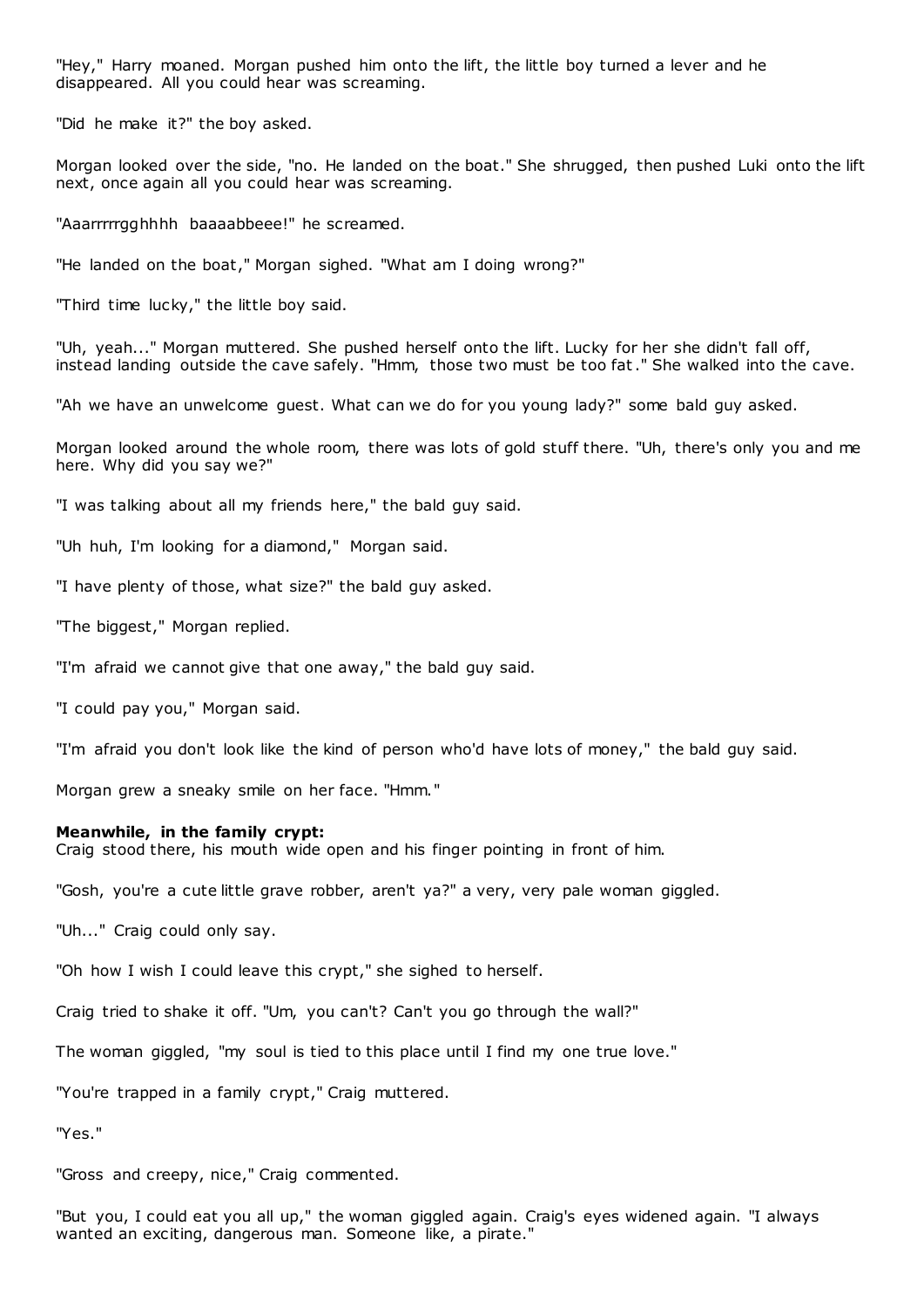Craig went into flashback mode, his eyes were still in a terrified one though. *Tuvok looked up from his computer. "I think with your... skills, you should join Security." Craig's face lit up, "oh cool. Wait, why did you pause before skills?"* "So!" the woman interrupted his flashback. "What do you do for a living?" "Um... delivery boy," Craig quickly replied.

#### **Bunny Island:**

"Well?" Harry questioned as he saw Morgan walking towards them.

"I did it," she replied.

"How?" Harry asked.

Morgan shrugged, "I paid him."

"With what?" Harry asked, getting even more impatient.

"Well he likes gold, so I gave him some," Morgan replied.

Harry looked confused, "we didn't have any..." His face went deadly pale. "You didn't!"

Morgan smiled evilly, "oh but I did."

His first instinct was to reach for his phaser but as he expected, it was gone.

"Maybe you should have took the gold tooth out, it was a bit icky," Morgan smiled sweetly.

Harry groaned into his hand, "you could have! We may have needed that."

"Relax, Craig has one," Morgan laughed. She joined them back in the boat. "Let's go." Harry could only grumble to himself.

#### **Meanwhile on another Tolg ship:**

Somehow Buck was still alive, if you call it alive, and he was surrounded by other ex Tolgs. "Have you found them yet?"

"Yes we have, yes we have," a hyper Tolg guy replied.

"Did you capture them?" Buck asked.

"Yes we did, yes we did," the hyper guy replied.

"Then where are they!?" Buck yelled.

"Uh... oh crap!" the hyper guy said.

"You let them escape!?" Buck yelled.

"No, we forgot to capture them," the hyper guy said. Buck threw a plate at the hyper guy, it cut his head off really easily.

"Um sir, he was the only one who knew where Morgan was," another Tolg said.

"Oh screw it, I give up for this episode. Just make sure I'm in a lot in the next one," Buck said angrily.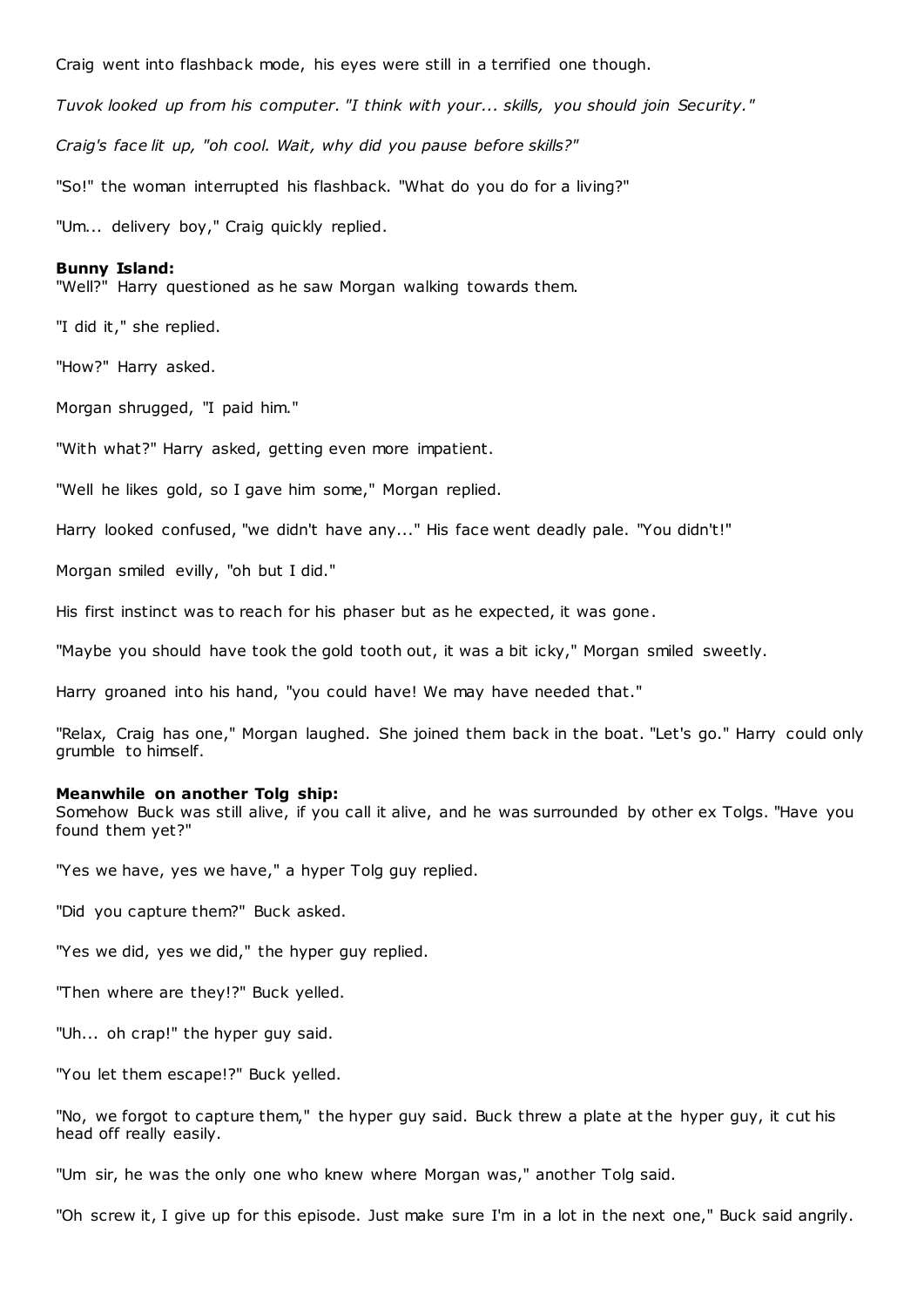"Uh, sir!"

"What now?" Buck complained.

"You'd better come and look at this," the Tolg drone said.

### **Brood Island:**

Harry, Morgan, Craig and Luki were onboard the damaged ship, nearby Tani. Harry and Morgan were doing their best to not laugh, but failing quite well at it.

"So, last time Morgan saw you, you were raiding a crypt," Harry sniggered. "Dare we ask?" He burst out laughing.

Craig stood there with his arms folded, his eyes still very wide. Only now his face was covered in lipstick marks. "Hey, I didn't realise that she'd find delivery boy a more exciting job than Security or piracy!"

The rest of the group stared between each other, they didn't get it but laughed anyway.

"Ugh, I hate you guys," Craig huffed. Harry laughed even harder. "Ok, just him."

"Did you have time to get the ring band?" Morgan asked him.

"What do you mean *have time*, that's what I was doing," Craig stuttered. Morgan raised an eyebrow while Harry was stuck in a laughing fit. "The ghost had it on, ok. You guys suck."

Morgan got out the diamond, "never mind. Let's get this over with." She put it against the Tani statue. There was a blinding flash of light, afterwards she was back to normal like nothing ever happened. Suddenly the ring turned into dust.

"Huh, what's going on?" she asked.

"Just give her the actual game and let's get out of here," Harry replied.

"We can't, the ship's broken..." Craig said.

*"Voyager to awayteam. We thought we'd conveniently come back for you now."*

"What were we originally supposed to be doing on that mission anyway?" Harry asked.

*"Do you want us to answer that or get rescued?"*

"Get rescued," the entire team replied.

*"Better."*

The group, minus Luki, disappeared in the usual transporter beam. It distorted at the last second.

### **Buck's Ship:**

They reappeared in a different transporter beam. As soon as they did, a group of men grabbed Morgan. Disgusted she swung an arm so one of them went flying into the ground.

"No you fools, get my dear Morgan!" Buck snapped.

The men looked confused, the awayteam just stared at him in deadpan. The men grabbed Tani instead and dragged her towards Buck.

"Damn it, this joke's getting old," she complained.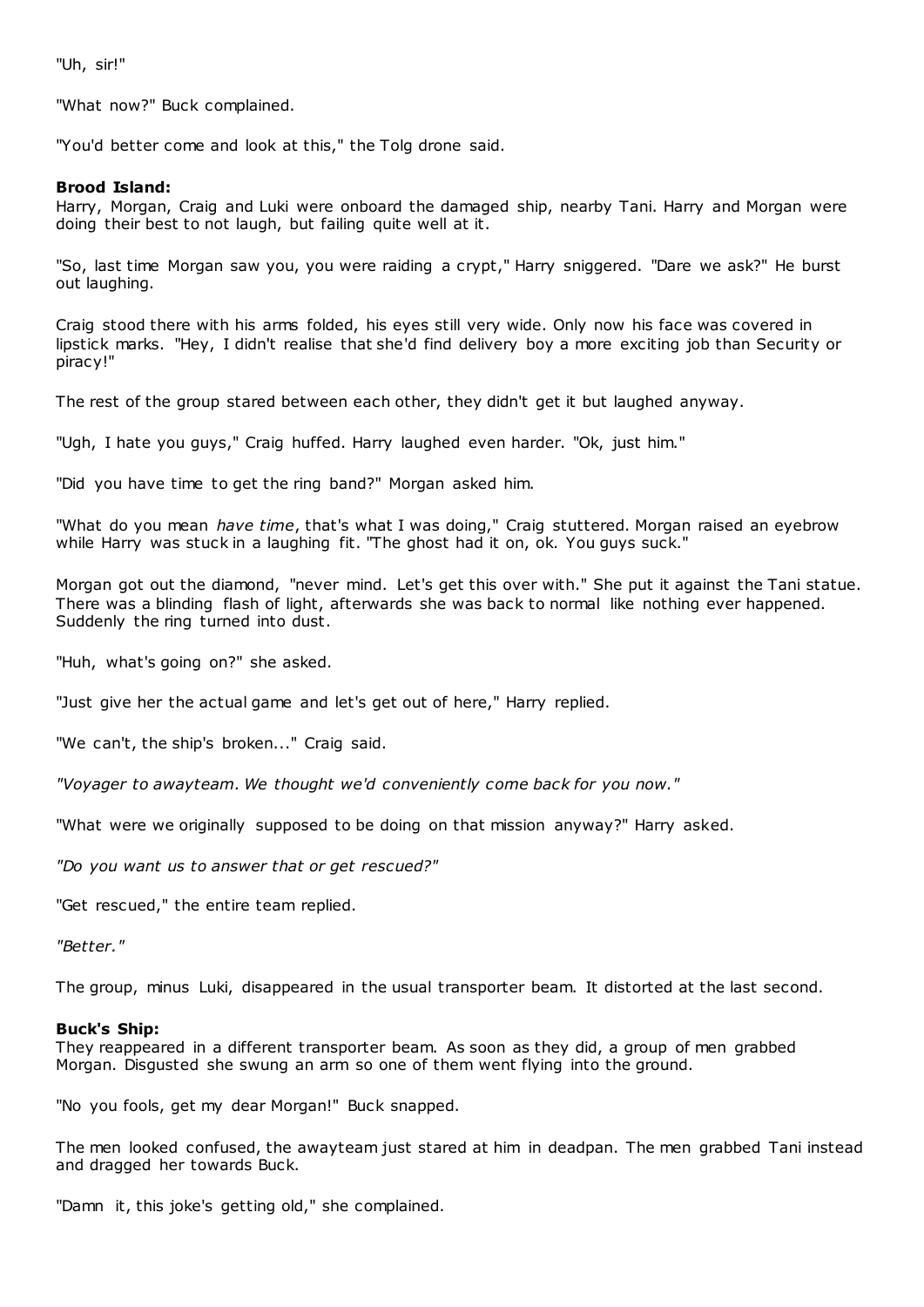"Set a course for Malain!" Buck cackled.

"Ah ha, we're lightyears away. This'll be no problem to sort out," Craig smiled.

"Activating trans-warp," the helmsman said.

"Damn!"

"Should we throw them in the brig... oh sorry, weapons room?" a minion asked the mad Captain.

"No, I've got to taunt them by telling them of all my plans, and all I've done so far first," Buck laughed. The minions looked worried.

Harry winced, then looked over to Craig who obviously was the only one with a phaser.

#### **Many hours later**

"... Then I bumped my ship into his, causing him to fall into the whirlp... er wormhole."

The awayteam were sitting crosslegged on the floor, looking bored to tears. Tani meanwhile had been tied up to a beam nearby.

"That's ridiculous. We're in space, that wouldn't happen," Harry grumbled. The team glared at him.

Tani wriggled in the ropes, "can we hurry this along, my nose is itchy."

### **Many more hours later**

"... And after that I was attacked by an army of shuttles."

#### **One minute later**

"Then I found out he was there after all, only he was one of the minions. What a twist, huh?" Buck finished finally. He cackled to himself. "Any questions?"

All he got was a lot of blank stares from the team and his own crew.

"Many," Harry muttered.

"Ah, my scheme was way too confusing for ye?" Buck smiled.

"That's one way of putting it," Craig commented. He glanc ed to Morgan. "Did we swap game parodies?"

"God I hope so. If it's the game I'm thinking of, there will be a lot less puzzles to solve," Harry sighed.

Morgan rolled her eyes, "am I the only one wondering how he managed to tell that whole story in a minute?"

"What are ye talking about, swapping game parodies?" Buck grumbled. "Gah, just dump them on the planet somewhere."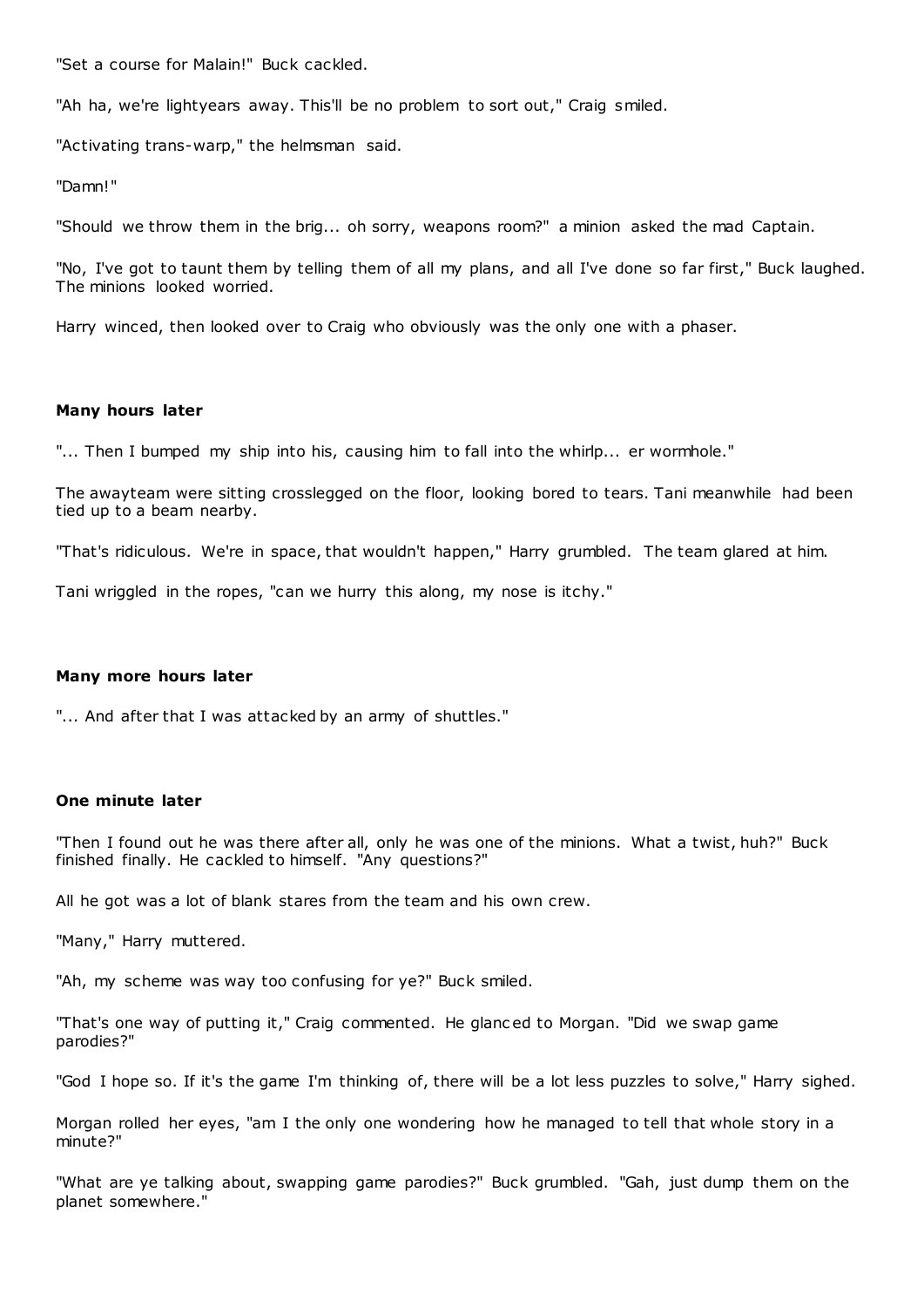# **PART 5: Oh, it isn't over?**

Harry, Craig and Morgan couldn't believe their eyes. Well maybe they could, considering who had beamed them here. They appeared to be in the theme park they reached in the last game. Only this time identical people were walking around.

"I really hope Buck didn't join us cos he was putting on the tutu," Craig stuttered.

Harry shook his head. He snatched the phaser off of Craig's belt. "Ok, Buck forgot to turn us into kids. All we need to do then is rescue Tani, and/or kill Buck again."

"You can't shoot him, he's dead," Craig commented. Harry smiled. "You can't shoot Tani either." His smile faded.

"You guys know something I don't? We don't even know where he and Tani are," Morgan said with a heavy sigh at the end.

"He wanted to marry her, or you rather," Harry thought aloud. "They wouldn't have a wedding finale again, would they?"

"Maybe he took her to the Delta's version of Vegas to elope," Craig suggested.

Morgan groaned. She walked off.

"That's stupid, you're..." Harry muttered.

Craig groaned, "I know, stupid. Look, we need to look around here, gather items and stuff. Then we'll have an idea what to do."

"Oh come on! This last part of the game was rushed, we're not going to get an ending that makes sense," Harry said.

"You have no idea what you've just said, do you?" Craig sniggered.

Harry frowned, then he got it. "Oh right, business as usual then."

"So... er, item collecting?" Craig said slowly. Harry raised his phaser. He was about to fire at the icecream vendor when Morgan appeared back on the screen, er scene. She smacked him across the head with a large paperback book. He of course fell to the ground with a thud. Craig recognised the cover of the book. "Curse of Monkey Island, Strategy Guide. How do we keep finding these? They don't exist."

Morgan shrugged in response, then took a peep into the guide. "We need to find a big assed roller coaster."

"Why?" Craig asked with a frown.

### **Meanwhile:**

Buck sat at a computer, cackling away as he clicked the mouse. Tani stood nearby, for some reason freed from her ropes. "Soon my love, you and I shall start our eternal marital bliss, on this!" He gestured at the screen.

Tani squinted at the screen. On it was just the old 2D Roller Coaster Tycoon game, focused on a roller coaster that went underground.

"Um, what?" She then noticed a carriage of computer people go through the tunnel. A red message saying *Roller Coaster 1 has crashed* appeared at the bottom of the screen. "You suck at this game."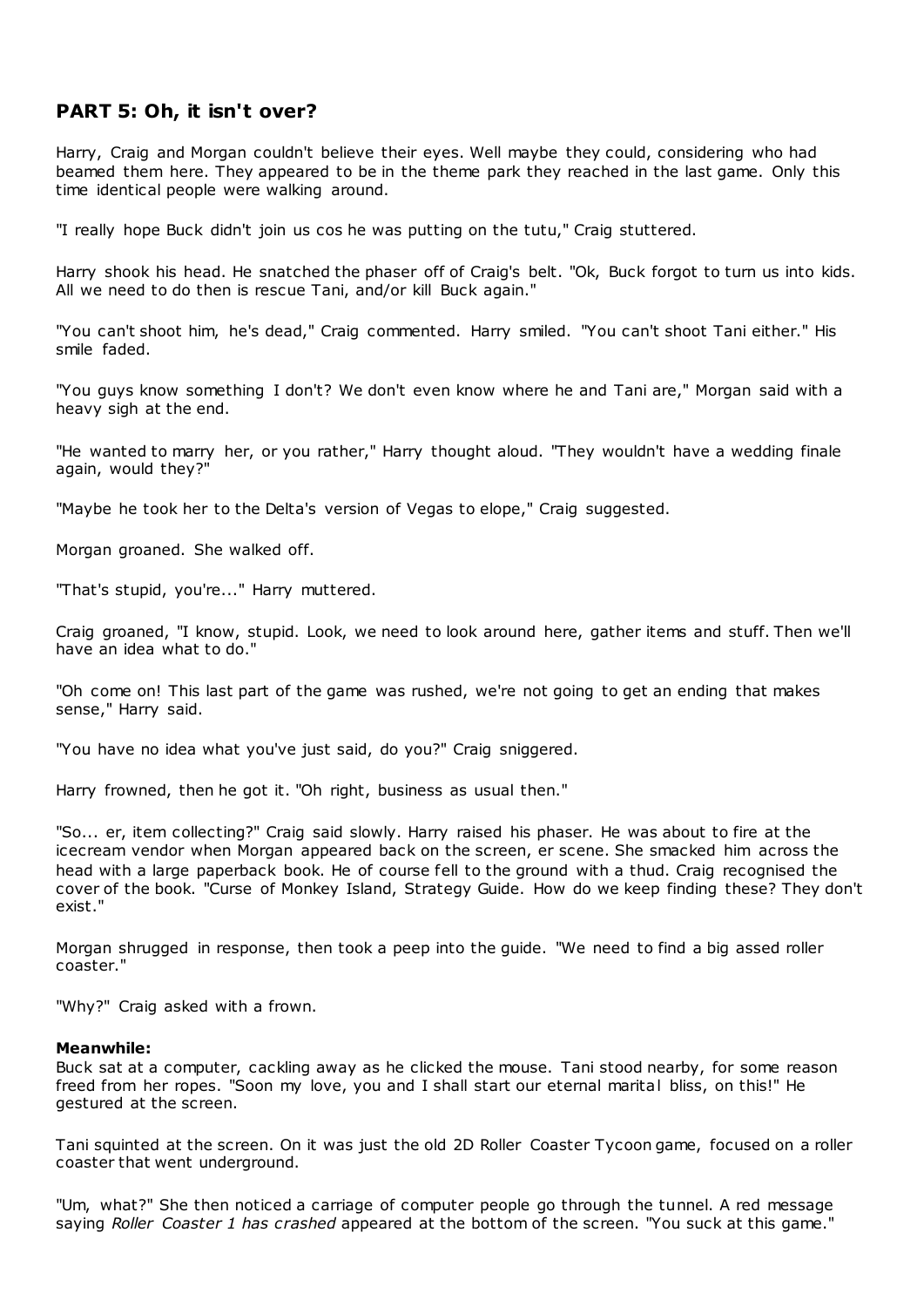Buck laughed again. "Oh, its not a game." He dragged her towards an entrance to a ride. Tani then recognised what ride it was. "Ladies first." She looked up as a real carriage on the roller coaster disappeared into a tunnel inside a giant monkey head. She cringed at the screams.

"Um, actually, can I pop to the bathroom first?" Tani stuttered. Buck frowned at her. "I don't want to *need* to go when I die, catch my drift?"

"Oh of course. I'll wait here for you, my dear," Buck smiled. He then tried to squeeze into the carriage, failing miserably. "Take your time."

Tani quickly rushed off, "oh I will."

Harry, Craig and Morgan were now underground next to a coaster track. What they were standing in seemed to be a cardboard showcase of scenes from Monkey Island, or rather the parodies. The one they were in showed a cardboard Harry pointing a phaser at the terrified cannibals from the first game.

"That's the stupidest final puzzle I've ever heard in my life," Harry muttered.

Morgan clenched her teeth and pulled a face. "I'd better not show you the fourth game's guide then." She chucked a second book to the side. It conveniently landed in an empty carriage that just slowed down nearby. Harry's eyes widened.

"So... we better get the bomb items then," Craig said. Morgan nodded.

Harry looked at them, then the carriage. He ran and jumped into it, head first. The carriage then started to speed up, but as the only part of Harry that was visible was his legs, he didn't notice. Morgan and Craig stared blankly at him as he disappeared around the corner.

At the last second they heard, "monkey what? Oh hell no."

Buck decided to sit on top of the carriage itself, he smiled contently. He heard a creaking metal sound. "Hmm?"

Morgan picked up a piece of rope from the cardboard version of Craig, hanging from the hole. Craig stood nearby, keeping his eye out for another carriage. "Now all we need is the flame."

The carriage with Harry Kim's legs kicking out of them slowed down at another showcase. He somehow managed to roll forward onto his butt. Then he noticed he wasn't alone.

"Damn, I keep missing the get off point," Tani mumbled as the carriage sped away.

Harry looked over just in time to see the cardboard version of Craig, in his fancy dress costume. "How did you get here?"

Tani shrugged, then looked back at him. "I pretended to go to the bathroom, but they charge ten pence to use it."

"That doesn't answer... oh never mind," Harry grumbled.

The carriage arrived at another scene. This one only had a giant monkey covered in snow. The pair stared blankly at it.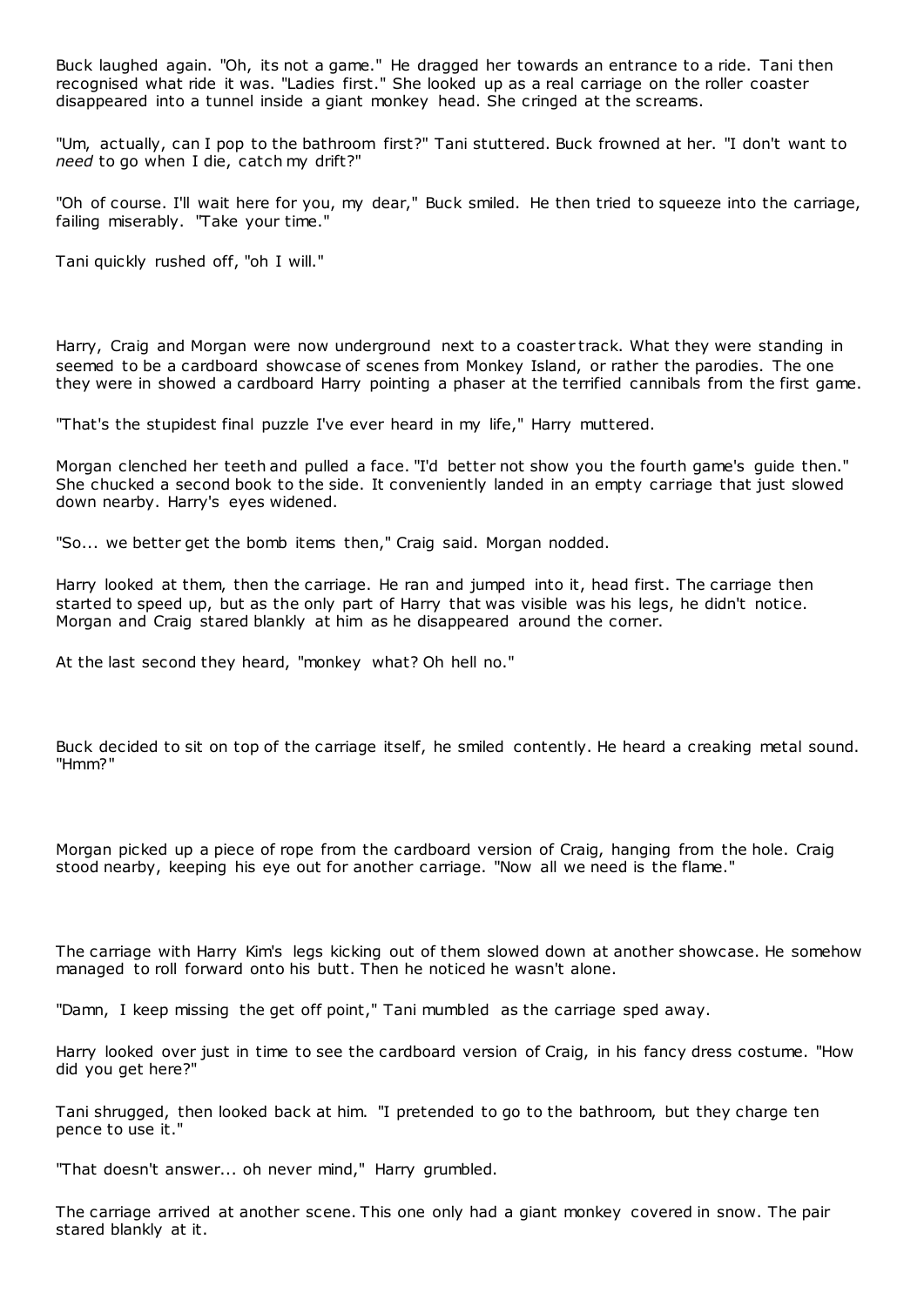"Which part of the games is this from?" Tani asked.

Harry shook his head, "hopefully not the next two." They quickly jumped off. "So how long do you think it'll take for Buck to try and find you?"

Tani pulled a face, "hmm."

At another showcase showing Buck in all his tutu glory towering over tiny cut outs of the awayteam cowering, another carriage arrived. Well some of it did anyway.

"Damn, that one's fine," Buck sighed with admiration. He tried to pull himself out, but he couldn't. His huge belly seemed to be imbedded in the steel of the broken carriage. "Aaaw," he moaned like a child as it sped back up.

"So where should we set off the bomb?"

Morgan peeped in her walkthrough, while Craig kept an eye out for the next *stop.* They passed the Harry phaser one again. "Hmm, something about a giant monkey."

"Um, we passed that already, and we've already been here," Craig mumbled, pointing at the fake Harry.

"Yep, we're going in circles," Morgan answered.

Craig looked disgusted, "I don't really want to see the Buck one again, or mine!"

Morgan giggled, "well tough on yours, I'm sure the monkey was after it."

Craig pouted, "well this has got to be the worst roller coaster, ever."

Buck now looked worried as he reached the wedding from the first game. "Oh, I hope what my Morgan has isn't infectious. She's been a while. Oh well, at least I get to ride my death coaster tw ice, heh heh."

His carriage sped up, then went on a climb. He giggled like a kid once he reached the top. As it sped down the hill, he raised his arms in the air. His face looked disappointed as the coaster just levelled off like a normal one, and turned a corner.

"What!? Who took the missing track piece out of this?" he screamed.

"No, put a loop in," Tani complained.

Harry waved his hand in the air, as if to shoo her away like a fly. "No, I've got a better idea." He clicked the mouse to the Roller Coaster Tycoon computer, a mischievous smile plastered on his face.

"Um, isn't Morgan and Craig still in there, solving the puzzle?" Tani meekly said.

Harry's face dropped, "oh fine. I'll not do the edit till they're passed it." His hand hovered on standby over the mouse. The screen showed the drop leading to the giant monkey showcase, with a slight edit flashing.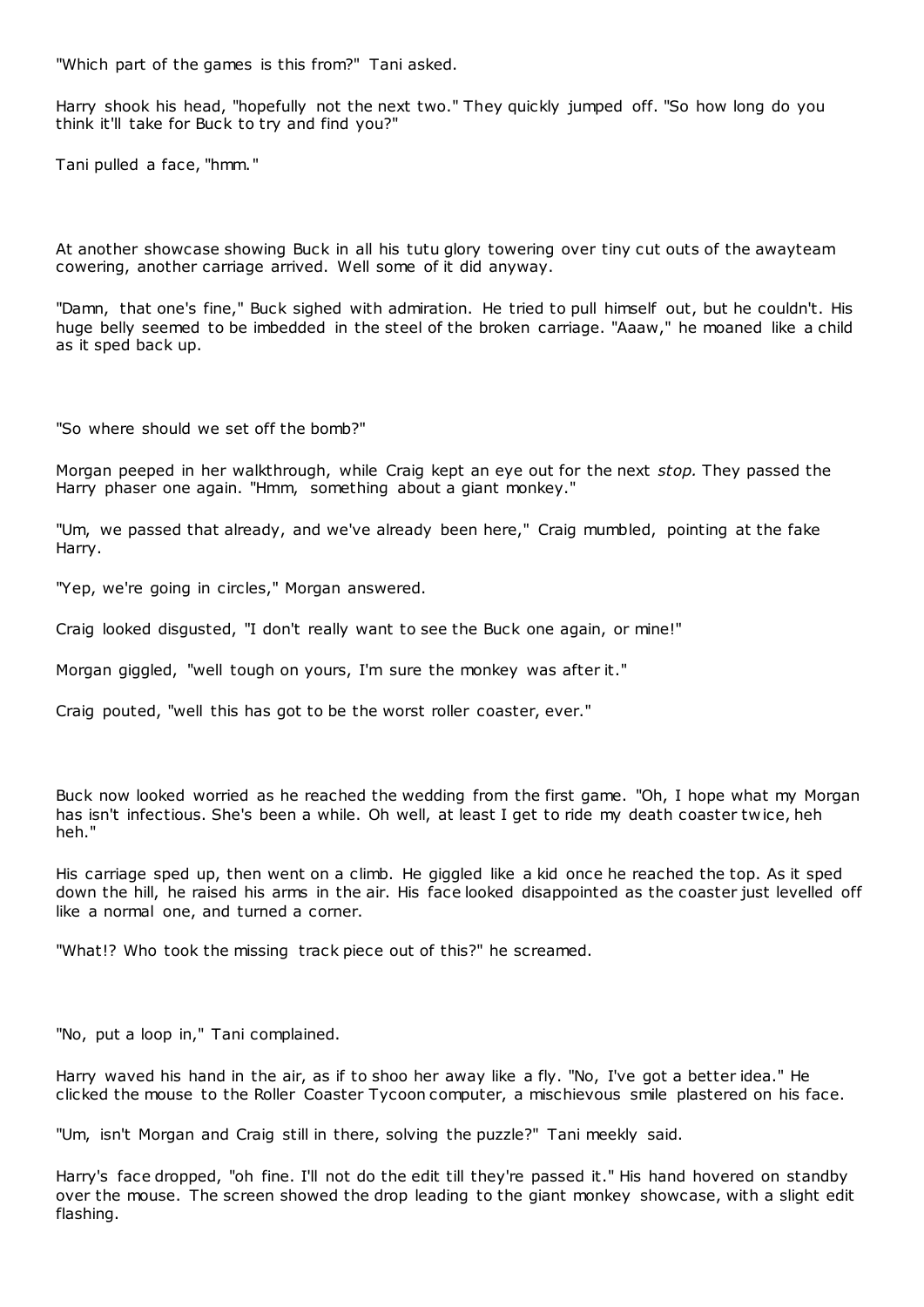Morgan and Craig finished off their bomb, which for some reason was put in the arm of the giant monkey. They heard a familiar voice in the distance screaming, "wheeeeee!" They glanced at each other, before quickly jumping into the carriage about to get away.

What they didn't notice was a large chunk of the track behind them disappeared, then it was replaced by a high incline leading to nowhere.

Buck's carriage soon dropped onto the scene, it sped onto the new bit of track with a vengeance. "Uhoh!" he stuttered as it flew off the track, towards the giant monkey.

Meanwhile Harry and Tani watched the scene explode on the ride's window screen, laughing so much tears were streaming down their faces.

The screen started to fade out.

"Hey wait a minute. We're still trapped on Malain, again!" Harry's voice complained.

"Yeah, and what about the love scene at the end!" Tani's also complained.

There was silence for about a minute.

"You know, I still have charge in this phaser," Harry's voice muttered.

Ignoring them, the screen faded out completely.

### **And so the crappiest parody of the Monkey Island games comes to a close. Of course I call it crappy cos I wasn't in as much, but what are you going to do? Now I'm off to do some narrating work on B4FV, bye fans!**

"Shut the hell up!" Harry yelled. He picked up a mallet and smashed the computer where the voice was coming from. "A job well done," he said, he walked away.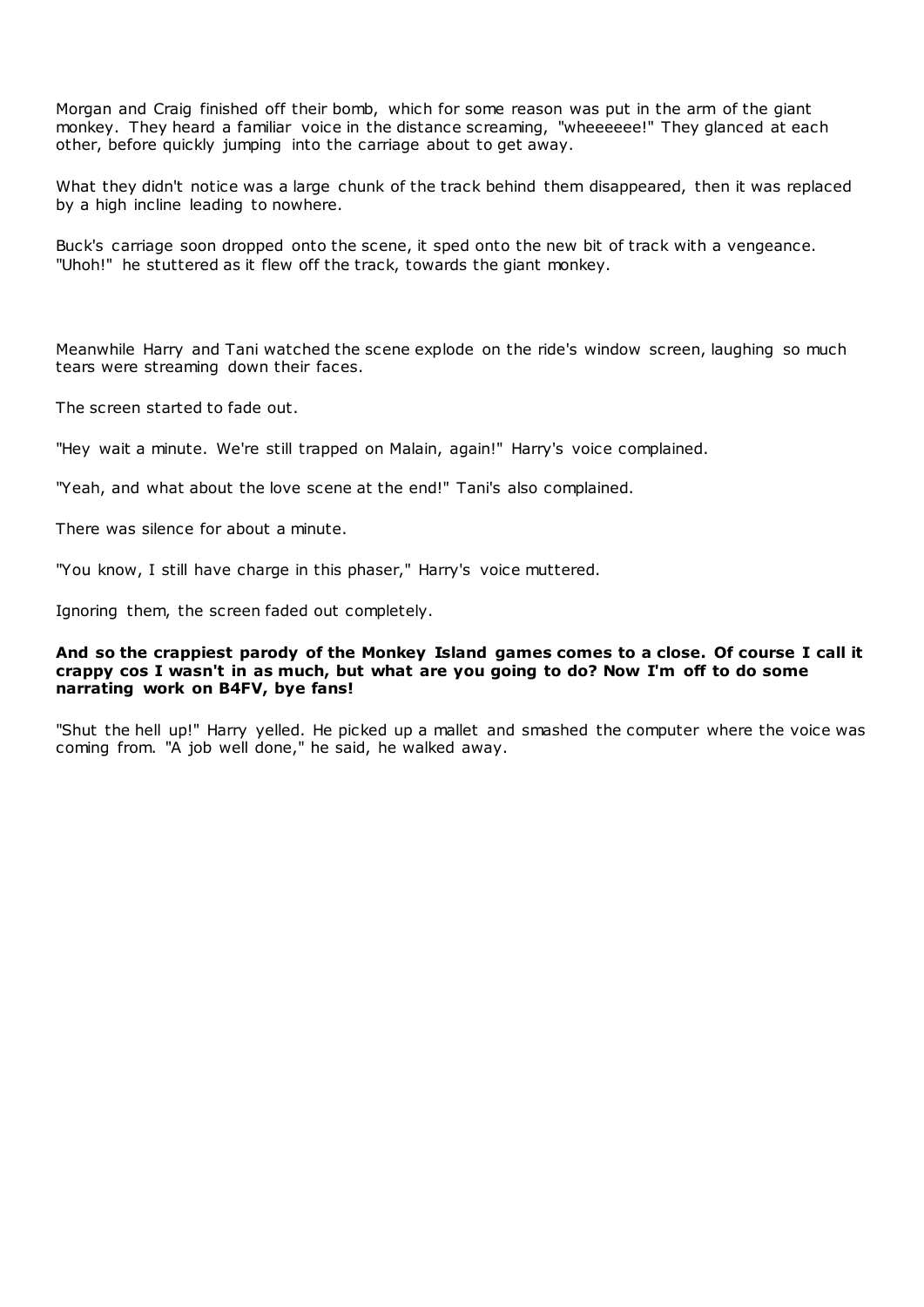### **Deep in the middle of nowhere...**

*From the personal log of Harry Kim. Sometimes, when it's quiet, I can still hear the phaser.*

*It's hard to believe that it's only been one and a half episodes since I stupidly volunteered to go to the planet of Melly. Armed with nothing more than a phaser and no clue as to why we had to go there. It would have been all right weren't it not for Craig's ridiculous idea that Morgan would dig him if he stole some stuff and beat a dancing cheater at insulting.*

*"Yeah, I have to become a pirate to win Morgan over," the brainless idiot said. "I'm serious, three easy trials and then I'll finally get her attention."*

Who could have expected that such a Craig idea would lead us to cross beer with the even stupider ex-*Tolg; Buck Rogers. I have no idea what Tolg are anymore, but they can't be that clever to let someone like that escape. Unless they meant to let him. Forget assimilating dead people, Tolg go to the nearest nut house for their assimilation trips.*

*"Oh gods, I'm ugly!" the villain of the story shrieked, he pulled a mirror out and shrieked again. Yeah tell me about it!*

*"Hmm, it works. I'm scary and unstoppable. Mwahahahahahaha!" Buck laughed. He looked in a conveniently placed mirror, he smiled. "Hey, this doesn't look that bad." Oh by the way, he's wearing a small pink tutu. He's very undead and equally fat. Enjoy that image.*

*A familiar voice in the distance screamed, "wheeeeee!" Craig and his crush glanced at each other, before quickly jumping into the carriage about to get away.*

*Ladies and gentlemen, our villain.*

*Buck fancies Morgan, which is gross as she's fifteen, unless you remember she's Kiara who's two, eww. He looks about two... hundred. Lucky for her, in his needle brain, the bimbo T ani looks like her so she keeps being kidnapped by the buffoon.*

*The first time he did, we made him drink at his own wedding, so now he's after revenge. Or something. Yeah, you try making sense of all of this!*

*Who also expected that all of this craziness would lead me to the love of my life. I wanted to use the name Betsy, but apparently the fandom already claim Janeway's has that name. So I've named her Shooty.*

*"Ok I know how we can get past these, all we do is spike some meat and then..." the fake blonde said. I heroically pulled Shooty out and shot all the dogs. "Or we could do that."*

*"Yep, but it'll cost you one million pieces. Blah blah, too many stupid puzzles..." the guy rambled but I just shot the asshole anyway.*

*"Sounds like that's your issue, not mine," the sailor sighed. He got Shooty poking into his back.*

*So now we're using the dead ballerina's ship to return back to where Voyager was. Honestly, what would these fools do without...*

"Harry!" Morgan snapped.

Harry jumped and looked up.

"Stop faffing about, and fly us out of here!" Morgan screamed at him. The fiery teen seemed to be standing next to a pile of unconscious aliens. Any who approached her made it grow.

Harry looked around, he noticed Craig taking cover behind a wall. Then he spotted Tani making one alien headbutt another wall.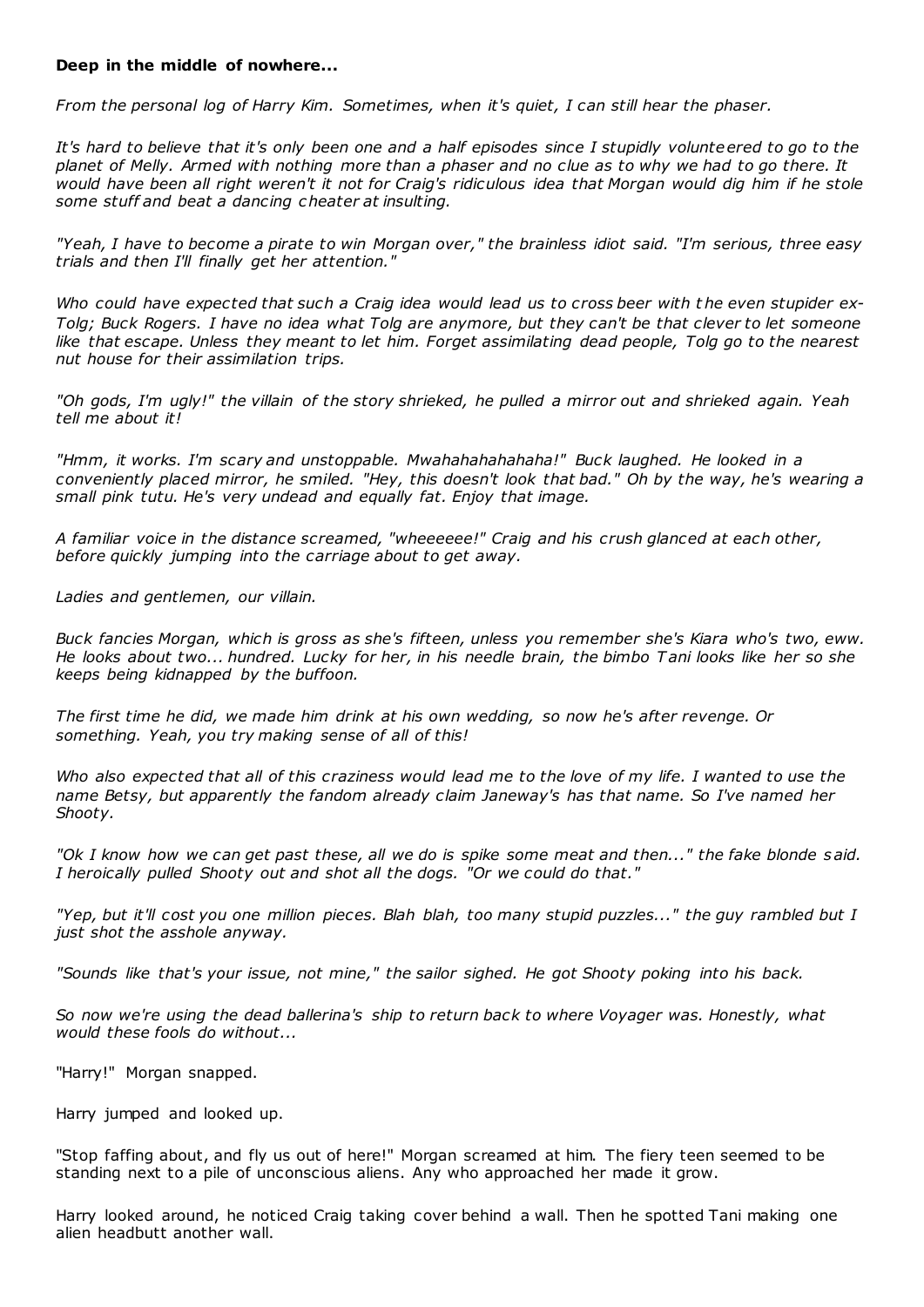"Hmph, what did I tell you?" Harry asked no one in particular. He went to reach out to the Transwarp button in front of him, but something held him back. Frowning he looked back to find he'd been tied to the chair. "Oh what the..."

Craig leaned out and shot the last remaining alien. The girls looked a little disappointed.

"Next time, maybe I should drive," Craig commented.

Morgan groaned, "what happened? We were only in Transwarp for a few seconds. Its not *that* fast."

Harry's eyes widened as he noticed that the Transwarp drive wasn't even powered on. The warp drive however was running warm. "Um, the attack knocked us out of Transwarp. Yeah, that's it."

Everyone stared at him.

"What?"

# **PART 6: It's Pink!**

The strange pyramid shaped ship entered orbit of a dark blue planet, smoke steaming from the top of it.

"Well I would, if I knew where they put the warp drives on this thing," Harry grumbled. He looked back at his hands, "and if I wasn't still tied up."

"Yeah, you'd know this. Where are the warp drive things on a Borg ship? I've always wondered," Craig asked. "I know, they use Transwarp..."

Harry grunted, "way to rub it in."

Craig continued, "... but they use warp as well."

Morgan shook her head, "only Starfleet seem to insist on making these big as hell warp nacelles."

Tani giggled, "maybe the designers have a confidence issue." Morgan didn't get it, she looked at her with a confused look.

"If anyone still gives a crap, this ship's not doing warp anytime soon," Harry commented. "Looks like the aliens shot us right where it hurts." Tani giggled again. "Yeah, I got it!"

"While we were at Transwarp, hmm right," Morgan said in a sarcastic tone.

"Sooo, why can't we use that?" Craig asked.

"Well we can, but it won't get us there in time," Harry replied.

The others stared blankly at him. "In time for what?" Craig dared to ask.

The team stood on a very familiar harbour on the planet, watching the night sky. In the distance a large star brightened up, then disappeared.

"Maybe you could have opened with, *oh guys, warp core breach.* Just a silly thought," Morgan grumbled.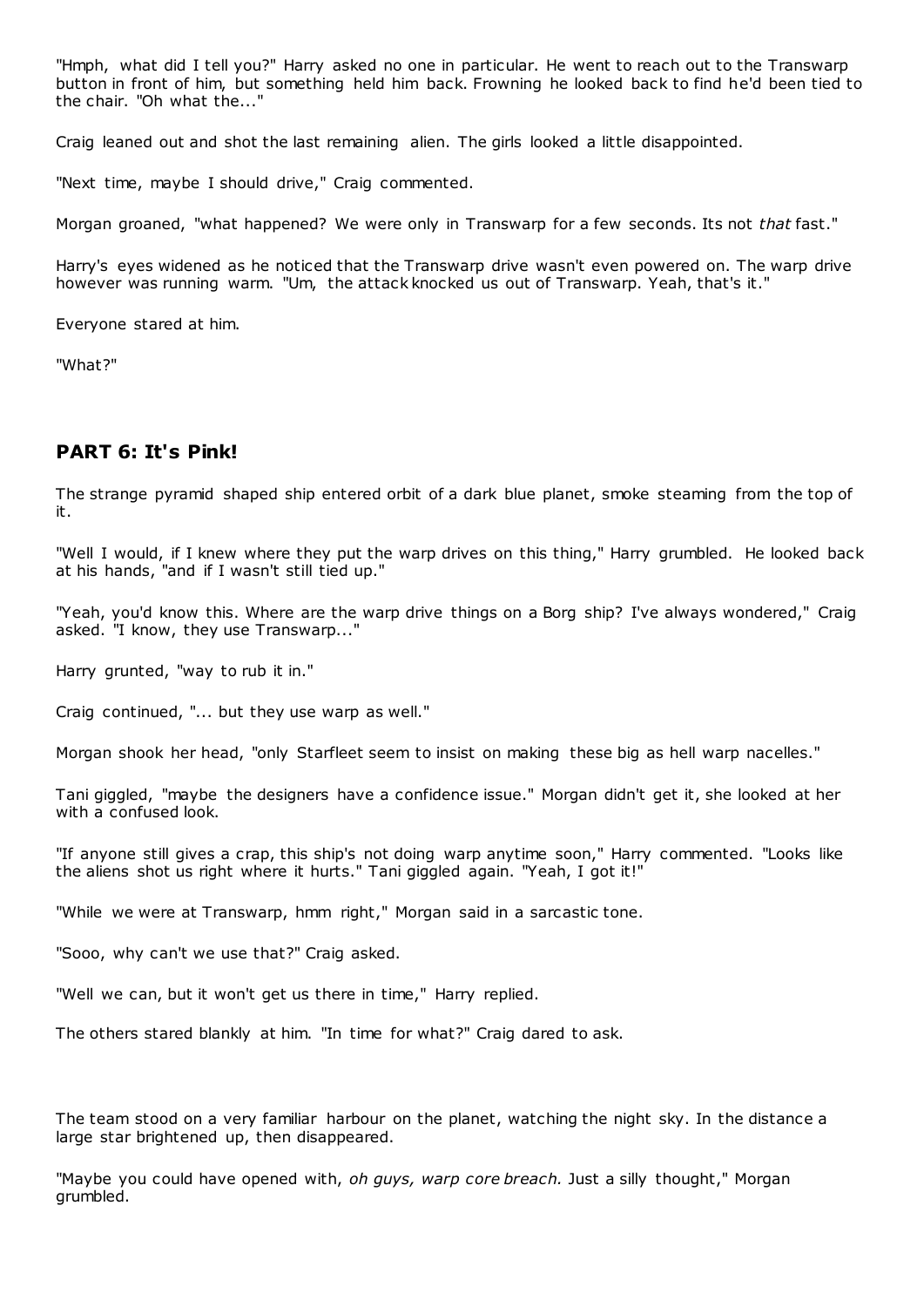"Yeah, yeah. My hands are still tied, and I *still* have the chair," Harry muttered. Sure enough, he was still sitting in his seat. "Craig, shoot the rope and then give me my Shooty back." The others laughed.

"So many jokes, so little time," Craig snorted.

Morgan shook her head, "let's leave him here."

"Wasn't that phaser Craig's anyway, Morgan sold yours," Tani pointed out. Harry's face went stone cold.

"Ohno," Harry stuttered.

"Jeez, get a grip," Morgan rolled her eyes.

Harry puffed his cheeks, "no! Look!" Everyone looked in different directions. "Oh, ha ha, I can't point. No, just look around. We've been here before."

"Ohno, its the first part of the first parody episode," Craig muttered.

Tani pouted, "but, but... we were nearly done with these."

Morgan groaned, "guys relax, the fourth game goes back to the first island. Remember, I have this." She showed everyone the strategy guide she picked up the last time. "Oh crap, this is the last part's game, what did I..." She looked at Harry.

"What?" he snapped.

Morgan responded with a slap to the grumpy boy's face. "You had the strategy guide for this game. What did you do with it?"

Harry rubbed his red sore cheek. "Um..."

*Harry stood in the showcase for the Voodoo Lady looking desperate, chasing after the awayteam with a rubber chicken. His face was red with anger. The room filled with smoke quickly.*

*With a smile of victory, he looked down at the fire in front of him. "Monkey Combat, kiss my flaming ass."*

"So let me get this straight. You didn't like the look of the puzzle, so you burned the walkthrough, so we'd have no help to solve said puzzle," Morgan explained for everyone.

"Um... I want to say no," Harry meekly replied.

Morgan narrowed her eyes. Craig quickly put a hand on her shoulder before she could raise her fist. "It won't bring it back."

The team now stood outside a small pub, each of them looking very confused.

"Well at least we were transported to a different town this time," Craig commented, triggering angry glares from the others. "What?"

"No, this is just what the programmers think the same town looks like in a 3D game," Harry grumbled to himself. They continued past the pub, only to hit a corner. "See?"

They continued on their way carefully, completely bypassing one of the streets they remembered being there the last time. They reached the town square. Tani sighed in relief, the others stared at her. "They also forgot to program in a church this time. Lucky for me."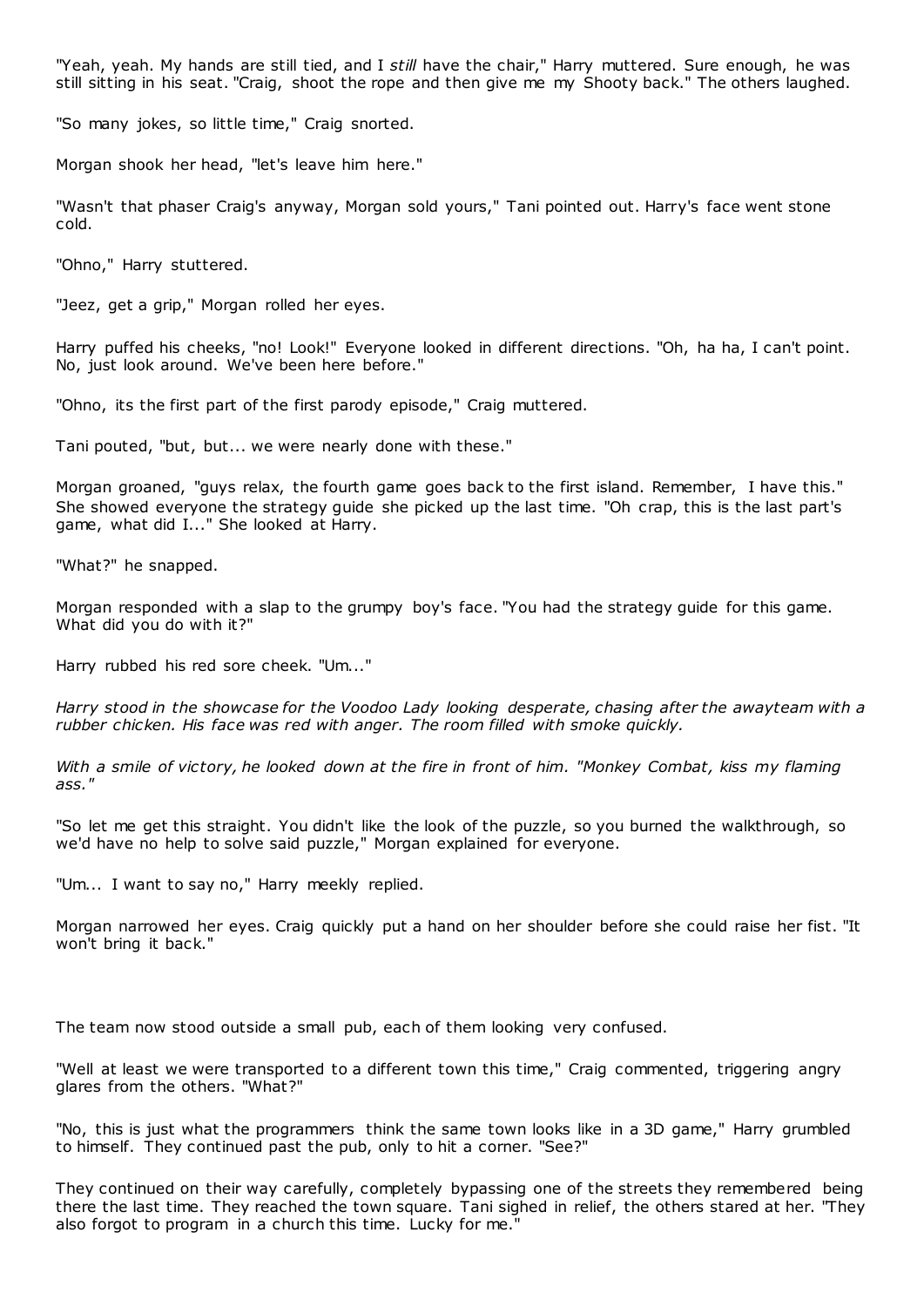"Look, let's just find some transport," Harry complained.

Craig looked at him. "We were lucky to avoid the puzzle for the ship the last time."

"Maybe if you give me my Shooty back, we'll avoid it again," Harry said. The others stared blankly at him. "Ok fine. You try solving these stupid games without one. Let's see how long it takes before you snap, hmm?" He stormed off towards the archway at the opposite end of the town.

"Goodbye cruel adventure game parody!" Harry wailed. He stood at the edge of the cliff the mansion sat on. The others stood behind him, shaking their heads.

"It doesn't count if it's him that snaps, right?" Tani whispered to Morgan.

Craig groaned, "we've only just walked into the next area, Harry. It's not going to work."

"Fine!" Harry huffed as he turned around. Still angry he kicked a stone out of his way. It flew into the air towards a man standing next to a catapult. It collided with his head, knocking him backwards. His balance was lost and he fell into the catapult itself. He sighed in relief when nothing happened.

Just as he was about to get up, another rock flew into the lever. "Uhoh." He was flung across the mansion's garden, then into one of the windows. A woman screamed seconds later.

Meanwhile the awayteam had reached the dark path where they had the sword fights in the last episode.

"Why do I get the feeling we just missed something," Craig commented.

Morgan shook her head, "no, the feeling is caused something."

"Who cares, no real thought goes into these stupid parodies," Harry whined. His right hand shook.

The group stood at the shipyard, only this time it was mostly just yard. Everyone but Tani was looking at something in front of them with dismay. A large woman stood behind them reading a strategy guide.

"What are we waiting for? We traded all the items we had," Tani said with a smile.

Harry slowly looked over at her. "It's... pink." The other two nodded slowly, their horror filled eyes still wide.

Tani frowned, averting her gaze at the very pink shuttle in front of them. She seemed immune to how bright it was, infact it just cheered her up even more. "It's cute."

"It's... cute?" Harry's eyebrow twitched.

Craig sighed, "it's the only shuttle left for a reason."

Harry's head swung in Tani's direction, "wait, did you say all of our items?"

Craig hid the phaser behind his back, "yes Harry, too bad."

Harry's eyes managed to get wider despite the bright pink that were drilling holes into them.

"We have a problem," Morgan said from inside the ship. The others stared at her as they didn't notice she had even gone. She climbed back out of it. "It's only got low impulse, plus..."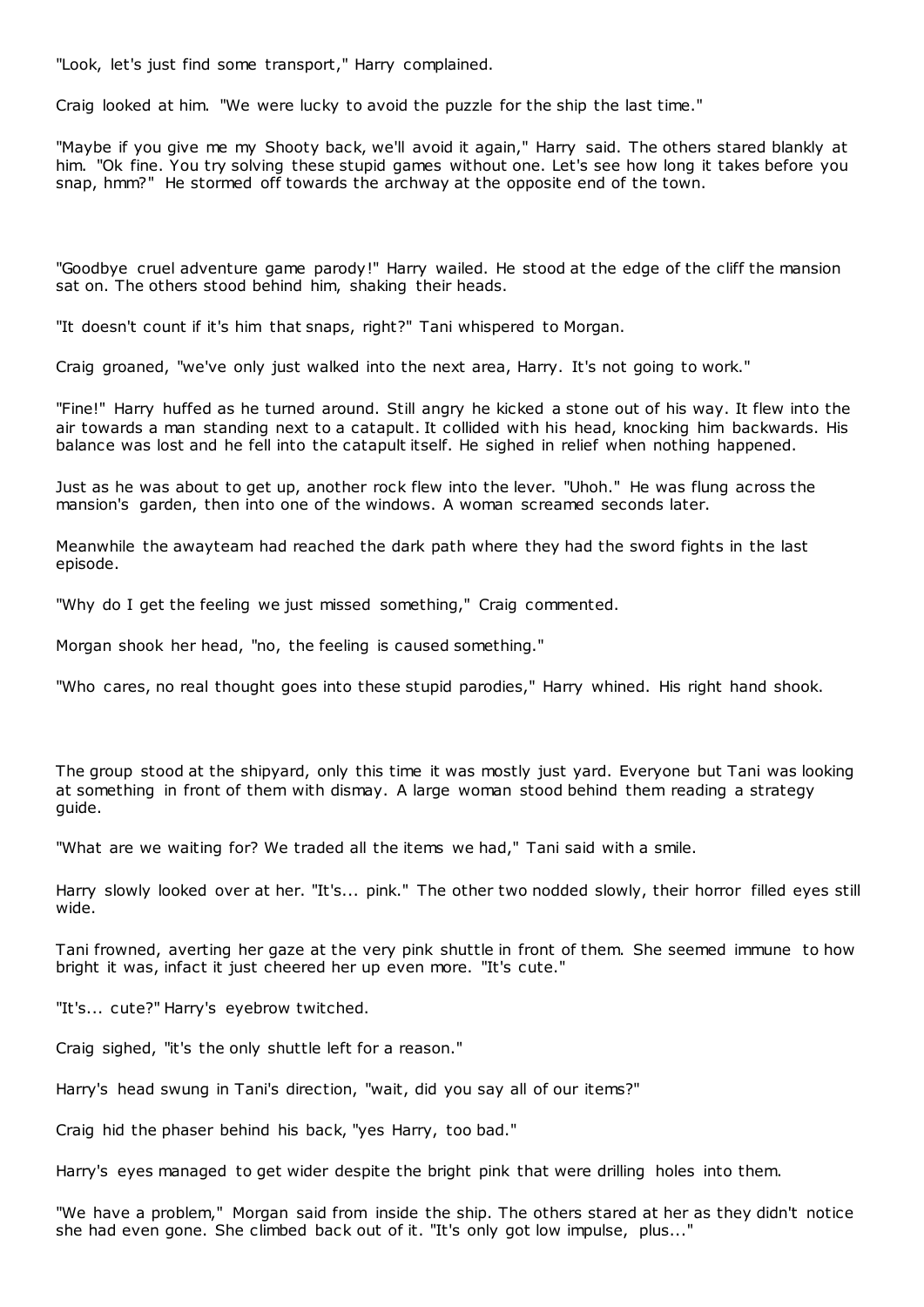"It's pink," Harry complained.

"Inside and out," Morgan smirked at him. The irritable man shuddered quite a bit, while Craig just pulled a disgusted face. "Now I know who's driving."

The others looked confused. "What?" Craig stuttered.

The tiny pink monstrosity slowly entered orbit around a blue and green moon orbiting a golden planet surrounded by rings. They began their descent to the moon as soon as they did.

Inside Craig was sitting in a comfy leather seat, which was coloured bright pink. His face looked like thunder as he was strapped in with a fluffy pink seat belt. "This is so unfair."

Harry meanwhile smiled smugly as he worked the controls, ignoring the colour scheme they were in. "Morgan didn't seem to think so."

"Think so? She just didn't understand the concept of rock, paper, scissors," Craig groaned.

"Isn't it better this way? You won't be all googly eyed for the whole trip, trying badly to impress her. Meanwhile I'll still be in range of Shooty."

Craig shook his head. "I don't get googly eyed. At least I'm not so in love with my phaser that I named it."

"It definitely performs better when you do," Harry smiled. He sighed, feeling nostalgic . Craig looked on with disgust on his face. "What?" The younger man handed over the phaser with just the tips of his fingers. "Shooty! Welcome home."

"I need to bleach my hands," Craig mumbled. "And my brain."

"Yeah, yeah. Let's shoot some puzzles," Harry giggled as he ran out of the the tiny ship.

It wasn't long until Craig heard the first phaser shot. He sighed and rushed outside. Immediately he noticed what had suffered from the result of Harry's phaser withdrawals.

"What the... why did you shoot that?"

Harry shrugged his shoulders, "I'm not going through the dog drama again. You collect it."

Craig covered his face with his hand, then walked away, stepping over a poor duck like creature lying on the floor. Fortunately Craig wasn't homicidal like Harry was in these parodies so the phaser was just on stun. Harry stared after him, then noticed the duck twitching.

"Pfft fine, rookie," Harry complained. He knelt to pick the poor animal up.

## **PART 7: Will The Real Harry Kim, Please Shoot Something?**

The girls were now inside the pub, which was fortunately a little less busy and still had a similar layout to before.

"So what are we supposed to do while the boys go find another ship?" Tani whined, while pacing back and forth.

"I don't know about me, but you should try not getting kidnapped," Morgan replied.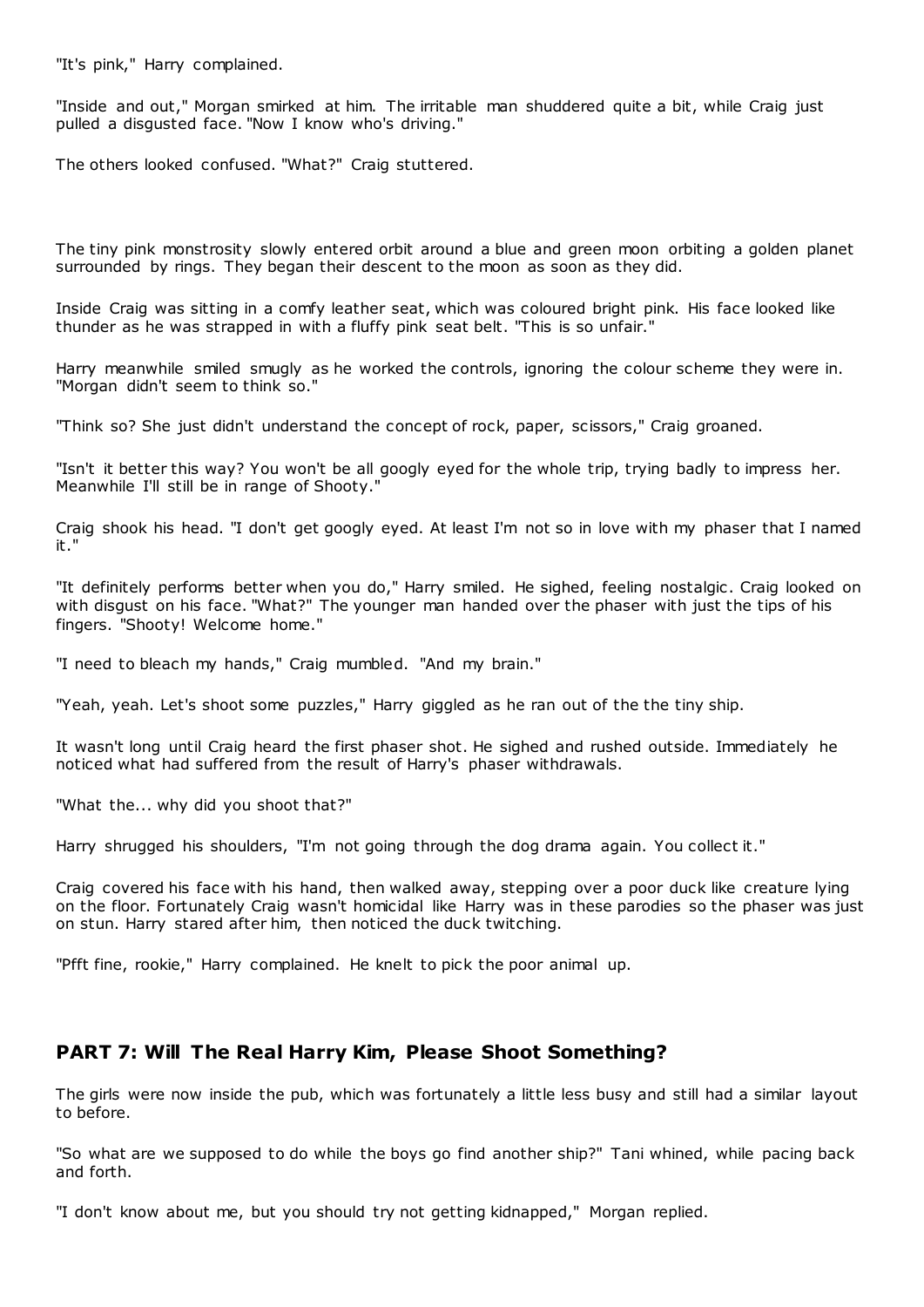Tani placed her hands on her hips, "hey, you were kidnapped too."

"Yeah, only because you were," Morgan retorted.

Both of them leaned against a wall, completley blocking a campaign poster.

"Maybe I'll do something useful and collect items here," Tani suggested. She began to have a look around.

"Knock yourself out," Morgan shrugged.

### **Five minutes later**

Tani walked back over to Morgan who had a guilty look on her face.

"Well?"

Tani pouted. "I got pretzels." She looked over at a demented man crying over a burst balloon. "What about you?"

"Just the same useless crap," Morgan answered, her eyes shifted nervously.

Tani raised her eyebrow, then she heard another man crying. Her attention went towards the bulky man at the other back table, nursing his arm. "You didn't?"

"No! He challenged me to Insult Arm Wrestling," Morgan protested while folding her arms.

Tani's eyes widened, "so you did."

Morgan rolled her eyes, "oh god no. I just insulted his arm wrestling. Who do you think I am?"

"Uh huh," Tani didn't believe her. "So, what now?"

The doors burst open, a figure strode in like he owned the place. Tani and Morgan's faces drained in horror, or it could have been disgust.

"Hello fellow citizens of Melly!" the figure in a dress bellowed. "I am here to convince you all that I am the obvious choice for the mayor of this world. Vote for me, and free booze for everyone!"

Everyone, including the barkeep, cheered and pumped their fists into the air.

The erm, rotting zombie in a dress and wig stroked his long ratty beard, smiling deviously. Meanwhile Morgan and Tani still couldn't believe what they were witnessing.

"Mayor Buckina, Mayor Buckina!" the men in the bar chanted.

Morgan covered her face with both of her hands. "I hate this planet."

#### **Meanwhile:**

"What do you mean we can't have a shuttle. Have you seen what we're driving?" Harry demanded.

Craig's face was now beetroot red, which went very well with the pink shuttle in the distance. "I really wouldn't be advertising that, Harry."

The woman facing them both looking a little disturbed. "That's yours?"

"If you want to trade it for one of the shuttles you have, then yes. If not, it's Craig's," Harry answered.

"Hardly," the woman laughed. "I'm afraid we only accept equal trade in's. If you want to trade that in, you'd still need to pay the difference."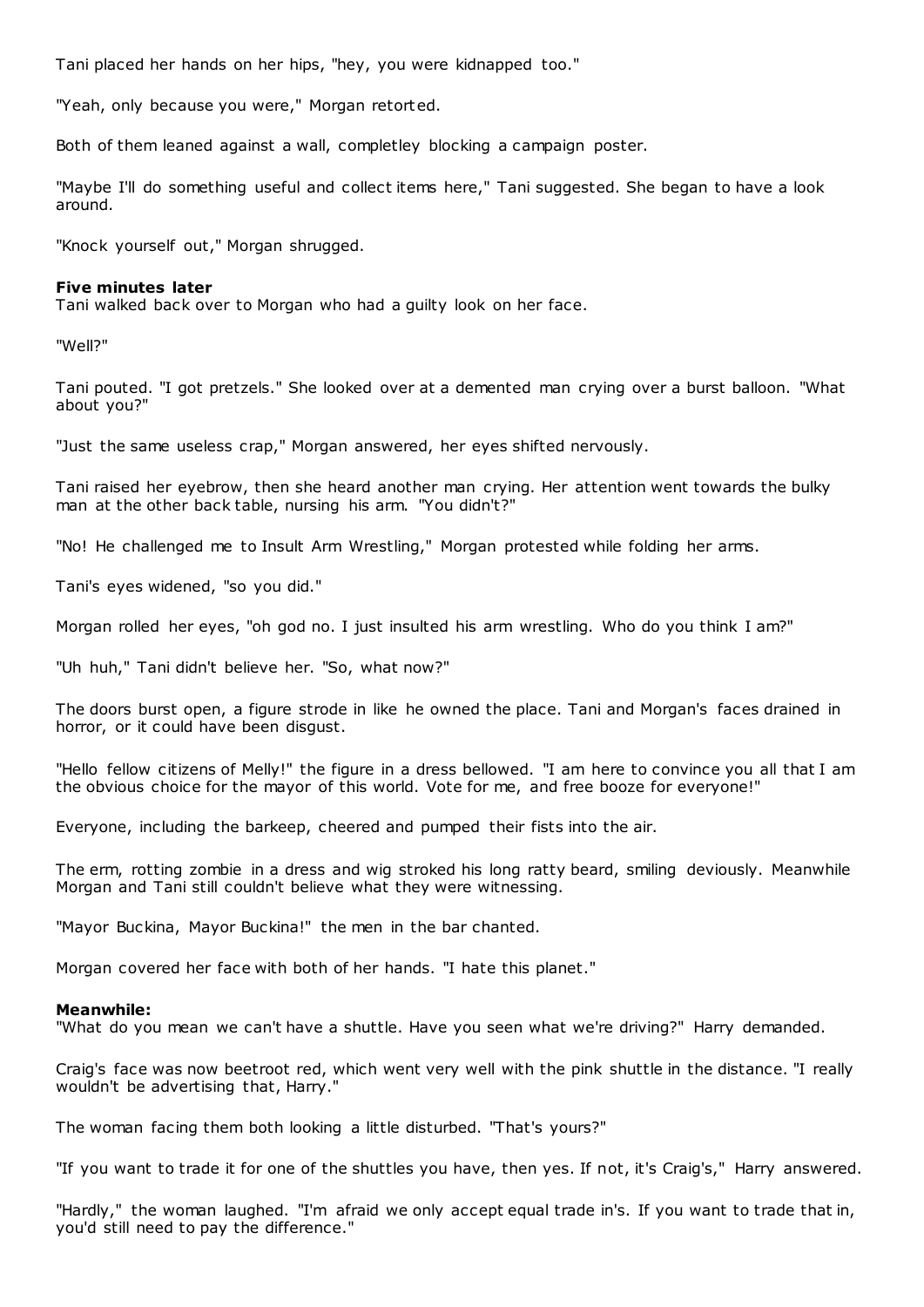"Does any of yours even have warp drive?" Craig dared to ask. The woman looked at him blankly. "Faster than light? Really, really fast."

"Oh, only the leader of this planet is allowed to use light travel," the woman replied. Harry's trigger finger twitched, Craig quickly grabbed his wrist, just in case. "I imagine that anything we have is still faster than what you do have. There's a planet that sells light ships in the next system. Our ships will get you there in a few hours, instead of days."

"So, money?" Harry said like it made him sick.

"Yes," the woman answered.

"How are we supposed to get money on an alien world?" Craig asked.

The woman shrugged. "I assume the same way you got your current ship."

Harry glanced at Craig with a glare on his face. He looked a little nervous. "It's ok, we'll just find some items here to trade."

"Ugh. Good luck with that!" Harry huffed as he marched away.

"Wait, what are you going to do?" Craig asked.

Harry shook his head, waving his hand over his shoulder. "To the bank!"

"You can't shoot them!" Craig yelled after them. Harry's wave turned into just a one finger wave, his middle one. "That was un called for."

"Excuse me, Sir?" a bank teller stuttered.

"A loan. I want one," Harry explained.

"I see, Sir. Do you have any income, what's your occupation?"

"Um, Operations and, yeah kinda," Harry replied.

The woman looked impressed. "Operations? As in surgery? Very impressive."

Harry's eyes shifted from side to side, "sure, why not."

"Ok, here's the form," the bank teller smiled. She handed a piece of paper to him. "Just go into the office behind me. The loans manager will join you shortly. Can you fill that in while you're waiting?"

Harry smiled as he took the form. He hurried into the office behind the counter, leaving the door to it half open. Once he sat down to fill it out, he realised the flaw in his plan. The form was obviously not in English, *strangely* enough.

"Damn. Maybe I can get my universal translator to work if I read out the questions," Harry wondered to himself.

He started to read the questions out loud. Meanwhile a muffled male voice from outside spoke loudly, "excuse me."

The bank teller's voice seemed surprised, "changed your mind, Sir?"

"Ohno, I just forgot a pen," the man's voice said.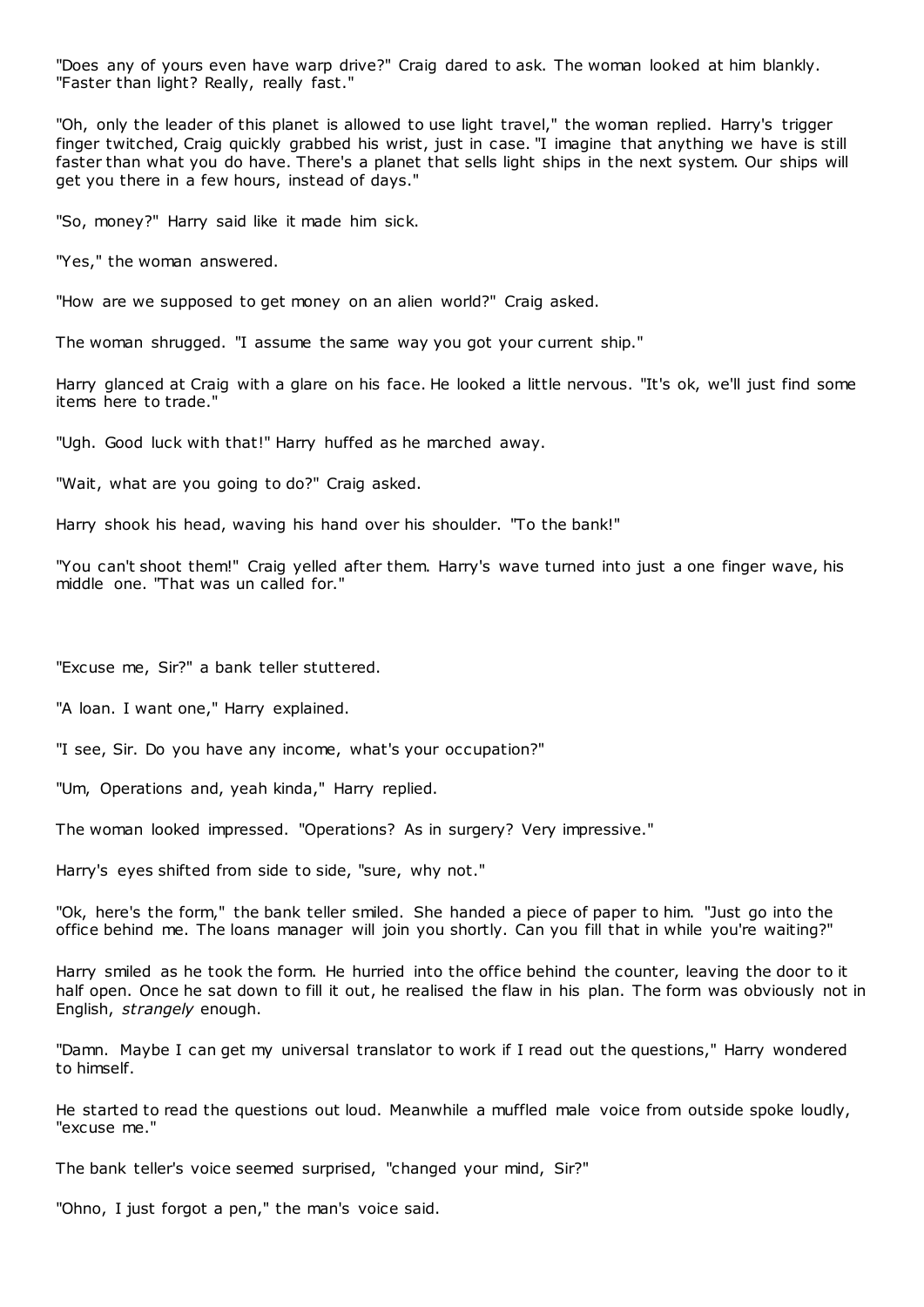"Oh well that was obvious, name," Harry smiled. He went to write down his name. "Date of creation. Huh? Oh, birth right."

"Look just give me all the cash you have," the gruff man's voice threatened.

"Oh my... you can't come back in here threatening us. We have Security cameras. You'll be caught as soon as you leave," a different woman's voice said.

Still oblivious to what was happening outside, Harry finished writing his birthday down. Then he used the rubber like part on the other side to erase it. "Damn, they won't understand Earth calendar dates. Hmm. This is tricky. I'll just write Stardate 2647..."

"I don't think so, missy. I have my starship in orbit and they'll just beam me away. Now hand over the money," the man's voice threatened.

Harry hovered over the next question a while. "Reason for loan? Hmm, how can I write this so they'll get it. I know, I'll sketch something." With that he started to sketch a really bad Voyager.

"Talk to the phaser!" the man's voice yelled. "Let me back in there, and you won't get shot, like everyone else who gets in my way."

"All right, all right," the woman stuttered.

"And turn off those cameras!" the man's voice yelled.

Harry beamed proudly at his *art*, "I missed my calling." Now the bad sketch of Voyager had a wonky circle next to it, a match stick figure labelled *Harry* on it*,* which of course was holding a phaser, and an arrow in between them.

A man wearing a pale mask with black gelled hair on the top, walked in holding a primitive alien phaser. He pointed the weapon at Harry.

"How much do I earn? Why would I get a loan if I earned money?" Harry bewilderedly asked himself.

"Got me," the man sneered.

Harry jumped and quickly stood up. "Wait, what the... You better not be robbing the bank, cos I need the money."

"No of course not, you are," the man laughed, pointing at his mask.

"Don't get me wrong, I thought about it. I figured Janeway would frown on that one..." Harry mumbled.

The man rushed to the safe, which for some reason was kept in the loan offices. He began to empty it.

"Though if it were a coffee bank, she'd probably promote me for it," Harry continued, until he noticed what the man was doing. "Hey!" His hand reached for his phaser but the robber quickly shot at it, knocking it flying to the floor, sparking uncontrollably. "Noooooo!" The traumatised man dropped to his knees, sobbing.

"Hah hah hah! Now that you are done here, allow me to show you the last face you'll ever see." The man raised his strange mask, revealing his grotesque face, which for some reason had a fake looking nose hanging off the centre of it.

Harry missed it as he was too busy sobbing, now holding the broken phaser in his arms. The man shook his head as he put his mask back on. The robber then ran out, slamming the door closed.

"Shooty, I swear that your death will be vengeanced. Revenge, is a dish served phasered," Harry whimpered.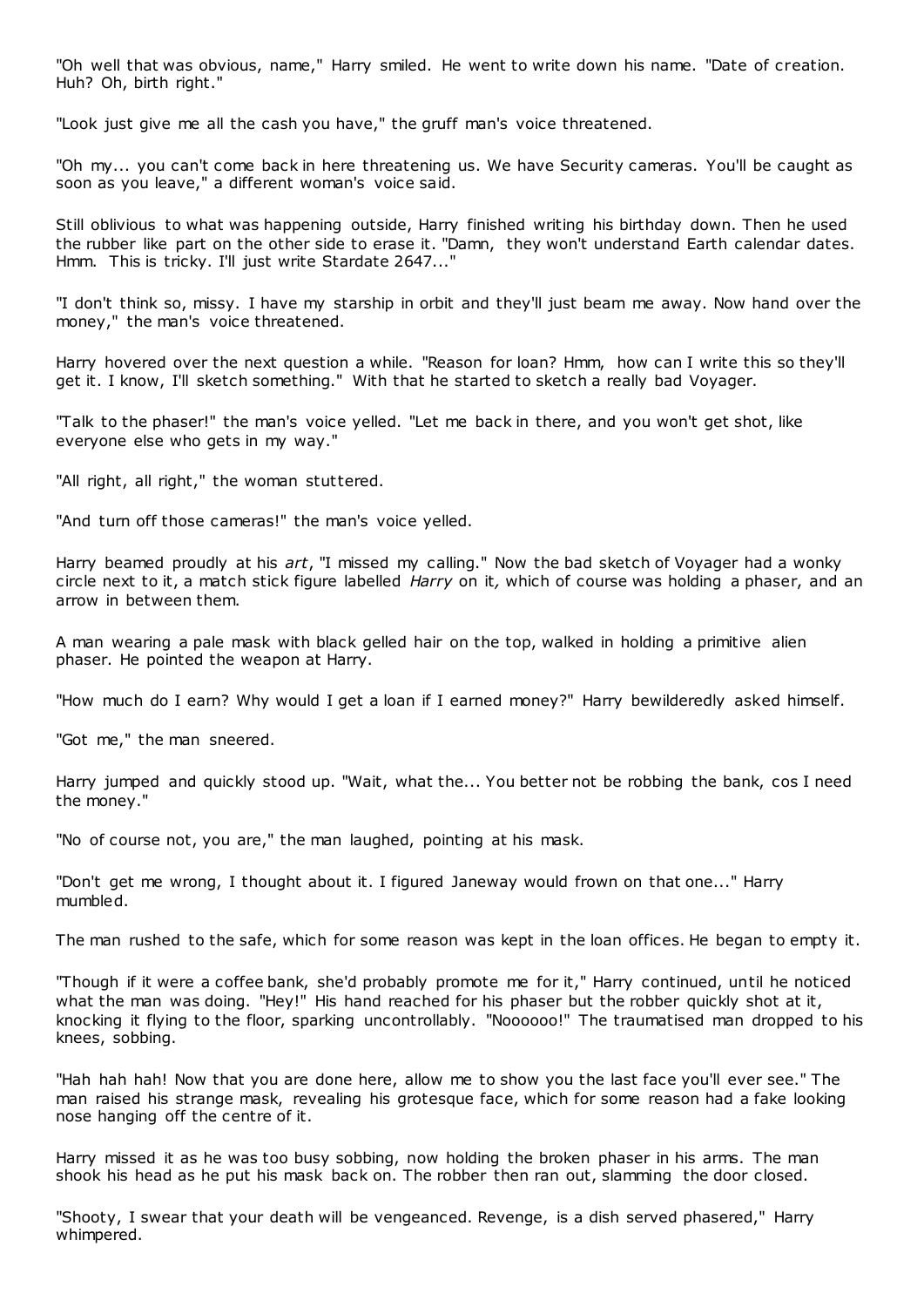The door burst open again, this time the law enforcement were there. "Hold it! You're under arrest for bank robbery."

Harry stopped crying to stare at them with a confused look on his face. "You mean the bank I'm empty handed and still in?"

"Wise guy, huh? Throw him in the dungeon!"

Harry sighed. "Now I see why all the Monkey Island fans hated this game."

Craig rushed into the building he thought looked like the jail, he was very disgusted to find how wrong he was.

"Hello stranger. Welcome to the used limbs and skin shop, A New You," the shopkeeper greeted him.

Holding back the urge to lose his lunch, Craig ran right back outside. "Oh god. It can't get any worse."

### **Meanwhile:**

Morgan and Tani couldn't tear their eyes away from what they were looking at. It was so awful, their brains were trying their best to imagine something better, or to make sense of it. It was obviously failing as the poster still showed a very large, undead man with a one foot long beard making a kissy face. What made it worse was that the man seemed to be wearing a cleavage revealing pink dress, which was not a good look at all for a dead man with long curly chest hair. The words underneath him said, "vote for the hottest thing on Melly. Every vote equals a kiss from me. PS. Free booze once I'm elected."

"This planet is full of blind and deaf people right?" Tani finally asked.

Morgan pulled herself away from the poster, resisting the urge to tear it down and burn it. "Either that or it's opposite world."

"I think even opposite world would have a hard job calling Buck in a dress hot," Tani muttered.

"What should we do? We can't let Buck get control of this planet. I imagine one of the first laws would say that every citzen must capture a Tani if seen," Morgan said.

Tani pouted. "Oh god, this is how I'll get kidnapped. I know! Why don't we find out who is the opponent, then help their campaign."

Morgan pulled a face, "are you sure? Buck will see you then. Why don't we just do a cut and paste job?"

### **Meanwhile yet again:**

"Can I still have my loan?" Harry asked sheepishly. The guard stared threateningly at him. "But I was just filling in this stupid form while I was supposedly on this camera, robbing the bank." He raised the form, then pushed it through the gaps in the bars. "See! I was willing to do this the right way."

The security guard snatched the form to look at it. His expression grew even more suspicious. "For occupation you drew yourself shooting somebody." He pointed at the bad Voyager sketch. "See."

Harry started sweating. "Oh that was occupation. I thought that said reason for loan. Did I draw in the wrong box?" The man narrowed his eyes. "No, the only person on the drawing was me."

"You wrote your name next to the one holding a weapon. The arrow is obviously you firing. That really bad blob here," the security guard pointed at Voyager. "There's two little blobs I assume are legs, that big egg one must be a head. You should have stuck to stick figures."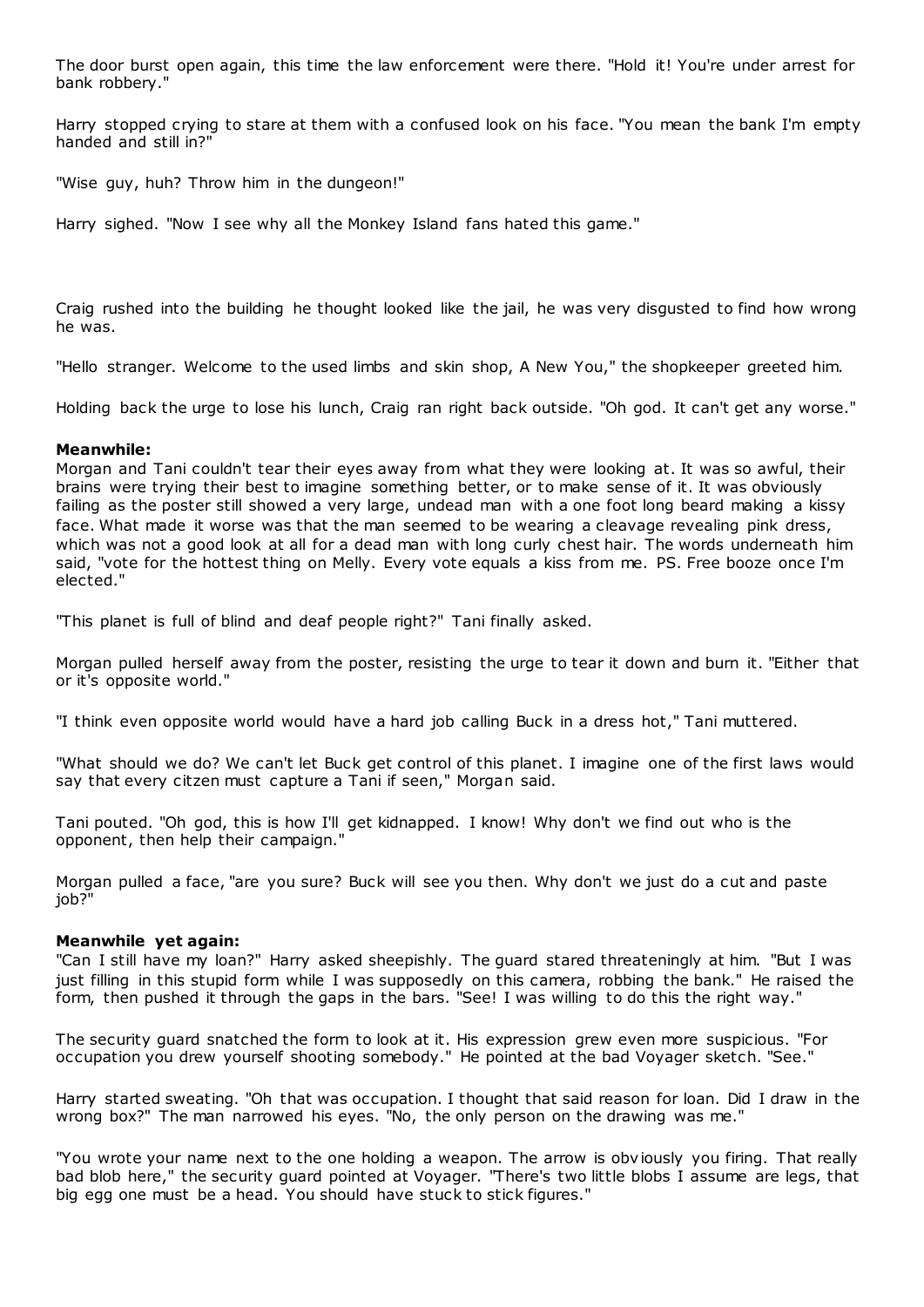"No, no. That's my ship. The line was just to emphasise that I wanted to go back there," Harry stuttered.

"Likely story!"

Harry wiped his brow. "The cameras showed me go into the office, not come out, then go back in again to rob the vault. Then your teller saw me run out with the money."

"Exactly, you are obviously guilty," the guard grunted.

Harry stared blankly, finally his sweating had stopped. "But you found me still in the office. Apart from the whole being in two places at once, I think that's pretty good evidence otherwise."

"Hmph. We caught you red handed, admit it!"

"On my world, catching me red handed would be catching me holding the stolen money," Harry rolled his eyes. "Did I have it?"

"You obviously gave it to an accomplice," the guard responded.

"Remind me. Is that the guy with the mask on, threatening everyone?" Harry smugly said.

"Don't be smart with me. You are obviously guilty," the guard proudly said. At this point Craig finally found the right place and headed across. "To think we were blaming that poor man missing a nose all this time. It was you all along."

"Um, I'd say you jumped the phaser, but you're already at the podium waiting for your gold medal," Harry muttered.

Craig tapped the guard on the shoulder. "Excuse me. I heard that this guy who I've never met before robbed the bank."

"Hey!" Harry snapped.

"That's right. It's a disgusting crime. He's not going anywhere!" the guard bellowed.

Craig rubbed his ear as he had yelled into it. "Uh huh right. Just checking."

"Wait! I didn't do it. That no nosed guy you mentioned did it. He was wearing a mask and really bad gelled wig," Harry stuttered. A thought then occured to him, "no of course not, you are. He was trying to frame me!"

Craig tried not to laugh, "he certainly picked the right guy to frame."

"Oh really!" the guard said suspiciously.

Harry glared at his so called teammate, "that's not helping Craig!"

"Who is Craig?" Craig smirked at him. Harry tried to intensify his glare but it just looked funnier to Craig. "All right, fine. Officer, if I prove he didn't do this, will you let him out?"

"Son, he's guilty. I bet my sweet Impulse Seven shuttle on that," the guard smugly replied.

Craig smiled, "oh really? I'll take that bet. If I'm wrong, you get my uh... sweet, stand out of a crowd shuttle."

"Deal!" the guard grinned.

Harry sighed, "oh god."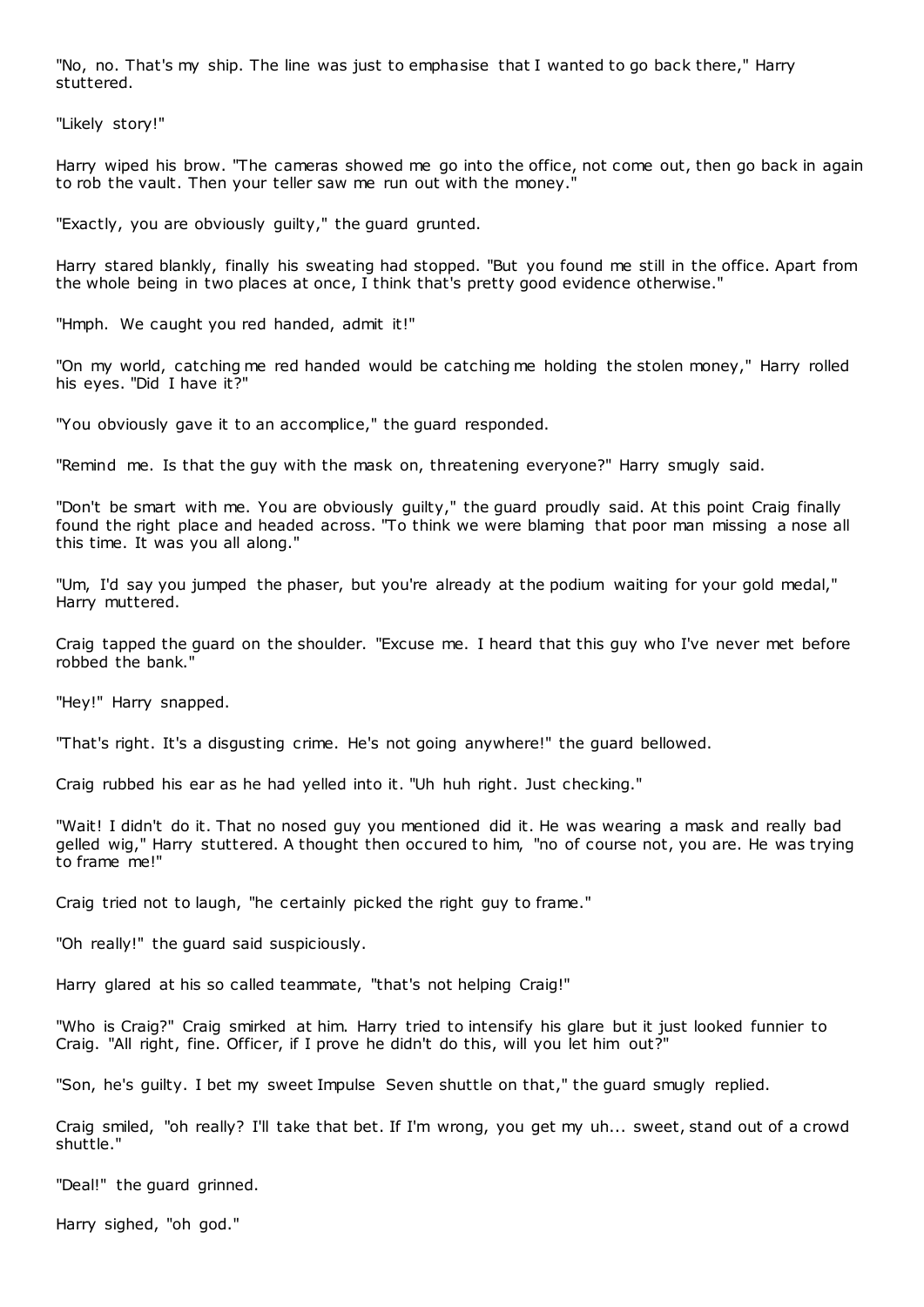### **Later:**

Craig was really regretting his bet to the security guard. He didn't expect the puzzles to get even more ridiculous than the ones he had seen before. At least he didn't have to wear a dress again, or get eaten by a snake.

"So, where does this nose lacking guy live?" Craig asked while he pinched his own nose.

The shopkeeper of the body parts store frowned in confusion. "I'm sorry miss, I only know people by their smell."

Craig looked around, but quickly regretted it. "How? Wait, miss?"

"Oh I'm sorry. Your perfume gave you away," the shopkeeper said.

"I swear it said aftershave," Craig muttered. He didn't dare release his nose to check though. "What would a guy with no nose smell like?" A lightbulb went off in his head. "Oh, I need the address for the smelliest guy you know."

The shopkeeper shuddered. "Oh him! That's Pinch-Nose. I'll get it right away."

Craig sighed in relief. Finally things were going his way.

### **Not long later in the jail:**

"So how do you like the jail cell?" Craig meekly asked.

Harry raised his eyebrow, "it's awesome. Who needs freedom?"

"Great, so I don't have to solve this so called address then," Craig smiled, flashing the piece of paper in Harry's face. His eyes widened.

"Oh for god's sake. We didn't do this in the first game, so it's ok. Just get me some of that grog stuff and drop it on the bars. Sure it's annoying, but it's fun compared to that," Harry stammered.

Craig looked a little pained, "we don't have any money, remember?" His shoulders dropped. "Whatever happened to your phaser?" Harry started sobbing again as he pointed at the shelf nearby. Craig looked around to check if the guard was watching, he was too busy staring straight at the door. He quickly grabbed the box labelled *Kim's Possessions*, and ran out. He didn't notice as he did this that the box moved a bit on its own.

Armed with a blank stare and a headache, Craig entered the place known as the Swamp of Time. A sign nearby also backed the name up, but it had been scribbled out and replaced by *Pain in the Ass Swamp.*

He climbed onto the raft floating at the front of the swamp. After a quick look around he knelt down on it, then began to paddle with his hands.

On his journey he passed an old guy doing a similar thing, only he was lucky enough to have an oar. He had reached the gates and seemed to be talking to himself. When I say himself, I mean a copy of himself on the other side of the gate.

"Look, just open the gate. You're me. Why do I have to do this stupid memory puzzle? Everyone who does it will obviously use paper anyway!" the man yelled.

"Then this shouldn't be a problem. Temporal paradox portal time!" his other self sneered. As he said, a blue swirly portal appeared next to the old man. He screamed as he was pulled into it. Lucky for Craig he dropped his oar.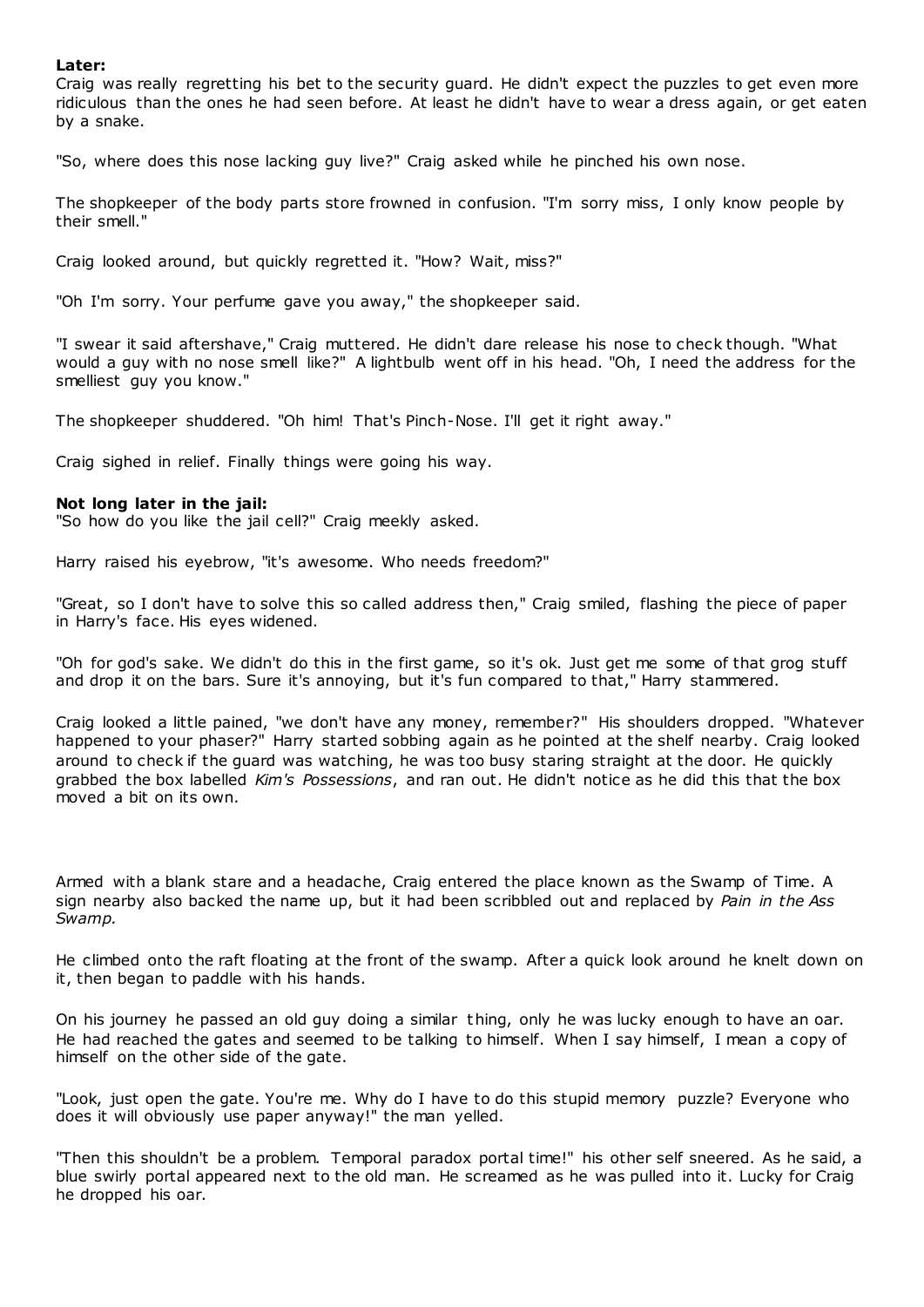He happily picked it up and used it to reach the strange gate. The copy of the old man disappeared to show a copy of Craig paddle over.

"Hey Craig, in order to get out of this paradox thingy, I'll give you the key to this gate. But before I can do that, you'll have to say and do all this stuff that you need to remember. When you face yourself when you're me, we can re-enact this crap. Understand?" he said.

Not long later Craig paddled away, whistling innocently. Behind him at the gate, his other self lay on his raft, nursing an oar shaped wound. "Definitely." Eventually he reached a little hut sitting on a tiny bit of land. Once he got off the raft, all he could hear was the bank thief's voice snapping at something.

"Look buddy, I framed the guy so it's time you paid me. I mean I did rob the bank, I could have run off with the money."

Craig's eyes widened at the familiar voice that responded to him, "relax, you'll get what you deserve. Right now, I've got a planet to run." Craig quickly hid as the door flung open.

"Wow, the thief is working for the guy in charge, and better yet the guy in charge is..." Craig stopped whispering as if he expected the scene to change. "Heh, I could have finished that sentence. Never mind, I need to think of a way to apprehend the guy and prove he's working for him. How?"

He panicked as he felt something moving around in his jacket. It didn't take him long to throw it away from him, it landed in front of the hut door. The duck Harry had shot before revealed itself, then wandered into the hut.

Pinch-Nose screamed hysterically from inside the hut. To Craig's amusement the duck chased the robber outside. Instinctively he reached for the broken phaser to shoot him. He remembered it was broken when he pressed the fire button. It fired anyway much to his surprise. Pinch-Nose recieved the shot and stumbled into a convenient cage lying nearby.

"Oh my god, get that monster away!" Pinch-Nose screeched as the duck still tried to get to him.

*"How long are you going to keep this up? Even the Monkey Island games aren't this ridiculous," Harry's voice butted in.*

This ended Craig's story telling flashback. He was back in the prison, facing a very angry Harry. "I was just getting to the good bit."

Harry shook his head, "it gets worse than temporal paradoxes puzzles and catching a criminal using a duck?"

Craig pouted, he looked behind him at the guard. He was now guarding the same cage from his story, Pinch-Nose struggled to get out of it.

"I could have lied and said that I wrestled him into it. Do you really think if I was going to lie, I'd say a duck did it?"

"Now that you mention it," Harry nodded.

The guard wandered over. "Are you certain that our Mayor hired him, just to get revenge on Mr Kim here?"

"Wait, what?" Harry stuttered.

Craig nodded, "I do. I followed him to make sure, and sure enough." He revealed the stolen money.

"You followed him? No one has ever seen our Mayor, how could you do that? Though there's no denying that you found the stolen money," the guard said.

"Can we go back to the revenge part?" Harry tried to butt in.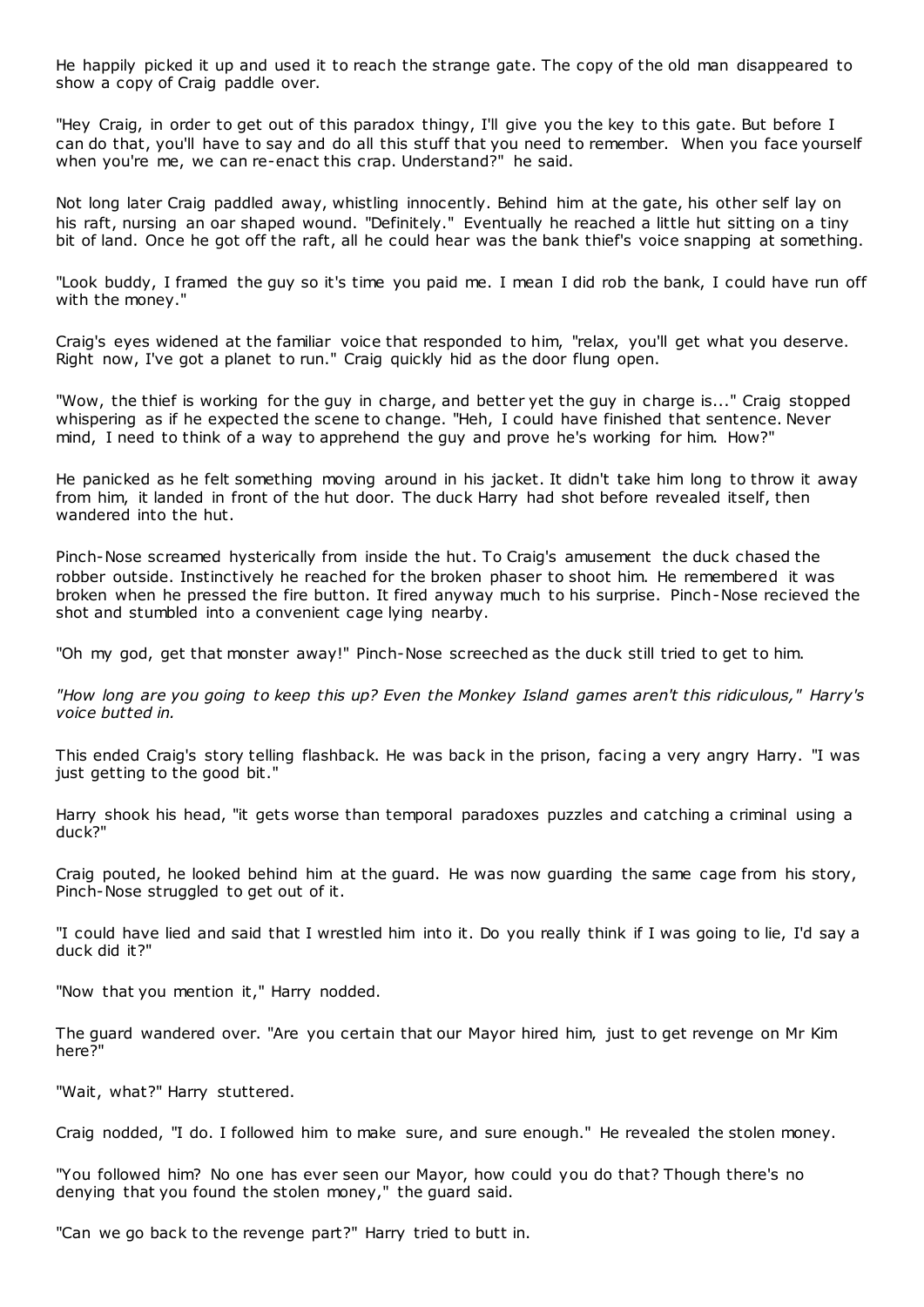The guard patted Craig on the shoulder, then clasped it approvingly. "Well done son, by proving that the Mayor is a scumbag, we can end his tyrannical reign of terror at long last. You are a hero kid."

Harry stared with his mouth wide open, he couldn't believe what was happening. Craig meanwhile grinned, basking in all the compliments.

"Don't mention it. I only did it to save my friend here."

"Bull! You only did it for the shuttle!" Harry tried to interupt. Nobody listened to him. "Hey, if I hadn't have been around to get revenged on, this wouldn't have happened at all. Hello?" Again nobody listened to him. "Can I go now?"

# **PART 8: What Does He Mean By That?**

The group had been reunited outside the mansion on Melly. Standing next to them was the shuttle Craig won in his bet. Morgan was busy staring at it strangely.

"Then I followed the wood chipping trail to his secret lair. I know, it was genius. You don't have to tell me," Craig boasted to the unimpressed crowd.

"Couldn't you have just followed him, you big wuss?" Harry grumbled.

"You're welcome, Harry," Craig smugly said.

Morgan looked back at the others. "What's that writing on the ship say?"

"Probably something about how *great* Craig is," Harry rolled his eyes. "Just read it out loud, the translater should get it."

Morgan shrugged, "I'll see you soon, Harry."

Harry's face turned a little pale while Craig looked a bit disappointed. "Oh relax, that threat never means anything," he said.

"So um, Tani's still here so I'll assume nothing happened while we were gone," Harry stuttered.

Morgan and Tani looked at each other with worried looks on their faces. Morgan handed the boys a leaflet.

"Oh, if you vote for this lady you get a free kiss," Craig said excitedly. The girls stared at him in disgust, until Morgan realised she gave him the wrong one. She snatched it back.

"Apparently the mayor was killed in her mansion. They're holding an election for a new one. For some reason it's women only," Morgan explained. "We've been editing one of the electors posters."

"Why?" Harry dared to ask.

Morgan reluctantly handed him the other poster. "Because the campaign message really doesn't suit these ones." The two boys faces shrivelled up in disgust, Harry quickly put his hand to his mouth just in case. "Yeah. I just thought I'd cut the message off, and stic k it on the real woman's."

"You mean after you cut the text off, you put these things back up?" Craig stuttered. "My god."

Tani nodded, "that's what I said!"

"Hey I'm not the one who took the photo and printed them," Morgan complained.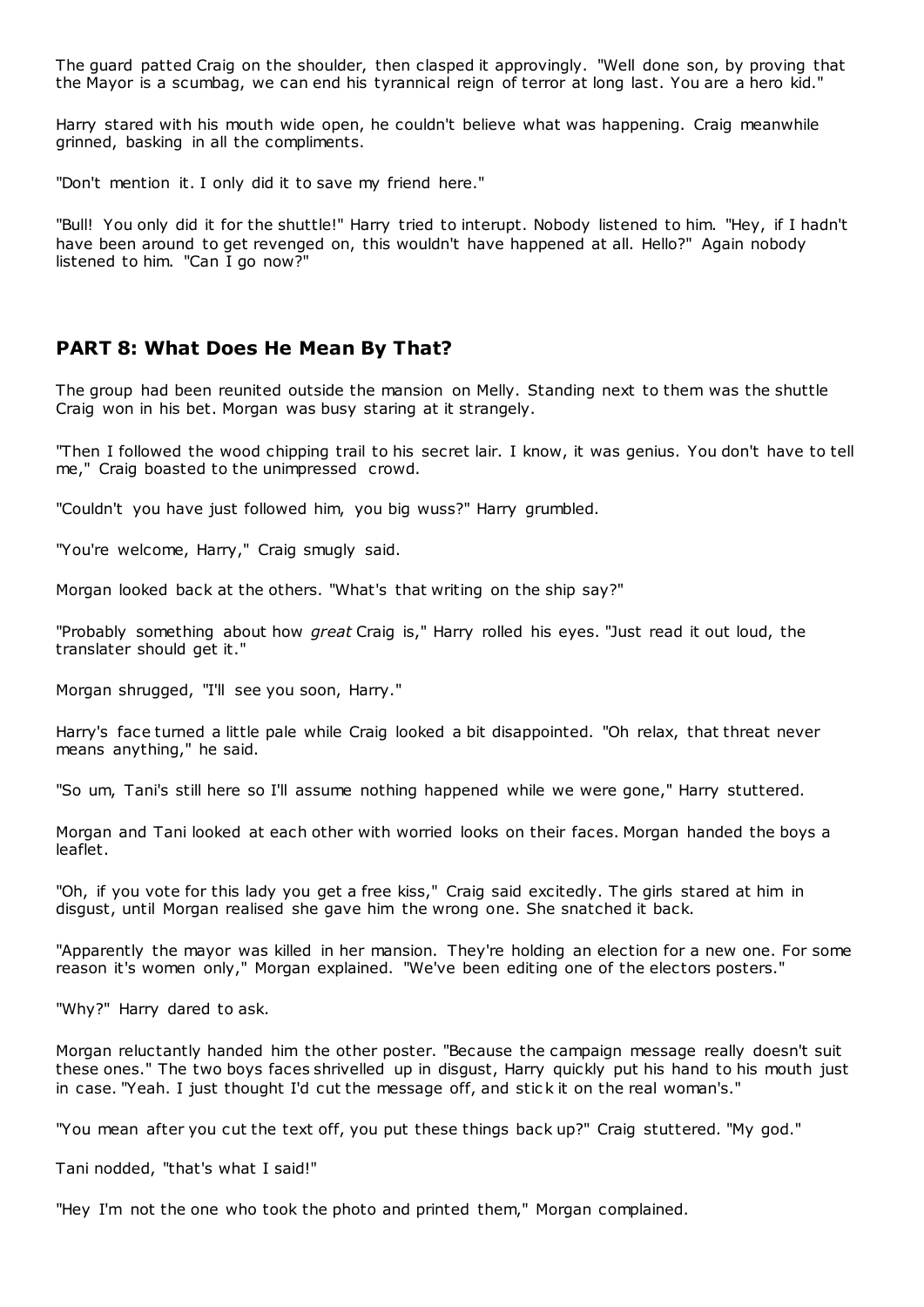"Ok, so Buck's running for mayor, why?" Harry muttered.

"I'm glad you asked," a familiar voice spoke up. The ground turned to the source, then averted their eyes again. "Ah, is my beauty too much for you?"

"Oh god!" Tani gagged.

Harry tried to shake off the brief image he got of Buck, then stepped forward, avoiding eye and face contact. "What's the answer then?"

"Ah! Every mayor inherits a little gift once they get their seat. The key to the evillest treasure of all; the Ultimate Mockery!" Buckina laughed.

"Um, so if it's evil, what does it do?" Craig questioned.

Buckina chuckled, "you'll find out. I'm sure Larry Tim will enjoy it most of all." He waltsed off, shaking his hips badly.

"Oh yeah! Well that dress makes you look like a cow!" Harry badly retorted.

The girls and Craig sniggered quietly to themselves while Harry stood in a huff.

"Ok Larry, do you think we should hold off getting a warp ship to deal with him?" Craig laughed.

Harry grumbled as he looked over at the spot he nearly jumped from at the beginning. "Maybe we should research that stupid mockery thing before we decide. I couldn't care less if this stupid planet votes that thing into power."

"That's the spirit Timmy," Morgan giggled.

"Hi, I'm Craig Anderson from the Starship Voyager. This is Harry Phaser Happy Kim and..." Craig started to say.

The woman in front of him groaned loudly. "Yes I know, we've met three times already." The group stared blankly at her. "You stole that chicken from me." Once again they stared. "I gave the girl some voodoo dolls, I gave you the reviving powder..."

"Wait, Phaser Happy? Way to be original and witty, Craig," Harry muttered. He noticed Morgan still laughing behind her hand.

The voodoo lady continued to whine and rant to herself, "...yet you still never bothered to come in here and chat. Why should I expect you to remember me?"

"Um, Ultimate Mockery?" Tani butted in.

The voodoo lady gasped in horror. "My god. I haven't heard that name in a long time. Where did you hear it?" Before they could answer she narrowed her eyes and bellowed, "Buck!"

"Uh huh, how did you guess?" Craig asked.

"I know all, and see all," the voodoo lady answered, shifting her eyes nervously.

"Ok great. Where is it, what is it, can we leave without doing anything, can I get Mr Shooty Back?" Harry demanded.

The voodoo lady placed her fingers against her forehead and closed her eyes. "The planet known as Tensey, you don't want to know, no, and I think you already have."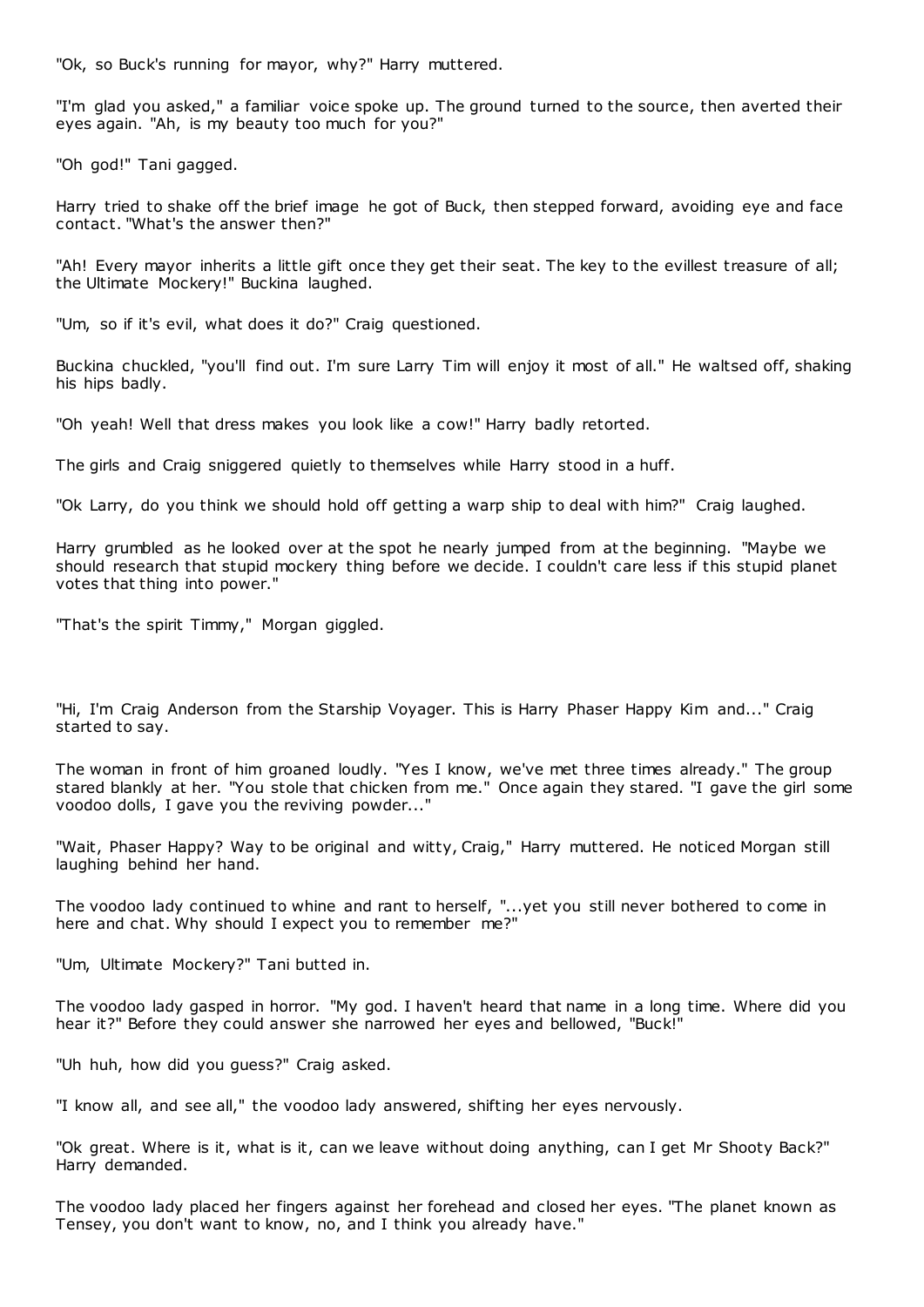Harry's eyes lit up, "really? Where?"

Craig winced a bit as he fiddled with the phaser in his pocket. "Yeah, I think the paradox swamp fixed it."

Harry lunged for him, "gimme!" Craig pushed him, so he badly pushed him back. Soon enough the two were having a pathetic pushing and hand smacking contest.

"So yeah, we kinda do want to know. We're the only ones who seem to know that he's running for mayor," Morgan shook her head.

"He cannot be allowed to run this planet!" the voodoo lady's voice boomed. "He will get his hands on the final piece to the Mockery. You must keep the other pieces away from him."

"Yes we knew that," Morgan groaned. "What does it do?"

"Long ago the Ultimate Mockery was a mighty staff owned by the king of Melly, Malain, Scabbia, and many more. In an effort to stop the violence brewing on this world and on Scabbia he crafted it to absorb all of the violence."

"That doesn't seem too bad," Tani commented.

"Little did the people know, he only wanted the violence to stop so he could control it all. With all the power in his command and no one able to defend themselves, he reigned in terror for fifty long years. His daughter assumed the throne once he passed on naturally, but ordered the staff to be disassembled, never to be used again."

"Is that why it's a women only elections club here?" Tani questioned. The voodoo lady nodded. "Man, I'm good."

"Indeed. Buck is undead, so he won't be defeated by the ravages of time. You must stop him," the voodoo lady dramatically said.

"This is still a parody, right?" Morgan double checked.

"Yes, but you can't really make the Monkey Four's villain motives any stupider, so... think of this as a switcheroo," the voodoo lady cackled.

"Great," Morgan sighed. "So when you say absorbs the violence..."

"Every single weapon hit by the Ultimate Mockery will have its power taken from it. A sword will lose its sharpness, a torpedo will lose its explosive materials, a phaser will lose its charge."

Harry stopped what he was doing, his eyes widening in horror. Craig used that moment to push him to the floor.

"And now we're back," Morgan smiled.

Harry jumped back to his feet and charged forward to confront the voodoo lady. "What do you mean lose its charge? What happens if I charge it again?"

"You couldn't. It would be as if the phaser had no power cells to absorb the charge," the voodoo lady explained.

"Good god. Buck must be stopped!" Harry exclaimed.

Craig pulled a face, "ew, don't start with the exclaiming. This is the reboot Season One, not the original."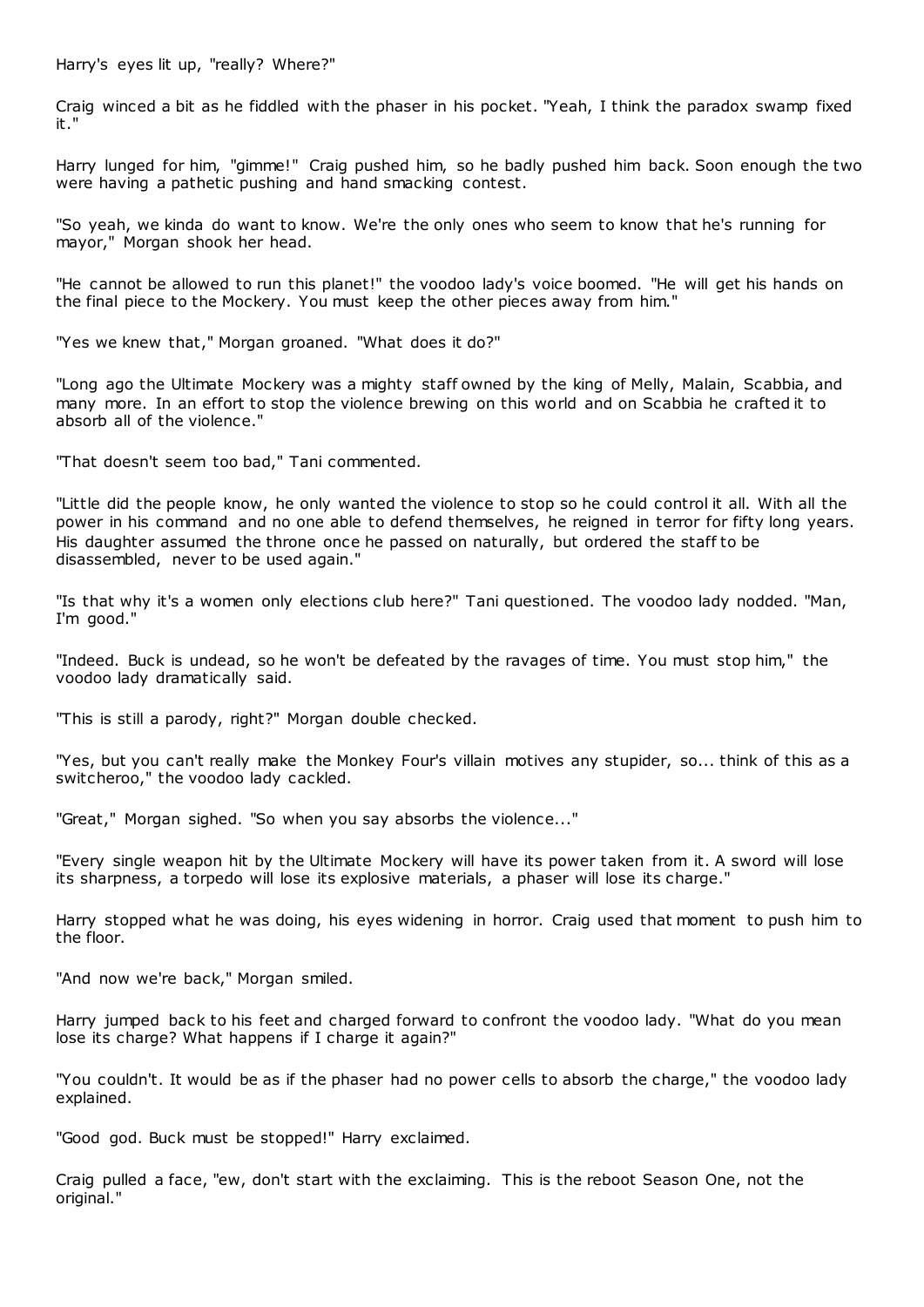"I know that. We'd be finished already if it was," Harry scoffed. "So Tensey planet is in range of an impulse ship right?"

"Indeed," the voodoo lady replied. "I shall give you the diagram showing you what parts you are looking for, IF..." Everyone waited patiently, or impatiently in Harry's case. "You promise not to forget me in the next game. It will lose the dramatic effect if you do."

"Why don't I like the sound of that?" Craig stuttered.

"Next game," Tani replied sweetly. Craig understood and nodded.

"Yeah yeah sure, we'll try. Gimme," Harry grumbled as he held out his hand. The lady handed him a rolled up piece of paper.

"The planet's co-ordinates are there too," she told him. "However there is a flaw in this plan."

"Puzzles, we know. We're not expecting to just pick these items off the floor," Morgan said.

The voodoo lady sighed impatiently, "the election. It is due to start in a few hours, it'll take you an hour alone to reach Tensey. Somebody needs to stay behind to make sure he doesn't win."

Harry groaned into his hand. "Only in these parodies people can be this stupid. It's obviously a man, a dead man wearing a pink dress. How can only we see that? He has a beard longer than most women's head hair, for god's sake."

Craig smiled smugly, "don't worry, I have a plan."

#### **Later:**

A group of people stood outside the government office, all in a line waiting to get inside. Tani stood on the left side of the entrance, attaching a nametag onto her blouse. The man in the front of the queue squinted to read it.

"Morgan Janeway? What an unusual name." Her *opponent*'s eye twitched as he tried not to look her way.

Tani smiled nervously, "yes, my parents thought I would be a boy, so."

Harry stared blankly in the younger man's direction. "I don't know if that's bloody stupid or genius."

"The answer is obvious," Craig smiled.

"Stupid. She doesn't need a nametag to get kidnapped," Morgan said.

Craig pretended not to hear her. "As soon as he sees her, alone, he'll try to capture her. Then the locals should notice who he really is, or at least think a serial 'napper shouldn't be in charge."

"Yes we got it," Harry complained.

"The readers might not. We're not exactly getting written by Stephen King," Craig sighed impatiently.

"Not exactly?" Morgan muttered.

"Anyway! We have three pieces, maybe we should split up," Craig said. The other two groaned. "Maybe meet up every twenty minutes to exchange items. Yes I do remember the last two games."

"I think it was four in the original game," Harry commented. He then realised he was giving himself more work to do. "Never mind. Who gets what?"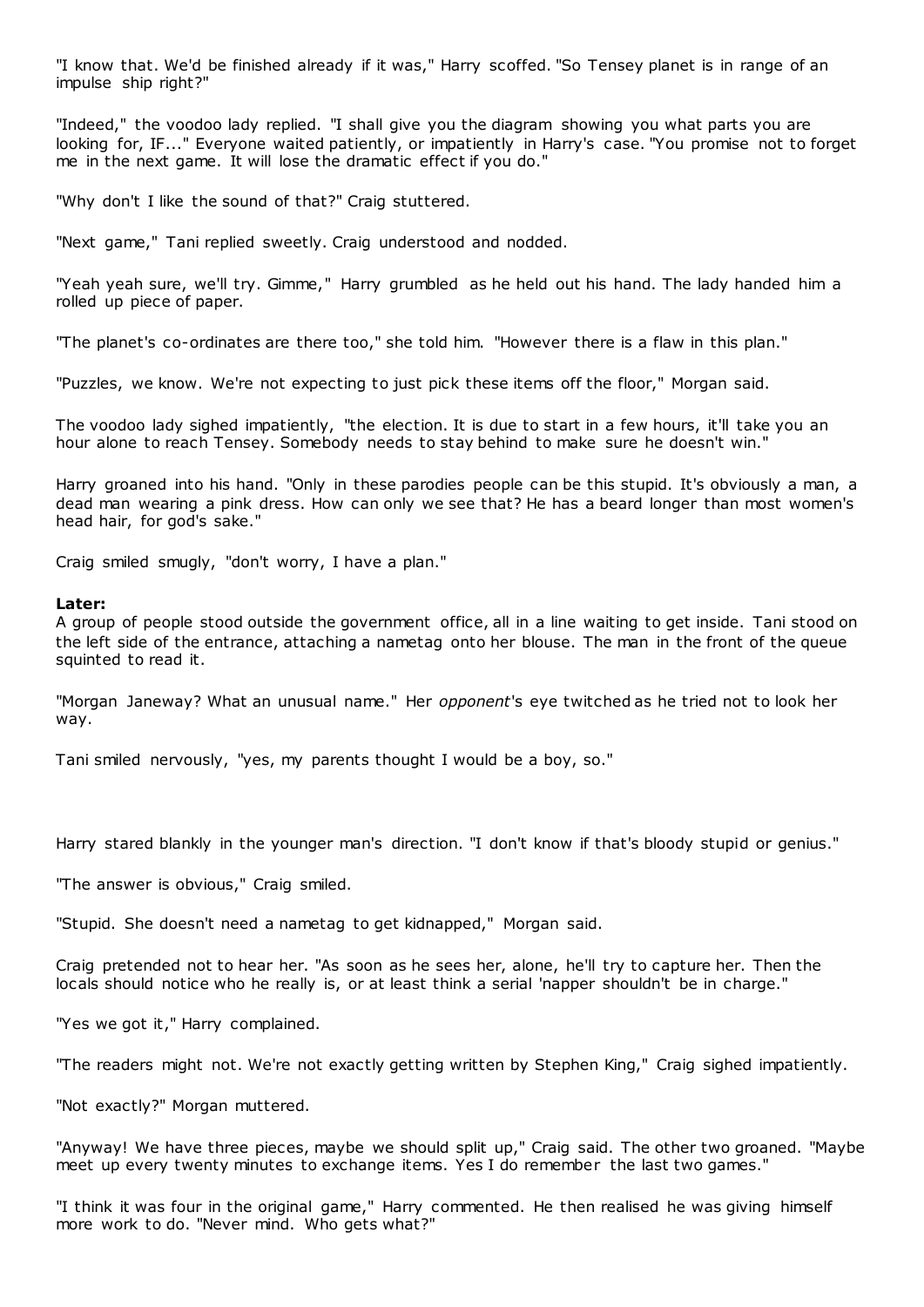Harry stared at the giant statue in the centre of town. The face of the statue seemed to be mocking him, as did the touristy style music playing in the background. A gawky, badly designed tourist guy wearing a flowery shirt walked up to him.

"Checking out the statue of Little Dude, I see."

Harry stared at him blankly, he told himself that shooting the guy wouldn't help him out. "What happened to the statue's hat?" He pointed at the top of the statue's head, which now looked like it was made of barbed wire.

"Stolen. You see, this was once a violent town. Little Dude here turned the place into a tourist resort and banished the violent element to the nearby island."

"That didn't answer..."

"The news thinks that one of them escaped to steal the hat, you know, as a mark of disrespect."

Harry groaned into his hand. This felt like the beginning of a very long, tedious puzzle, and his phaser was already low on charge. While he was contemplating shooting the tourist anyway for giving him bad news, Craig was checking out the restaurant nearby.

"Hi, have you seen a really ugly head piece, preferably made of..." he started to ask the door man. He then realised the door man was just a talking skull. "Oh er, oops. Silver, made of silver."

"Hmph, puny mortal. Grovel at my tiny cameo while I rejoice at the look of torment on your face."

Craig looked a little nervous, "uh huh. Don't worry, I bet your part in the next game will be better."

To his surprise the skull started crying. Well, trying to anyway as he had no tear ducts. "It better be. Look at what I'm reduced to! I don't even do anything. You could probably play the game without even talking to me! The shame, the horror, the insult!" he ended his rant with a growl.

"Ookay, I'm just going to go in, yep," Craig stuttered. He edged past the crazy skull to enter the restaurant. Once he was inside he realised he was in a restaurant from hell.

"Hello, welcome to Planet Harry. May I take your phaser-ific order today?" the waitress unenthusiastically said.

"Oh god," Craig stuttered.

#### **Meanwhile:**

Three judges sat at a little table, holding cards saying 10 on them. A very tanned, muscley man with a huge grin on his face, strode past them.

"Ah, thank you, thank you. I'll be here all day, all the time, even when the puzzle is solved," he gloated.

Morgan entered the scene, grimacing at the sight of the small pool and its tall diving platform. The judges table brazenly showed off a gold man shaped award. "Surely Harry or Craig would be funnier for this one, wonder why I got stuck with it," she said to herself.

For once Harry wasn't faced with a puzzle to loan a boat out. Instead of being happy about it though, he knew from experience he'd pay for that easiness later.

That time was now. A cannonball flew over his head, then landed in the water next to him.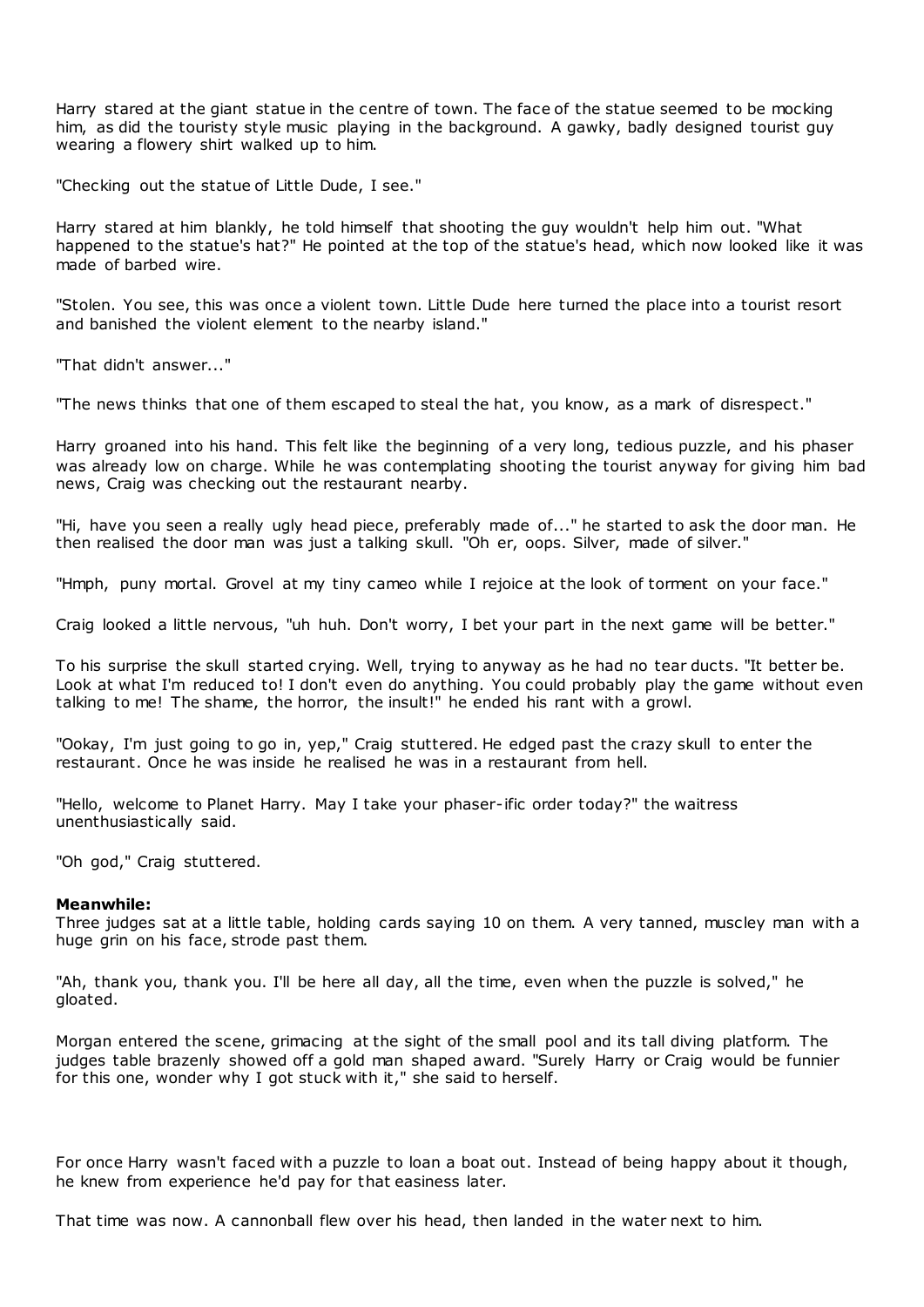"Halt! Where does thou think you're going!" a man yelled.

"Oh great. What ridiculous thing do you want so I can get to this stupid island?" Harry groaned.

"How absurd. What do you think this is, an adventure game?" Harry stared blankly, then shook his head. "I just wanted to warn you. If you hang out with more than one person, I won't miss next time."

Harry sighed to himself. He looked down at the phaser on his lap.

Meanwhile Craig had wandered into a coffee shop. He made a mental note to shower off the coffee smell before he reported in to the Captain later.

"Hello Sir, welcome to Trekquid. We have some free samples today," the store clerk squeaked.

"Will it help with the silver head puzzle?" Craig asked.

"Are you Harry Kim?" the clerk asked.

Craig pulled a disgusted face, "no."

The store keeper relaxed, "then no. It will help with the golden body one. It's also a timed puzzle."

"Fine, I'll tell Morgan later," Craig sighed in disappointment. He stepped out of the store.

"Phew," the clerk sighed in relief.

Moments later a figure wearing a black hat with holes over their head, ran in. "Give me all your coffee!" Everyone quickly raised their hands in panic . "I said, give me all your coffee, not high five me!" The terrified store keeper did as he was told.

For some reason Morgan was standing at the top of the diving platform wearing her regular clothes. She waited for the fake looking man with the permanent grin to catch up to her.

One of the judges made an announcement through the microphone. "This is very exciting folks! Instead of just challenging nobody at all, our diver here has a challenger!" People cheered and clapped. Morgan looked around but couldn't see this audience at all. "I'm sure it won't be easy, there will be some puzzle involved to ensure our challenger's victory. Why, don't be surprised if she has to do three ridiculous things that would be considered cheating that we'll overlook, and that's not including the bribery. Let the splashes begin!"

The diver stepped to the board. Just as he was getting ready to jump, Morgan scoffed. "Oh sure, give me the hardest puzzle!"

#### **Meanwhile:**

On a tiny beach, two people were chatting. Both of them didn't notice Harry appear on the screen, or a man yelling in the distance.

"Hi, has anybody seen a bronze helmet from a statue?" he asked them, completely oblivious to their terrified stares. "Ookay fine, I'll keep looking." With that he marched off, kicking sand.

The two sighed in relief, then continued their conversation. They didn't notice though a cannon ball heading their way.

As Harry walked onto the next screen he heard a woman scream. This was followed by a man yelling, "oh my god, it landed right on her!"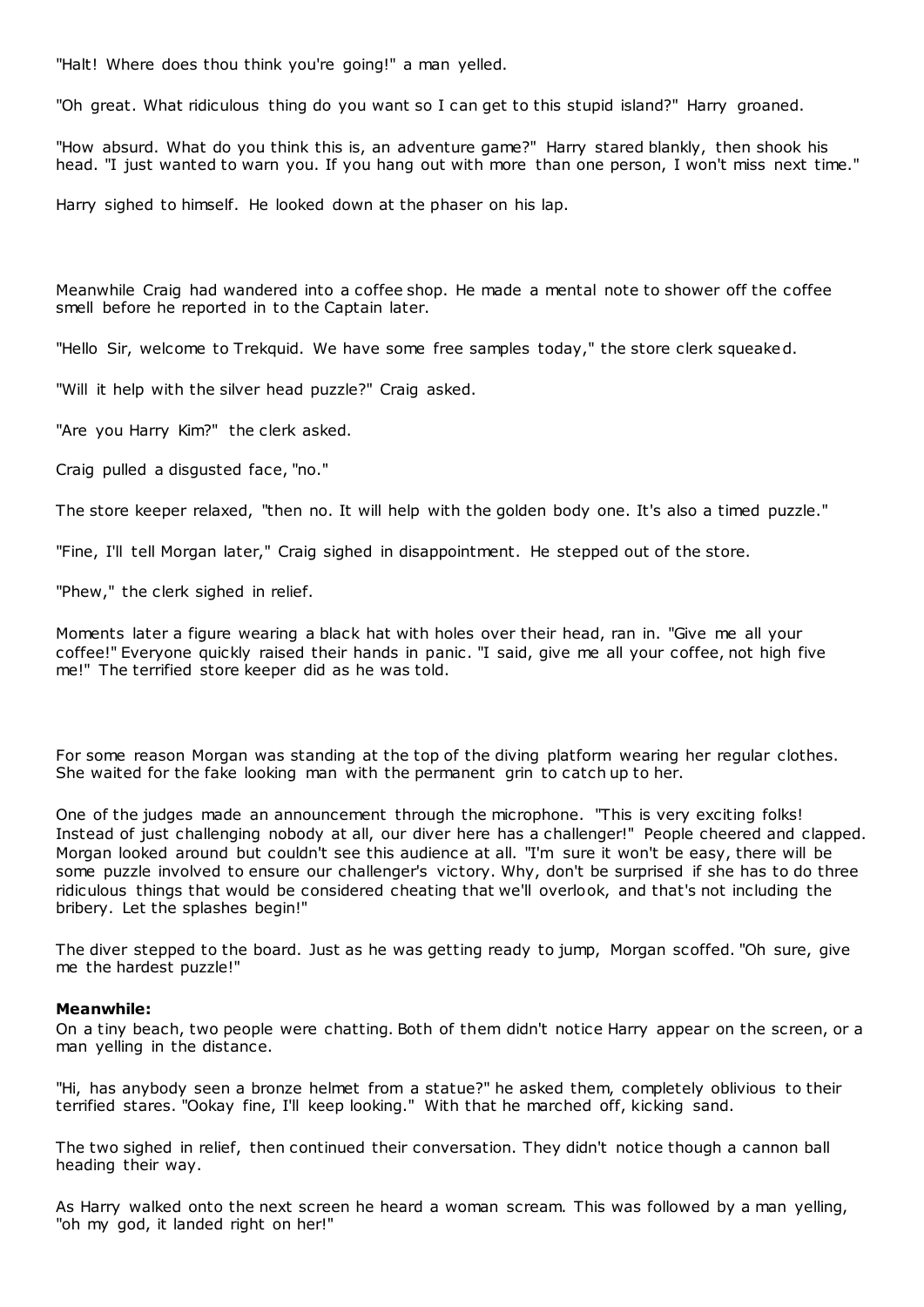Apparently not hearing all of this Harry kept exploring the land. Despite all the discarded junk he saw, he could pick up nothing. This only annoyed him further. The only things on this island was a little house that didn't belong there and a puppet show. As he passed that he noticed one of the puppets quickly ducked out of sight.

Harry decided that the house was probably the sanest choice. Little did he know how wrong he was.

"You're late, young man!" a kindly looking, but not sounding, old lady screeched at him. Before he knew it he was dragged inside the house and forced into a small seat. That was when he noticed two unfortunate people had fallen for the nice looking house too. Each of them were sitting in a tiny kids chair, with a desk in front of them.

The crazy old lady whacked a cane in her hands as she paced in front of a blackboard. "Ok you know why you're all here," she said in a sweet voice. Then all hell broke loose, "because you're all violent scum, and it's my job to beat it out of you!" Her voice returned to sweet, "figuratively speaking of course."

"Um, I just stopped by to see if you had a bronze helmet," Harry meekly asked, raising his hand. The old lady swiped it with her cane. Poor Harry rubbed his sore hand. She then did somet hing that terrified him further, she snatched away his phaser. "Oh god no!"

"Oh really? Then why do you have this foul thing?" She chucked it onto a shelf nearby.

"Crap," Harry muttered. Again he got the cane.

"Watch that potty mouth in my classroom!" the old lady snapped. She wandered back to the blackboard. "Now let's begin. I'll teach you why violence is always wrong. Then I'll create some scenarios, and you have to tell me how you'd respond."

"Uhoh," Harry whispered.

"Uhoh," Craig also whispered.

Moments later he was thrown through a window and onto the street, luckily it had already been broken before. He rubbed his sore butt as he stood back up. With a determined look in his eyes, the silly boy marched back into the pub.

"Again? You're a brave lady," a man said to him.

"Why do people keep calling me a lady?" Craig asked. He shook his head, "never mind, let's do this!"

"Looks like the writer's not fixing that typo," the man quietly said. "Ok, go on lad. Give it your all."

Only a few seconds later Craig fell from the window again, this time landing in a heap. Once again he walked straight back inside, or rather limped back inside, rubbing his butt.

"You're a glutten for punishment boy," a different man's voice growled.

This time poor Craig screamed as he was flown through the window, crash landing in some trashcans, luckily not head first. A small struggle tipped it over, allowing him to escape. Then he noticed something inside the can that could help him. He smiled as he rushed for the pub.

"I'm sorry kiddo, this is your last chance. It was only funny the first ten times," the bartender told him.

"No problem. I'll win this time," Craig's smile broke into a grin.

The other man at the bar scoffed, "you don't have what it takes."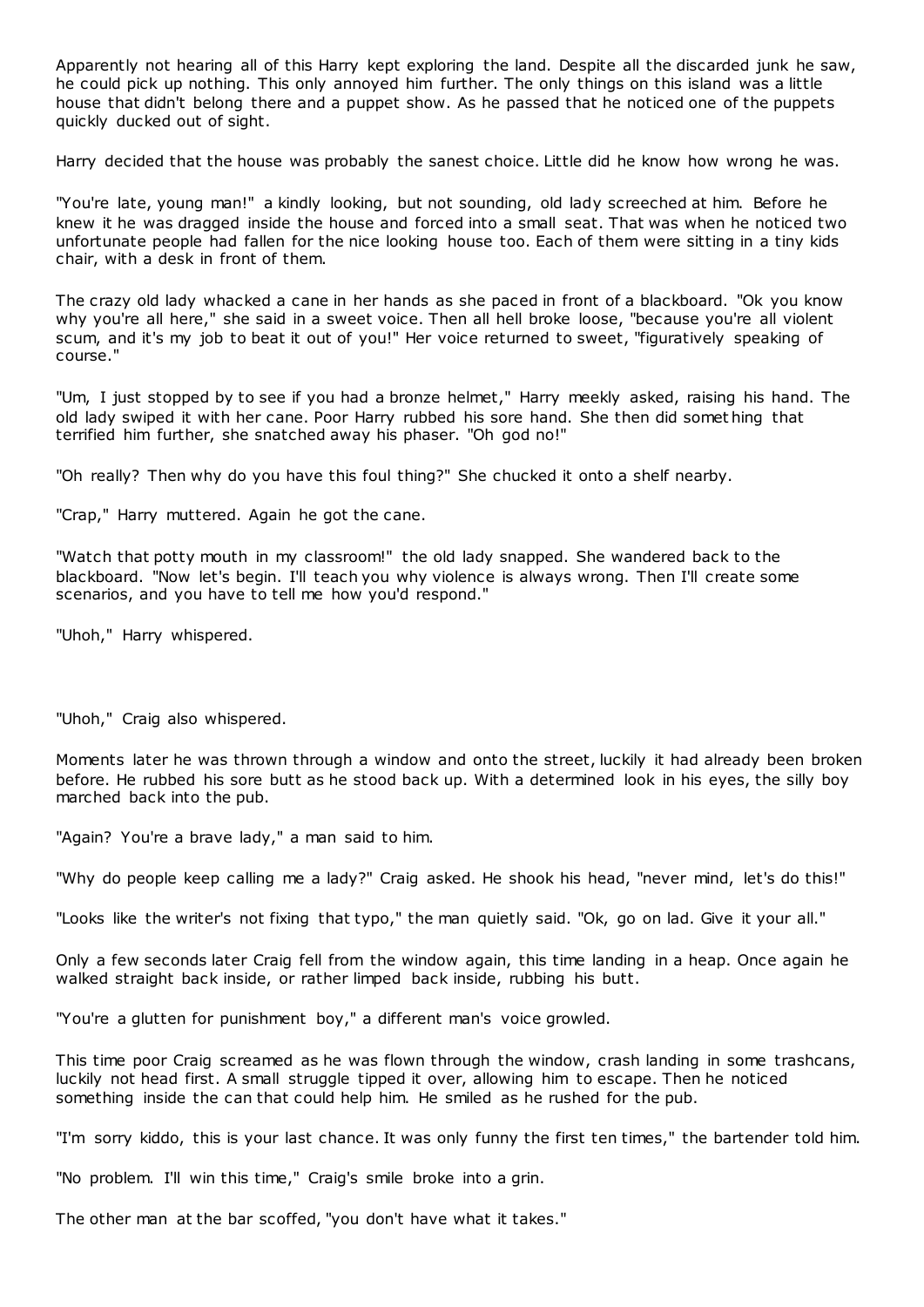"I do now," Craig smugly said. He walked over to what appeared to be a mechanical bull, only it was shaped like a shuttle. With his back to the audience, he pulled out the item he got from the trash cans, and dumped its contents all over the seat. He badly climbed up to sit on it, but his leg got stuck on the seat. "Oh crap," was all he could say when it started to move.

Morgan walked away tapping her palm with the golden trophy. Left behind in her wake were the three judges, each sporting a new bump on the head. With a smile she passed by the fake grinning man lying at the side of the pool, his stomach red raw.

"If it makes you feel any better, you'd win the belly flop competition."

"Hmm yes, that wouldn't solve the puzzle then, would it dear?" the old woman scolded a young woman. Her attention went to Harry. "Mr Kim?"

"Uh, yes Miss Crabby," he answered. Once again he got the cane. "Ow!"

"That's Miss Crancky," she growled.

Harry shrugged, "I was close."

"Now, a group of native people catch you stealing a banana from their sacred shrine. You have to convince them to let you go. How do you do that?"

Harry started sweating as he remembered a similar situation back in the previous episode. "Definitely not hold the whole village to ransom, demanding a navigating head. You'll never hear the end of it."

"Mmm hmm," Miss Crancky sighed at his non answer. She asked the other two similar questions, scolding each of them for the answers. "Mr Kim. Through no fault of your own your wanted poster is on the island you've landed on. A guard immediately confronts you. How do you react?"

Harry wiped his brow but it didn't help at all. His hair by now was soaking wet. "Well I'd definitely not shoot the guy." Miss Crancky smiled approvingly. "I'd only have to keep doing it everytime I pass... um er, because it's cheating, and I'd miss valuable items for skipping the puzzle."

"Correct," Crancky nodded. The other two again got their turn, soon it was Harry's go again. "Mr Kim. You have left something valueable behind in a tavern. You go to get it back only for the bouncer to claim it as his own. How do you get your item back?"

"Um..." Harry squeaked. "Can I use the not shoot him one again?"

"This one's simple Mr Kim. If you fail this question, you fail your entire grade," Crancky scolded.

"Easy? Ok. Use a pot as a helmet. Follow the shop keeper through the maze woods. Use phaser on annoying man. Use glue on mechanical bull thing," Harry replied. Crancky slapped him across the knuckles, and I don't mean with her hand. "Ow, not wander into a strange house while on a bronze hat hunt. I know that one is right." Once again.

"Perhaps you are not ready, Mr Kim. Let me tell you the answers and why they are the right way to do things."

Harry sighed.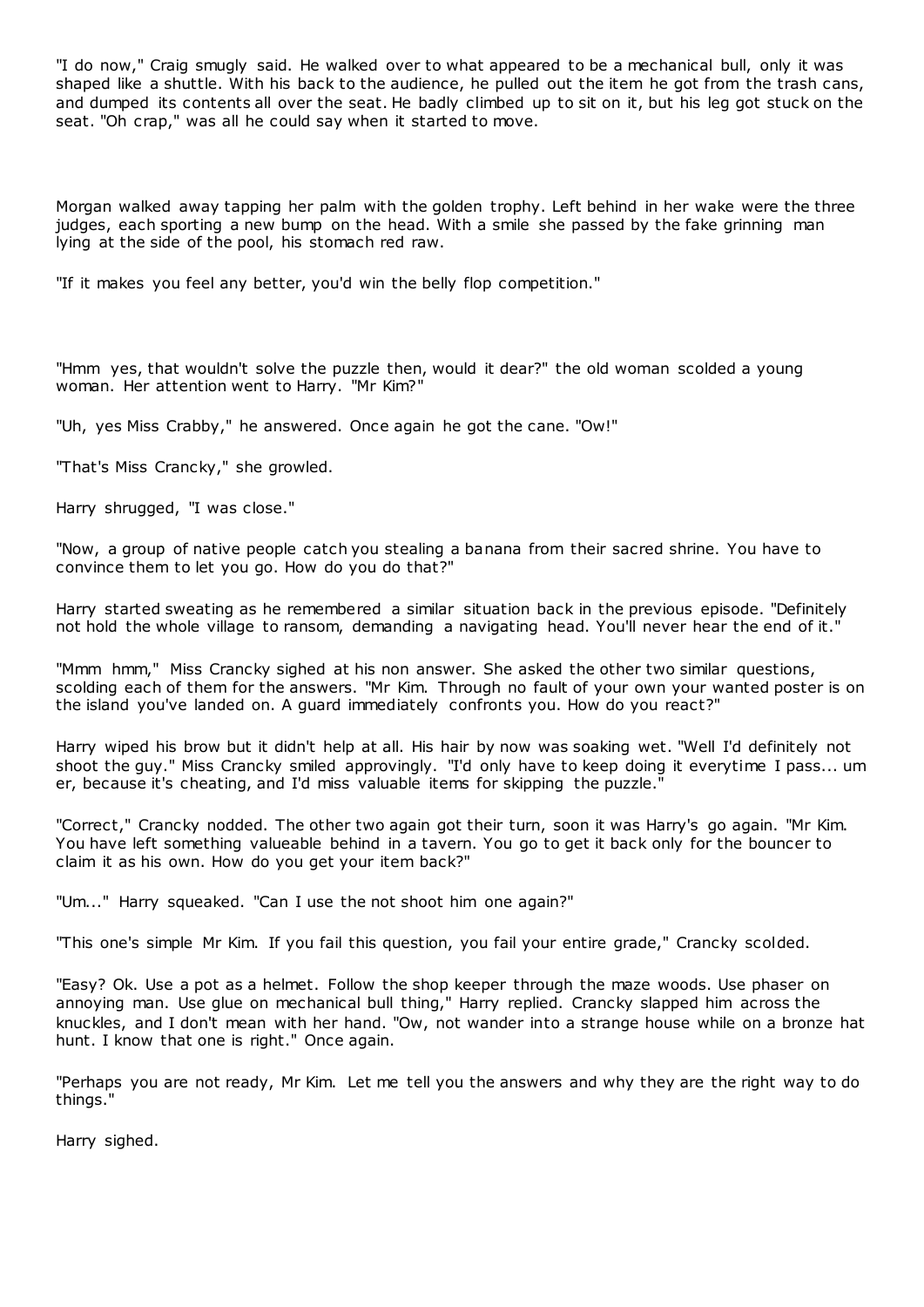The door to the pub swung open. One foot stepped out, but the owner fell to the side into the door frame. He took another step, but it was backwards. After a few attempts he managed to get his stubborn other foot to go forward. It wasn't the only thing that did. To Craig everything in front of him was a huge blur, but he could feel himself moving too fast. He tried to move his right foot forward, but it only went off to the side. To avoid doing the splits, his left leg lifted up to move it also to the right.

Morgan decided to walk past just in time to see Craig's mighty fall sideways into a pile of boxes. Coupons flew everywhere as he knocked one to the floor.

"Why didn't I think of getting drunk for my puzzles?" she giggled.

He struggled to get up, but to him the world was still spinning. Eventually he settled for raising his arm into the air, showing her a coupon in his hand.

"Yeah, there's thousands of them. What's your point?"

Craig shook his head to try to sort his vision out, that was when he noticed what he was lying in. His eyes went to the coupon in his hand, then to the pile he was in, and back again. Morgan pulled a face as he groaned loudly.

Finally free of the strange house, Harry smiled to himself and stretched. "I feel like a new man. No phaser shortcuts for me anymore!"

#### **Not long later:**

Yep, you've guessed it.

"All right, one of you knows where the helmet is buried. Tell me now or I'm having southern fried parrot!"

The two parrots sitting on the large man from the beach flew off in a panic . He shook his head. "You really need to go to Crancky's seminar. You need anger management bro." Harry's eyebrow twitched, so did his fire finger. "You won't get a straight answer from them. One of them always lies and the other one always tells the truth. You won't figure it out."

"Oh I'm sure it won't be a problem."

#### **Once again, later:**

"Squark! The helmet is buried here," parrot one said.

"No, it's on the next screen to the left," parrot two said. They flapped their wings to take off. However only one managed it, the other fell back onto the rock. Harry waved the feathers out of his face.

"So, it's buried here, is it?" he smiled. That soon faded, "wait, I forgot to check which one... Ugh, are you the one that tells the truth?"

"Yes," the remaining parrot squarked.

Harry covered his face with his spare hand.

#### **Meanwhile:**

"Hello, welcome to Planet Harry. May I take your phaser-ific order today?"

Morgan looked at the waitress in disgust. Before she could insult her Craig quickly handed the lady the coupon he had won, as well as an extra one. "I'd like two No Premotion Specials."

"Excellent choice, Sir," the waitress said with no feeling. "Remember, you can pick any beverage from our selection to go in our silver Premotion mug. You'll have to share though. What will it be?"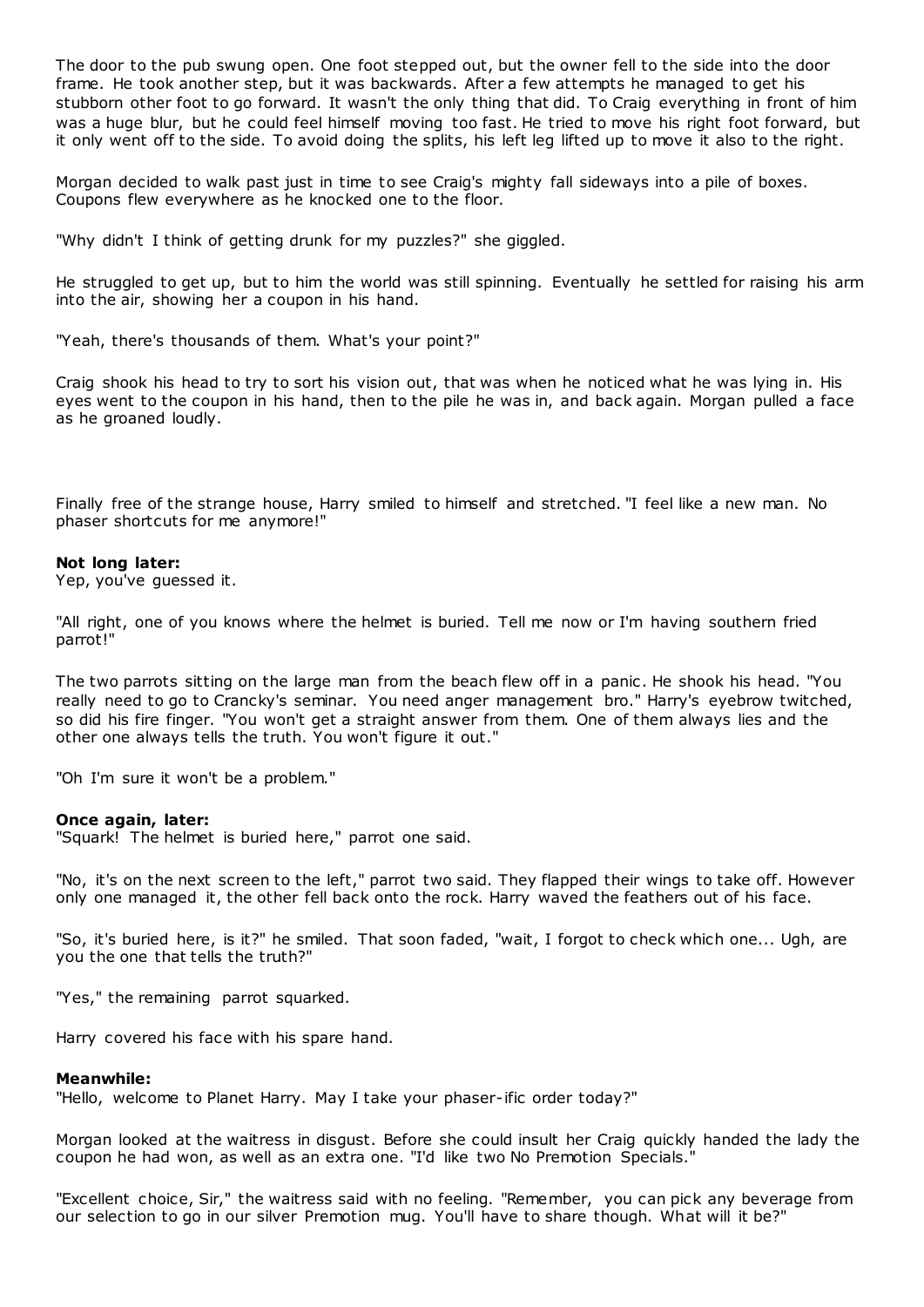Craig glanced at the standing menu next to him. "We'll have the It's Not Crunch Time cocktail." The waitress nodded.

"Do we get to keep it after all that *puzzle solving* he did to get that coupon?" Morgan asked.

"Of course not. We only have one, that's why you have to share," the waitress replied.

"What happens if you get more than one table asking for this?" Craig asked her. Morgan meanwhile looked around at the empty restaurant.

The waitress pointed at a nearby table, "take a seat and I'll bring your meal."

The pair did as she said as she went to the bar to collect the large silver mug. Once they had the mug on the table the woman walked away.

"So the puzzle is picking up the mug, not getting to it?" Craig whined. He folded his arms on the table, then rested his head on them.

"Don't worry, I stopped by the coffee shop earlier," Morgan whispered to him. Craig frowned at her, not sure what she was hinting at.

"Oh I know. Do I like phasers?" Harry asked.

"No," the parrot squarked. It flapped its wings to fly away.

"Ohno you don't!" Harry groaned. He was about to run after it, phaser blazing but he remembered the other parrot. "The one I shot is the truth one. The helmet's here." He wasted no time starting to dig a hole with his hands.

#### **Later:**

Morgan and Craig stared in bemusement at Harry, who now was covered head to toe with sand.

"You must have dug for quite a while," Craig sniggered.

Harry stared blankly at his amused teammates. "No, I didn't actually. I just found it when that stupid three people complex guy fired a cannon at me. The lying parrot must have flew back." He put his hands on his hips as the pair laughed at him. "Oh and I assume you two solved your puzzles perfectly and had no issues."

"No problemo," Morgan smiled confidently.

### **Meanwhile at the Harry restaurant:**

A young woman sat patiently for her free Promotion meal and mug. The waitress finally arrived at her table carrying a grey mug, which she then dumped on her table without a care in the world.

The customer eyed the cup which was definitely not silver, and definitely not head shaped. It did have a head on it though, but only as a picture on the side of the cup. The picture seemed to be of the coffee shop mugger holding up the store. Text below it said, "we survived the Coffee Smuggler".

She growled in frustation and her fist clenched. "Janeway," she ominously snarled.

## **PART 9: No, I Am Your Bad Plot Twist**

The town on the planet Melly seemed strangely quiet when the team returned, at least until they reached the town hall. A huge crowd were yelling and booing towards the building, a few guards stood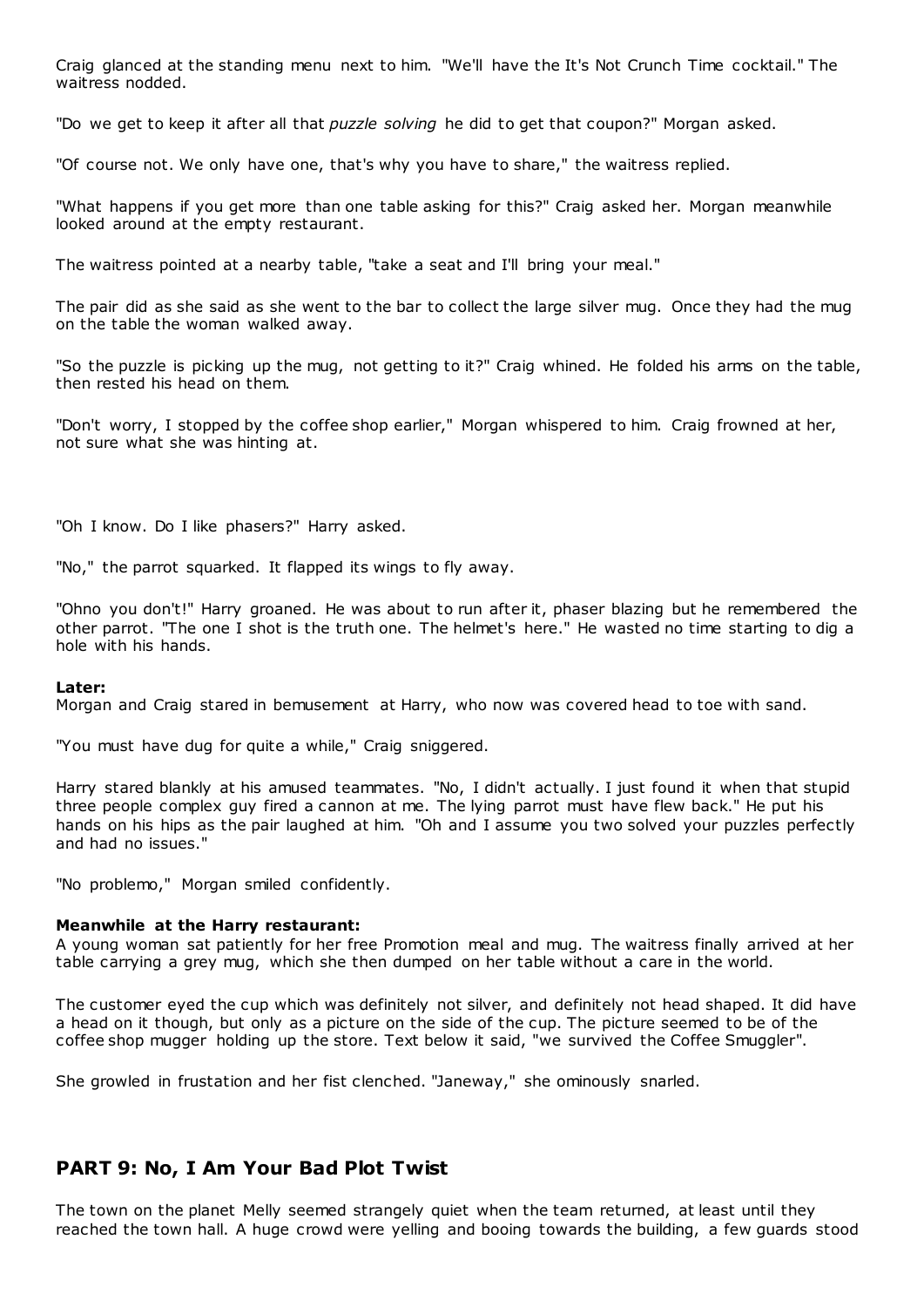outside blocking them out. The awayteam pushed their way through, or rather Morgan did and the two boys followed in her wake. The two guards couldn't stop her either.

Once inside they saw what they expected sitting at the mayor's desk.

"What, you won? How?" Harry stuttered.

"Brains and beauty," Buck cackled. He tried to force his way out of the tiny chair with great difficulty.

Morgan pulled her face in disgust, "you won from lacking them? There's a first."

"You're wasting your time, Buck. You'd never be able to figure out the puzzles to get the other pieces!" Craig yelled. He leaned in to the others, "remind me why we did."

Harry sighed, "this is why it's the most hated game. Though the *best* one had us gathering map pieces we never used."

Buck luckily hadn't heard their whispering. "That's Governess Buckina to you Panseyson! I'm sure the pieces to the Ultimate Mockery won't be too hard to get."

Harry folded his arms defiantly. "I can't see you riding a mechanical bull shuttle or winning a diving competition, so do your worst."

"Eeew, thanks for that image," Morgan complained.

Buck laughed loudly. "Why do I need to do all that rubbish when I have you lot?"

"Damn," Craig whispered. "Um no, why would we get the pieces ourselves? We just went to Tensey for a holiday."

## **I don't think so.**

Harry scowled at the familiar voice while the others groaned. "Narrator!" he growled overdramatically . "You're not even in the voiced Monkey Islands, you have no business being here."

"Oh yeah, I forgot to tell Harry who that mayor of the other planet was. My bad," Craig sheepishly said.

Morgan rolled her eyes, "really? I thought it was pretty obvious."

"What?" Harry snapped. Morgan rolled her eyes.

### **I told you I'd see you soon Harry.**

"No way," Harry whined.

#### **Yes way.**

"You're working for Buck again? Since when does Escape have continuity? This is a terrible parody," Morgan said.

Craig shrugged, "maybe making Escape have no plot holes or continuity problems is the joke for this one.

#### **Wrong! Buck is working for me.**

"Ok never mind. That'd be too clever for FV," Harry sighed.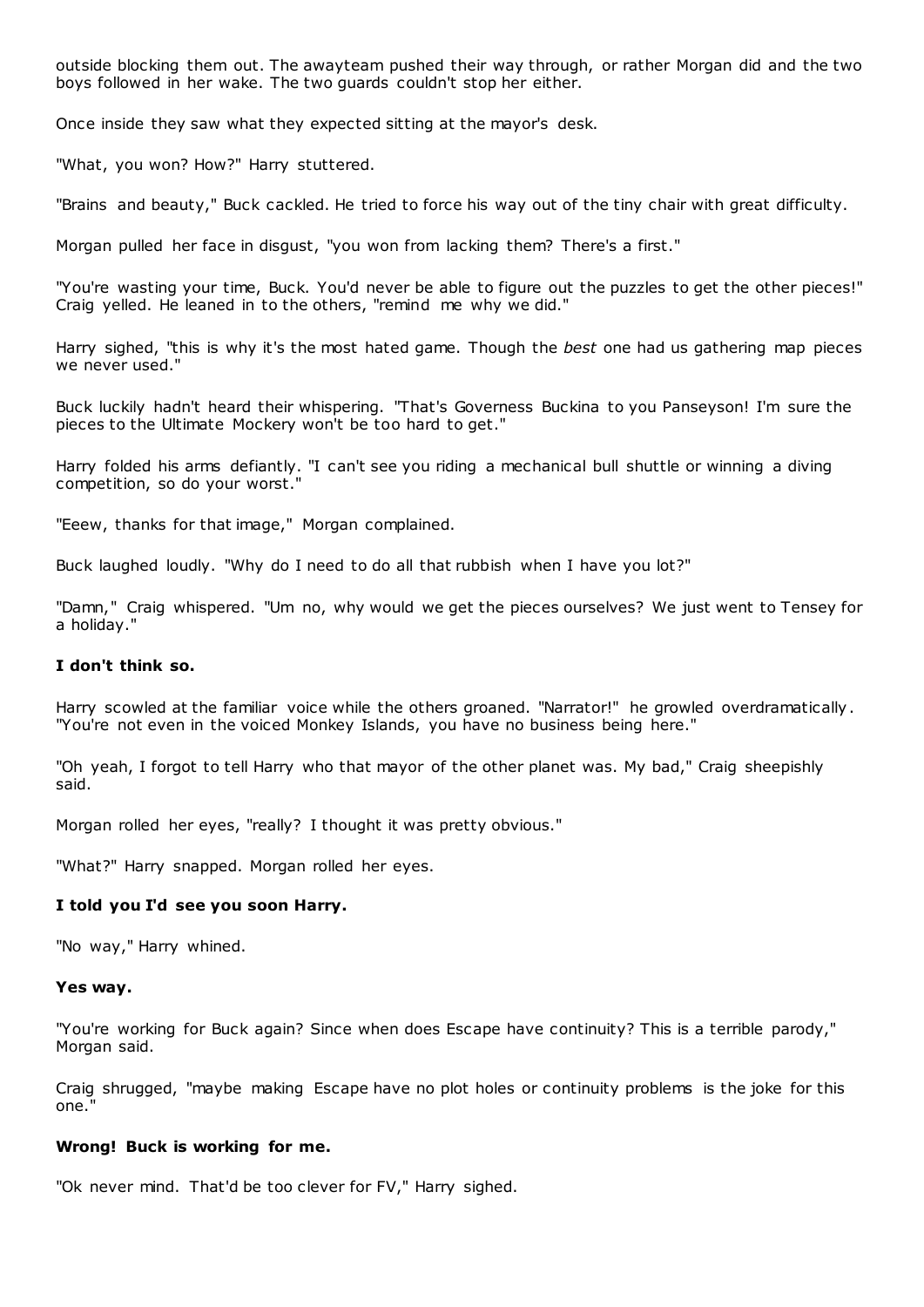Craig shook his head. "But why? Why would you need to have Buck help you out, to get the Ultimate Mockery final piece? You could just get it yourself."

### **Well I know how much Kimmy loves his puzzles. I may as well keep to the plot.**

"You bast..." Harry growled.

Morgan interupted him, "why would Buck go along with this?"

"Because I have a debt to repay," Buck answered as he waddled over to the group. "The last time we met, you left me trapped under my own roller coaster of death, and my stuffed pet Abby. Which you blew to bits may I add."

"Oh, that's why that big monkey showcase was there," Harry said.

"The Narrator said that I would be free in time to enact my revenge, so here I am," Buck continued.

### **Enough yapping. The gullible away team hand over the Ultimate Mockery pieces.**

Morgan and Craig did this, then groaned angrily. Harry stubbornly pulled his phaser out instead. "No way! Escape had no narrator so you have no power in this parody!"

"Ooh right," Craig stuttered. Morgan shrugged and grabbed the two items back.

"Besides, I won't let you hurt Shooty!" Harry snapped.

### **See, this is where my allegiance with Buckina will come in handy. Buck decided to change into his alter ego.**

"I wonder why I even took it off," Buck wondered outloud. He then started to undress in front of everyone. The team responded by screaming hysterically.

"Oh god, shoot him, Morgan hit him... anything!" Craig panicked.

"I'd love to but he's dead, so nada, and I'm on 10%," Harry stuttered. The boys looked at their last life line, but she ran out covering her mouth. "Damn."

Buck was halfway done, luckily not the worst half, when Harry gave in.

"Ah ha, try putting that staff together without the head and body," he smugly said.

### **Damn. Buck you should find Morgan...**

"Believe me, I tried. She disappeared after the election," Buck said. He tried to get his dress over his head while his pants were luckily still on.

#### **Ugh fine, Tani, find her. First, these two. How can we stop them from meddling?**

Buck smiled, "oh I know the perfect place."

The really close by star shone for miles over the the volcanic, jungle like land. Not yet aware of this were the two Humans lying on the golden beach, slowly turning red.

Craig groaned first, he pushed himself up to his feet. His face filled with confusion as he took in his surroundings.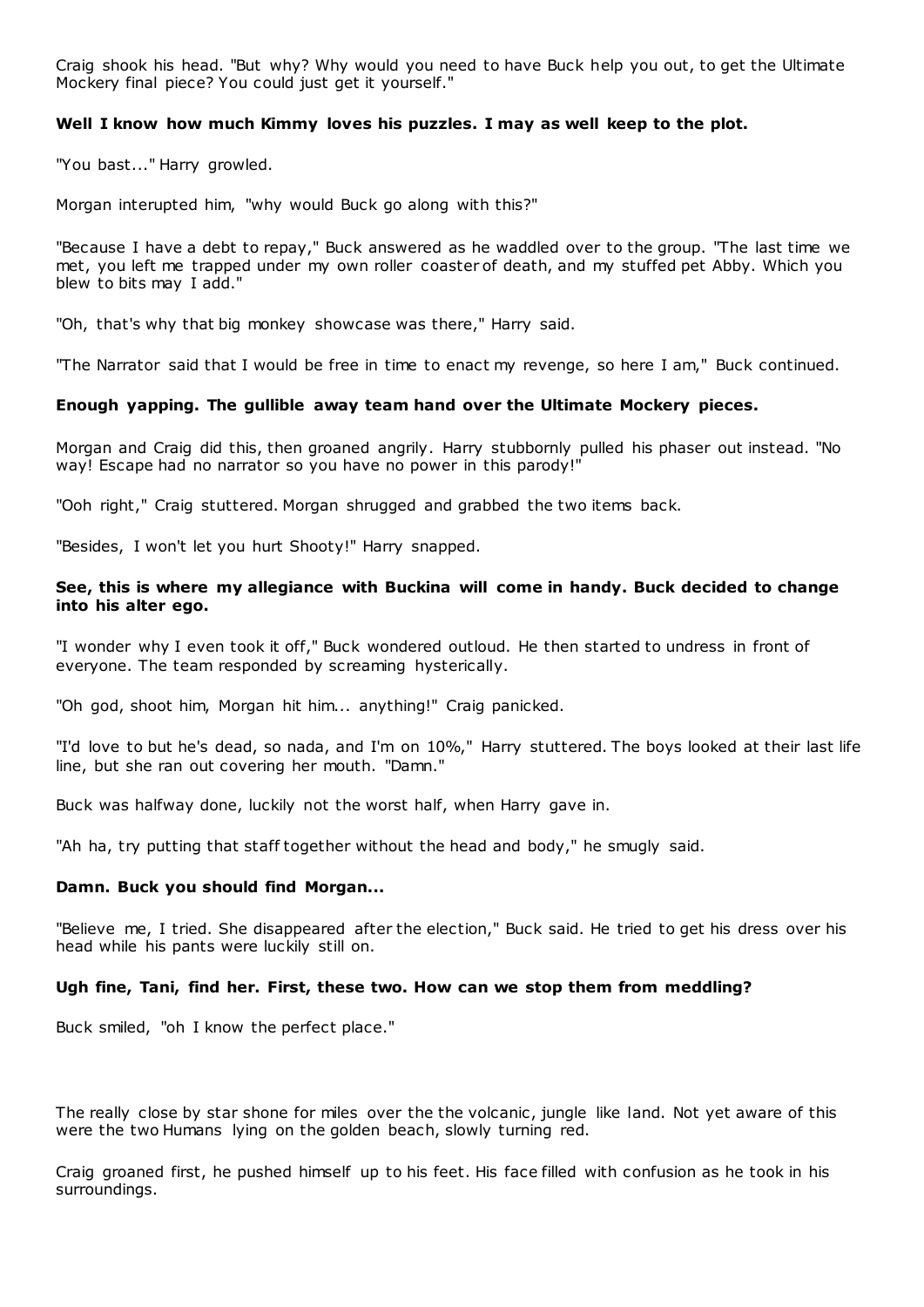Harry's first conscious activity was to chec k his hair. His hand recoiled in shock as his black hair was scorching hot. "Yah!" he screeched, jumping to his feet. The pair both decided to run to the nearest tree for some shade.

"Where are we?"

Harry looked around, "I'd recognise this smell anywhere, we're on Malain."

"The smell of burning flesh and black hair?" Craig meekly joked.

Harry grimaced as the strands of hair that fell against his forehead singed his skin. "That too. Damn."

"Without a ship we're pretty much literal toast," Craig said.

"Literal? I didn't realise you were a loaf," Harry raised an eyebrow.

Craig rolled his eyes in response. "Do we have anything to get us started?"

Harry searched his pockets, his eyes widened in terror and he dropped to his knees. "Nooooooooooooooooooooooooo!"

Craig watched him for about five minutes, after that he had enough so he walked off into the nearby jungle. Immediately he ran into an old short alien man, wearing no pants.

"Eeew, I mean hi. You don't have a ship do you?"

"A what?" the man responded.

"Uh, how did you get here then?" Craig dared to ask.

"Beats me, sonny," the man replied.

Craig sighed before continuing his walk. The man went the way Craig came, joining Harry on the beach.

"Hey blondy, you left your lady behind!" he called back.

Harry stopped screaming long enough to look up angrily. He grabbed the nearest thing which was a coconut lookalike, then threw it. After colliding with the old man's head it rolled back to him.

"Ouch!" the man cried. "Oooh, now I remember, you're that fella that threatened the natives."

Harry's eyes widened, he quickly threw the coconut again.

"Where am I?" the man asked.

Harry glanced back at the coconut rolling back to him, "hmm."

Craig stood at the top of a precipise filled with strange burrowing tunnels going through it. A pile of small rocks lay at the top, waiting for him.

"Ugh, this looks like a timing puzzle." With that he dropped a rock off in each hole.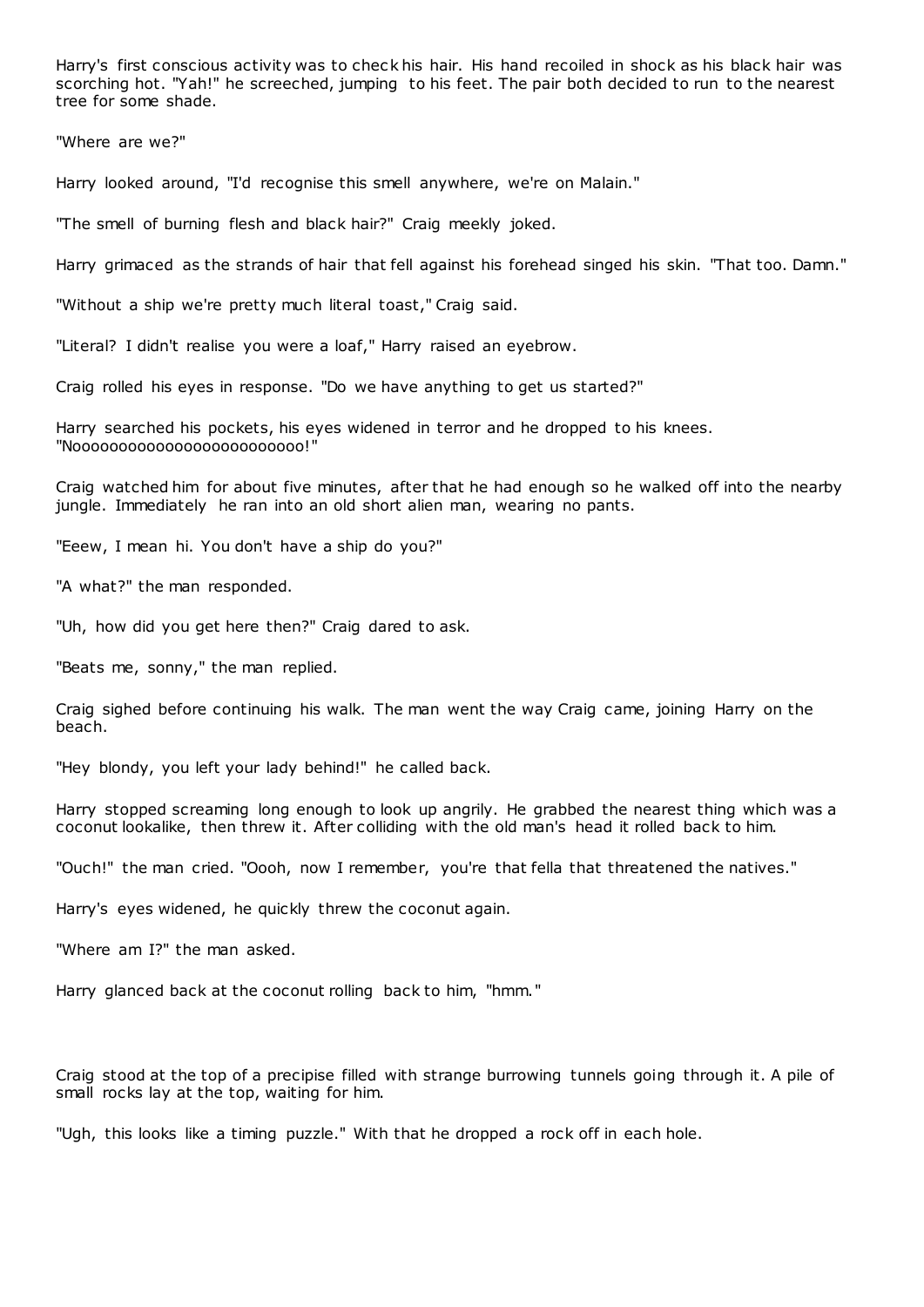Meanwhile an innocent monkey like creature stood practicing some fighting moves. It was too busy to notice anything, but the others nearby did and they ran. One rock fell from the sky, knocking the little monkey into a coma. Meanwhile Monkey Island fans everywhere cheered and clapped.

In another meanwhile a construction team named *Reset Button - Continuity Sucks* were pulling down the theme park from the last games. They missed a rock fly over their heads.

In the last meanwhile Harry was still standing on the beach, talking to the old man.

"Ookay so you lost your short term memory by getting hit by this coconut. You've also lost your long term memory, so what can you remember in between them?"

"All I remember is rage and epic fury over a stupid rock puzzle. I remember them and ridiculous tunnels, branches. Nothing before that," the man replied.

"So you don't remember the solution to it?" Harry groaned.

"No."

"Hmm so if a coconut hitting you again restored..."

Another rock fell from the sky and bopped the man on the head. He shook it off like it was nothing. "Oh yeah. That rock puzzle either opens up the island or allows you to get some item. Or both!" Harry pulled a face. "I remember my name too."

"Well?" Harry impatiently said.

"Just my initials, TH," the man responded.

Harry sighed, "can you remember anything actually useful?"

"You mean telling you where to start isn't useful, spoilt young 'un," TH laughed.

"No, it looks like Craig is doing it anyway. What was the last thing you remember hitting you?"

"Huh, why?" TH asked.

Harry shrugged, "I'm sensing a theme."

Craig wiped his brow, his face and then neck as he entered the vicinity of a steady lava flow. He could see the path onward but it was completely blocked. With that path out, he decided to go back towards the abandoned mine he passed.

"Can't I just punch you?" Harry wondered.

"No, you said it has to be the actual item that caused my amnesia. Looks like you'll have to come back."

"Pfft, this amnesia side quest better help us out and not be some stupid excuse for a plot twist. I'd be so mad if that happens," Harry marched off.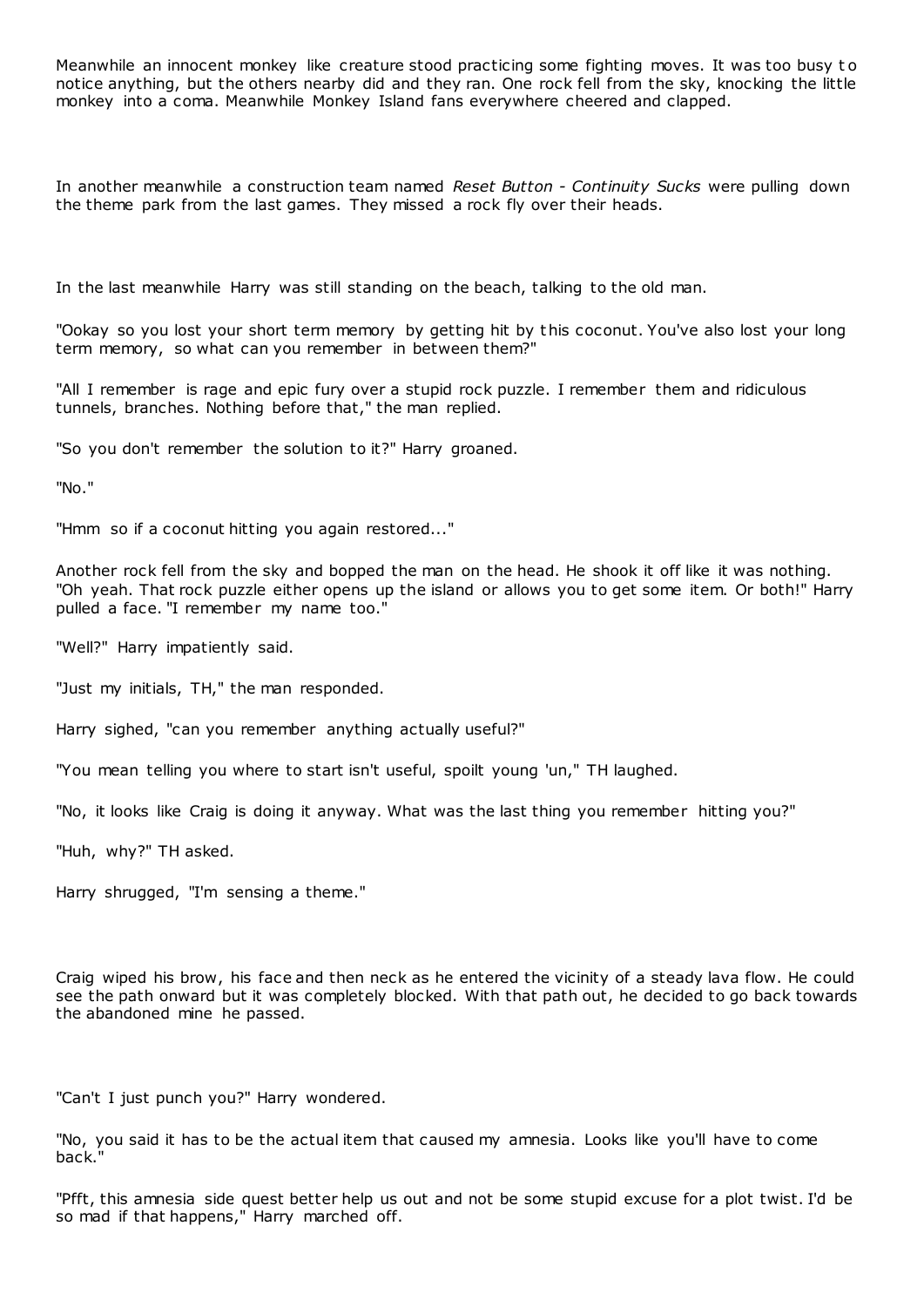Inside the mine Craig was trying to coax a monkey over to a door with a fruit, but it wasn't having any of that. He gave up with a heavy sigh. Kneeling down, he tried to put his hand through the tiny flap in the centre of the door to attempt to reach the lock on the other side.

The monkey ran over, shaking his or her head. It leapt onto Craig's shoulders, then climbed on his head. With its little hands it grabbed a regular door handle. The door clicked open.

"Oh..." Craig turned bright red. "Well that worked!" he badly covered. Once he removed his hand from the flap, he gave the monkey its reward. It thanked him with a squeak and leapt to the floor, snacking away. Craig stepped through the door, with his new friend right behind him. His eyes widened at the sight of all the primitive cogs and other mechanical things filling the room.

"Wow, I wonder what this all could be for?" With that he leaned on a wall, knocking a switch accidentally. His whole body jumped as the cogs started turning.

Meanwhile at the lava flow, a little log flume car emerged from a building at the top of the mountain. It flew down the lava fall with an occupant sitting inside, as expected he screamed hysterically all the way down.

Once he reached the bottom, his hands grabbed a ledge nearby to stop the car, and grab the bottle lying on the ledge. Letting go, the car drifted further. Noticing he was going the wrong way, his hand instinctively reached for the lava to paddle. Luckily the steam alone made him bring his hand back. "Owie, that's hot!" Instead he used his body weight to lean to the side, turning the car the way he wanted. He finally reached his target, a little lava lake. Once he stopped again he climbed out.

His attention went to the only tree there. Instead of wondering how a tree could possibly live surrounded by streams of lava, he turned his attention to the figure on the other side.

"Surely the MC should be doing these puzzles," TH complained. Despite his whining he pushed at the tree.

Harry smiled, "lucky for me, this isn't actually a game."

The tree gave way, falling directly over a lava stream's path, allowing Harry to cross. First though it decided to hit him on the way down, giving TH some satisfaction after all he went through. After watching some birds fly around his head, Harry pulled himself back to his feet, then reluctantly made his way across the tree.

"Now what?" TH asked.

"Obviously you hit yourself with the bottle to give me another clue."

"Aw," TH whined. He did as he was told anyway. "Hey now I remember why I took off my pants."

"Great, that'll help," Harry walked off, shaking his head.

#### **Later:**

Harry reached what he thought was the theme park he'd been to twice. Instead he found a large open area with nothing but a giant rock shaped like a monkey head sitting at the far side.

"I swear that park was here."

"No," TH said.

"Really? I remember that roller coaster went through the mouth of that thing," Harry pointed at the rock.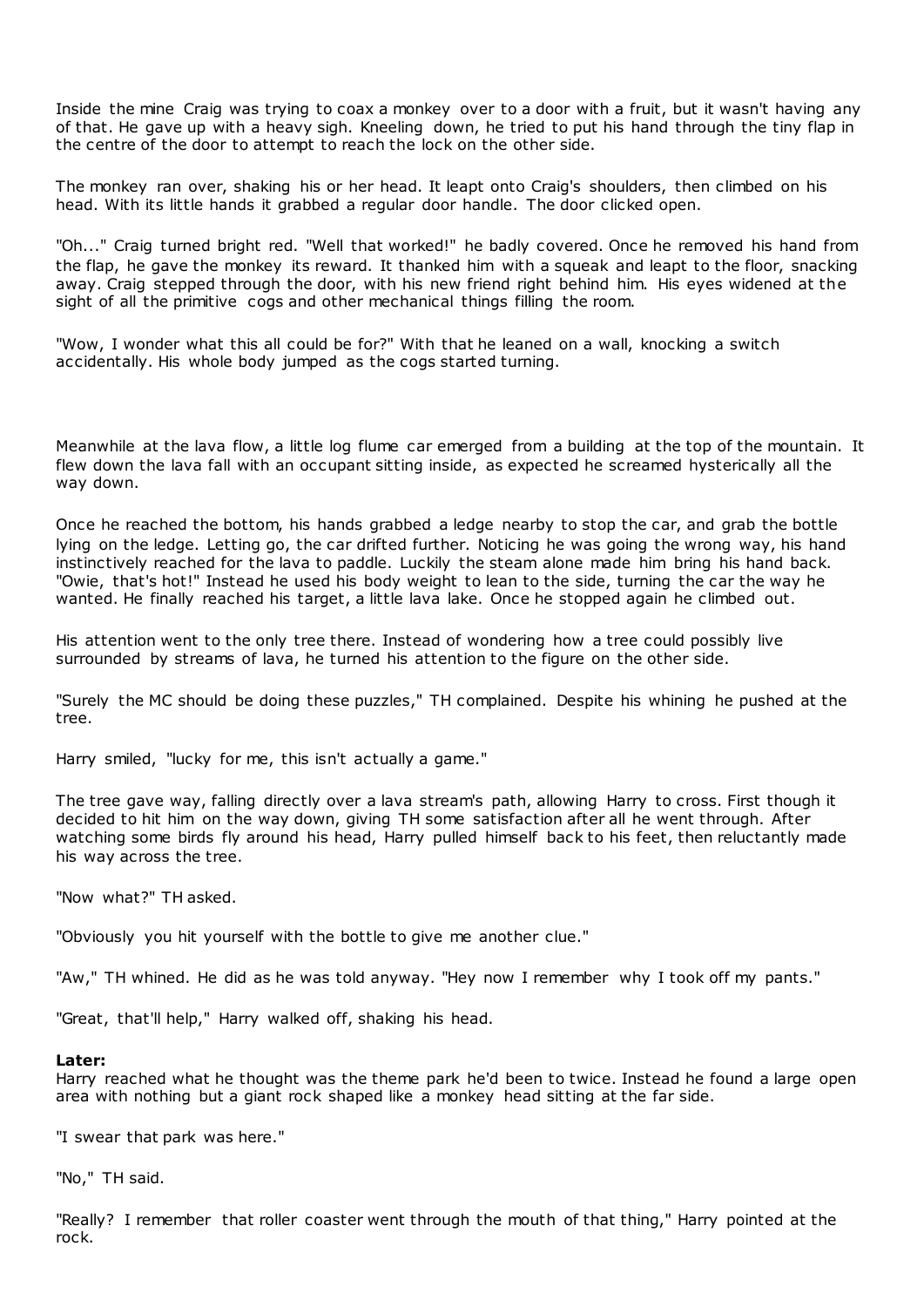"Obviously you're getting mixed up with another monkey head," TH said. Harry resisted the urge to shoot him, but then he grew upset when he realised he couldn't anyway.

Just then the head started to shake, shaking the ground as well. It rose from the earth, revealing what was hiding underneath it. As that was happening a large piece of metal flew out from the new hole in the ground.

"Are you fu..." Harry started to complain.

The metal hit TH in the head, "ow!"

"Kidding me!" Harry continued.

TH's eyes widened in wonder, "oh I remember it all now!"

"It wasn't really explained in the parodies, but that head was supposed to lead to a catacomb network and a lava lake. Buck even hid his ship there once. In the games it was also where that stupid Big Whoop treasure was, which ended up being a gate in the Revenge parody. And then a bloody rollercoaster flies down through its mouth to dump riders into the lava, which was kept I guess. They all went together, badly, but they did," Harry ranted loudly, pacing madly.

TH looked around nervously as the head now stood next to them, with a whole monkey shaped body made of metal. Yes it looked ridiculous.

"Um yeah OK, I remember vital information about that villain you mentioned."

Harry continued anyway. "so now they're thinking I'm going to buy that the head was a robot monkey this whole time!"

"About the Narrator stranding me on this planet," TH tried to butt in.

"So are the catacombs still there, using the robot as a little entrance? Or is it just what's inside this montrosity's stomach? Does it still exist even?" Harry rambled on, his voice getting louder. "Did the roller coaster go through that entrance and into a lava pit, or did it just take a nose dive into some lava stomach?"

"I guess it was a really good secret, hmm. Now then, about the revelation that I'm Tani's grandfat her," TH tried again.

Harry wasn't going for it though. "Seriously, is this thing a decentish plot eating monster, that craps out continuity? Is this really the best plot twist they could think of? A giant fuc..."

"You really should stop swearing," they heard Craig's voice over some speaker.

Harry didn't really register it though, he was on a roll. "This is the secret the first game's title was hinting at? If I was a fan I'd be burning all my copies, even the bloody digital ones. Good thing I hate this fuc ..." TH sighed. "... game parody and FV's stupid new censoring system. It's not clever!"

Craig appeared out of the monkey's eye, which was actually a window. "Uh Harry? If we don't hurry you'll never use a phaser again."

TH decided to drag the broken Harry Kim into the er, robot. Meanwhile his eyebrow twitched madly like it was alive and planned to escape. "It's a spaceship too!? Oh that's genius! Why didn't the Monkey Island writers come up with that gem too? I'm so on the edge of my fuc ... don't interupt me... king seat!"

The pair joined Craig in what appeared to be the cockpit. Harry continued ranting, especially when he noticed that the place they were in was not far from the mouth entrance. TH took his place at the front seat just when Craig was about to sit there too.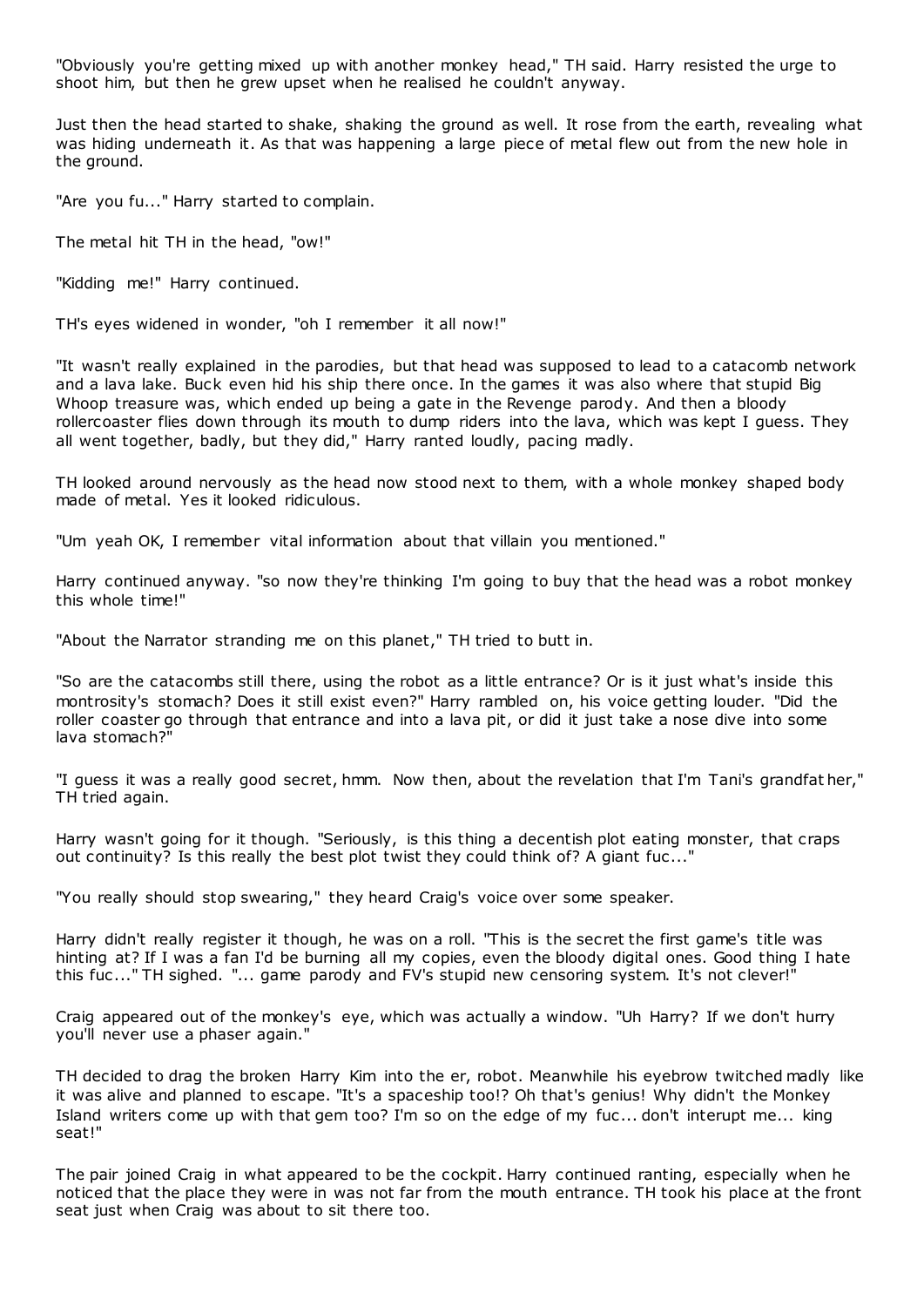"It's my ship, sonny. I'll drive."

Craig stared blankly, "huh? But I woke it up... apparently a mile away from the head in an old mine. How does that work?" His eyes widened when he noticed Harry just heard that. "That was a joke, honest."

# **PART 10: Flawless Draw**

"So you were racing the Narrator, he rammed you into a wormhole. Once you were here your ship crashed. You bumped your head on the way out of it, giving you amnesia," Craig tried to understand.

"Yep!"

"Your ship that looks like a monkey."

"A what?"

"And you're Tani's granddad she thought was dead?" Craig raised his eyebrow.

"Yep, clever plot twist, ey?" TH seemed proud.

"I suppose, since we know nothing about you or your backstory. It's not like you had one t hat conflicted with that story at all, creating a really big plot hole, damning the game to be hated by 99% of all the game series' fans. The other 1% being the ones who simply are not bothered," Craig said.

Harry groaned through his gag, his eyes widened even further somehow.

"How is my Tani anyway?" TH asked.

"Actually, I don't know. We never did meet back up," Craig replied.

### **Melly:**

Tani hid behind a large fountain, watching the locals build a terrifying statue of Buck in his dress. "Phew, at least he won't find me here," she smiled. That faded immediately, "I wonder why they're building that. What's Buck up to, driving up the price of brain and eye bleach?" A shadow of a figure cast over her.

"Ah Morgan, excellent hiding place. I'd never think to look for you in the town centre next to an eye catching fountain," Pinch-Nose sneered.

Tani turned around, immediately cringing at the sight of him. That fake nose he had now had fallen off so she could see the entire hole in his face. "I'm not Morgan, I'm Tani." She pulled off her nametag, "see."

Pinch-Nose looked embarrased, "oh I'm sorry, miss." He scampered off.

Once she was alone again Tani could hear a pair of locals arguing. "I didn't vote for Buck. It was bloody obvious that was him. I just played along so he wouldn't kill me."

"So did I! How come he's Mayor if no one voted," the other man cried.

"Sounds like he got through by cheating somehow. He probably knows someone who can manipulate things how they want."

Tani's eyes widened, "the Narrator."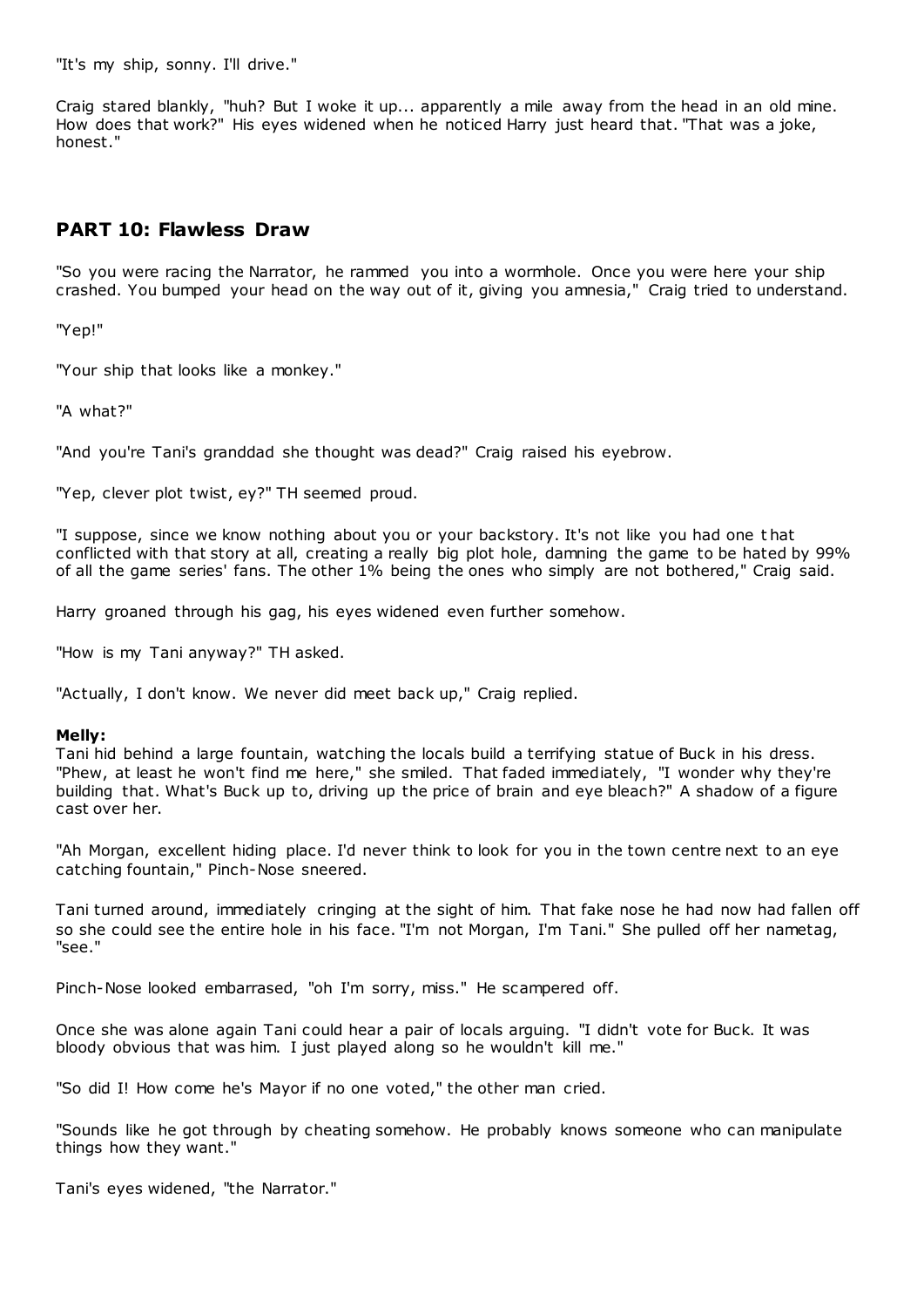"You can't find her? I told you to not stop looking for my dear Morgan until you did, or risk my wrath," Buck growled, showing the folded dress for emphasis. Pinch-Nose cowered.

**I told you to look for Tani. You know the one you thought stole the Mockery pieces. I only told you Tani so you'd actually chase after Morgan, who did steal them, cos you confused her with Tani in the first place!**

Buck and Pinch-Nose looked at nowhere in particular with a very confused look on their faces.

#### **Ugh, I'm not the one that doesn't know the name of the girl I fancy. Never mind. Pinch-Nose keep looking for Morgan.**

"So, is that the Tani one or..." Pinch-Nose stuttered,

#### **Morgan! The one with the treasure we need! How can you possibly get this wrong?**

Tani held onto the two objects, she also wasn't making much sense of this. "Why?"

Morgan sighed, "they can't figure out who is who, that's why. He'll go for me, but you'll have the items. We swap after that to confuse them further."

"Ooooh, clever!" Tani giggled.

"Not really, they're just idiots," Morgan sighed.

Everyone who saw it laughed as the warp capable monkey robot entered orbit, then began its decent to Melly, feet first.

"I was less embarrased flying that pink ship," Craig said, covering his face.

"We're not landing this ship in town are we?" Harry groaned. "Not that I have any dignity or decent expectations left."

"Of course, we have no time to lose," TH laughed.

Meanwhile Pinch-Nose had brought back Morgan by gunpoint. Buck was not looking happy at all about this while the Narrator still looked invisible.

#### **Where are the pieces?**

"Where's my Morgan?" Buck demanded.

"Gee, I dunno. Maybe you guys need to agree on a goal and come back to me," Morgan smiled cheekily.

### **Grrr Pinch-Nose, you incompetant...**

Pinch-Nose whimpered, he had no idea what he had done wrong this time. "But you said..."

Buck used Harry's phaser to shoot him. "Ah, that is satisfying. I'll find her myself!"

Morgan now looked worried, "are you sure? We can keep doing this."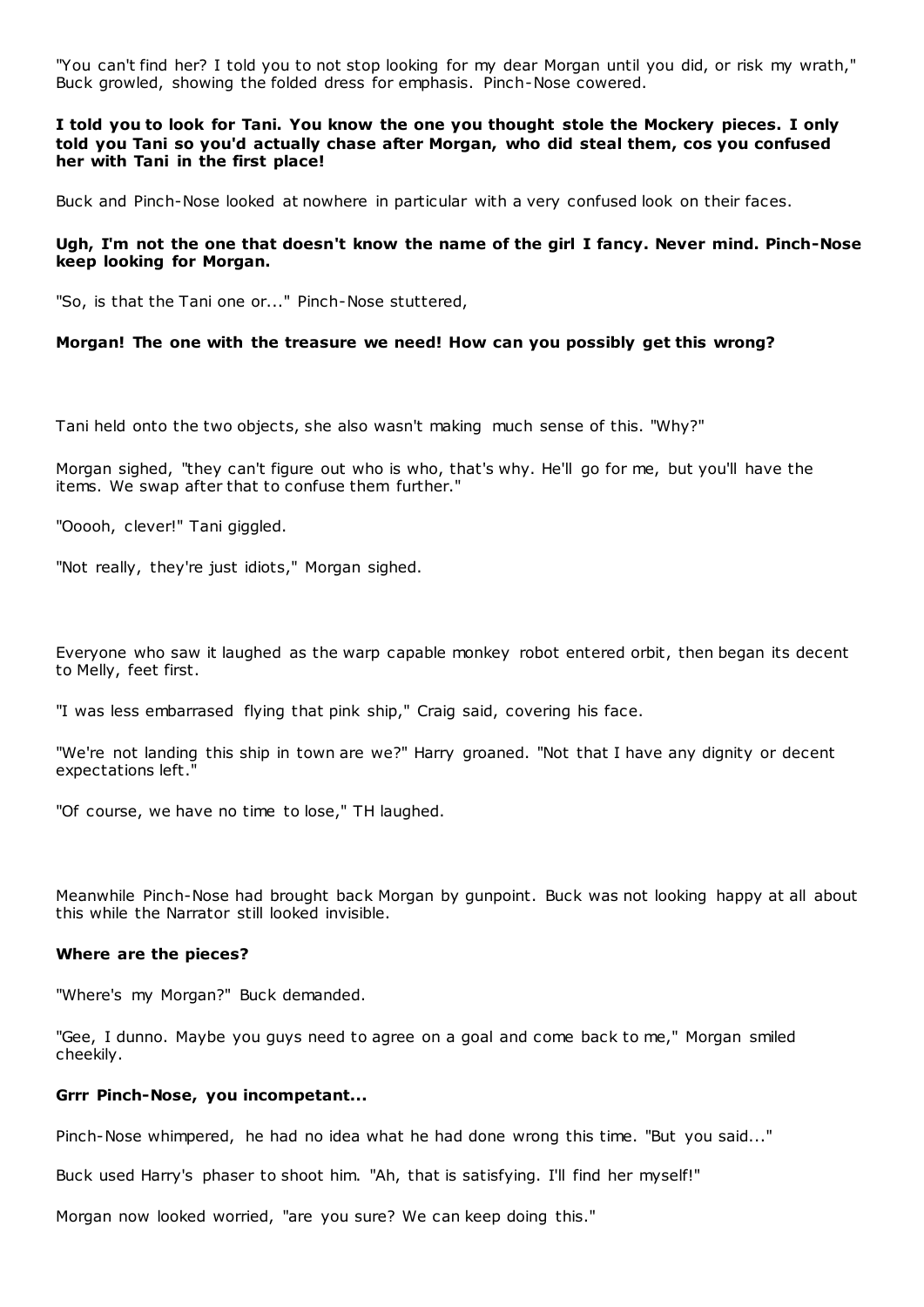"Nay lass, this is what my statue was built for," Buck cackled before running out.

#### **It's not finished, you fool.**

Outside the crowd soon dispersed, abandoning a giant head still on a lifting crane. Buck failed to notice this *minor* issue when he reached his masterpiece. His body disappeared into a green mist, which then entered the statue.

Tani meanwhile had been watching all of this from her hideout fountain. Her mouth dropped as the statue then came to life. It tried to look around. Buck's voice boomed from it somehow, "gah! I can't see!" The statue span around, immediately losing its footing. "Morgan! Where are you my darling!" A step backward got his balance back, then he proceeded to try grabbing air from the ground.

"Well at least he can't kidnap me if he can't..." Tani sighed in relief. That was short lived. The statue grabbed her anyway. "Shoot! What are the odds?"

"One in one, my dear. We are destined to meet."

The robot monkey landed outside the town hall, much to Morgan's amusement and probably the Narrator's.

### **What is that? It doesn't look...**

*"Familiar? Of course not. They couldn't even make the monkey head look the same," Harry's voice rang out of the monkey's mouth.*

*"Damn it Harry!"*

### **Ah, I saw you sooner than I thought, Harry.**

Inside the monkey head, Harry was busy headbutting a panel. "Stop that, that joke's not funny either!"

#### **You're too late. Buck used the last 10% of your phaser, you have nothing to live for.**

"Hardly, this ship will have bigger phasers," Harry smiled. "Right?"

"No, this is a racing ship," TH replied.

Harry's headbutts continued, this time though the ground shook on each one. Craig and TH seemed confused until they noticed what was stomping over to greet them.

"Argh, if it isn't Andercrap and Kimberley," Buck Statue cackled. He used its hand to try to grab them like they were on the ground, he got the monkey leg instead. After a tiny bit of groping he was at a loss. "What is this?"

"It's the er... monkey head," Craig stuttered.

"It has a body?" Buck Statue scratched his neck instead of a head.

This was the last straw, yet again, for Harry. "Even Buck who used it as a base and hung around it for three games doesn't know it was secretly a Monkey Robot. This game blows!"

"Oh dear, I parked my backup ship in there," Buck Statue complained.

"See the villain's clueless," Harry sighed.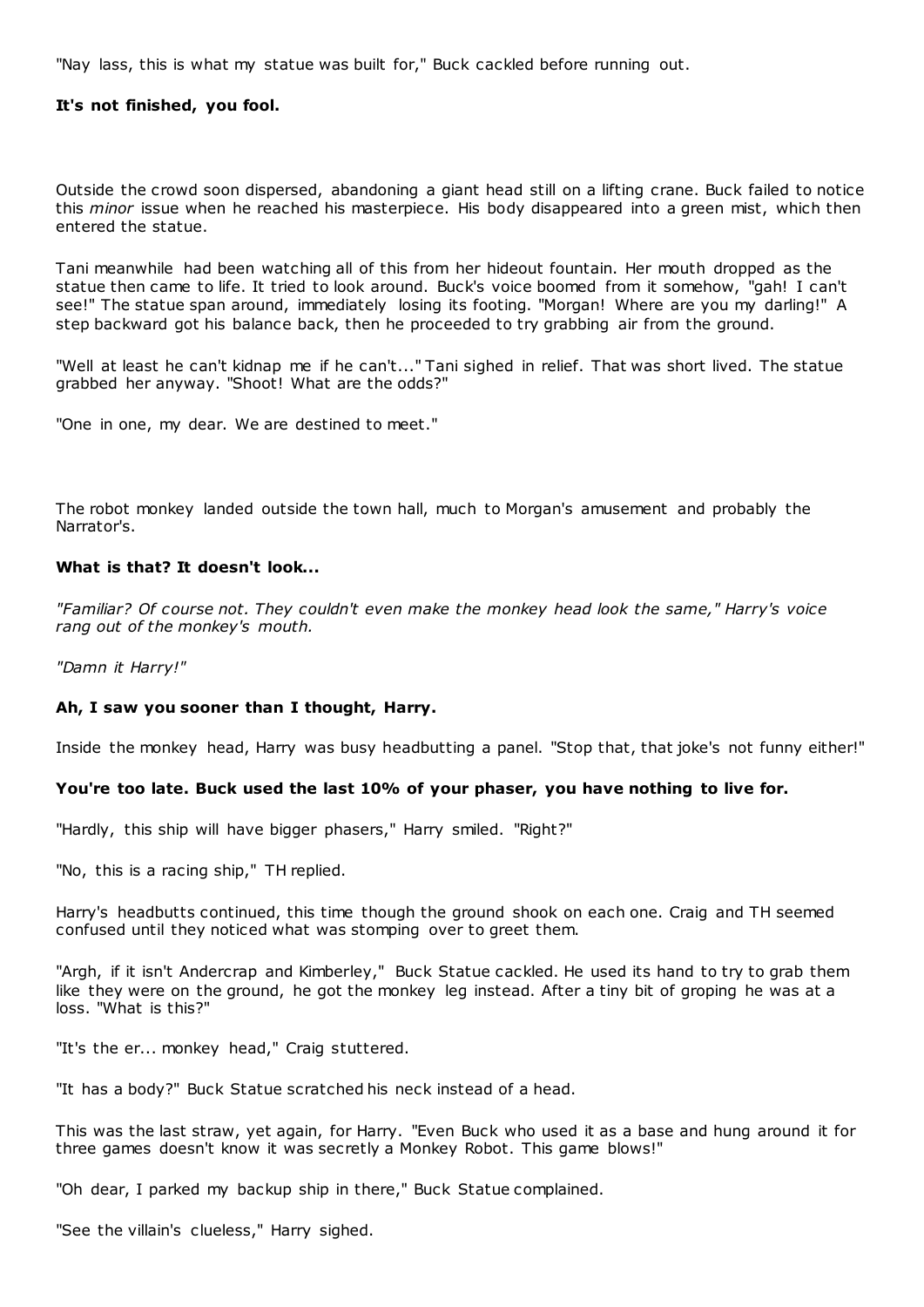"We knew that, now what?" Craig impatiently asked him.

"I don't care, as long as it's not monkey combat," Harry replied. "We dodged that bullet so far."

Buck-Statue cackled, placing a hand on its stone boobs. "I'll tell you what, you let me keep Morgan, and I let you keep the robot."

"You fiend!" Harry growled. "No deal!"

### **Who cares about that. Get the Mockery Pieces from her.**

"One sec ," Buck Statue growled. He knelt down on one knee. "Morgan, marry me or else!"

Tani squirmed in his hand, "or else what? I'm Tani anyway."

"I'm not stupid to fall for that one again," Buck Statue said.

"Are you sure? You have no head, your statue is in a dress, and oh yeah, Morgan's over there!" Tani yelled, pointing at the town hall.

Statue Buck shrugged, "I'll take that as a yes." He stomped over to the church. Well he tried a little too hard. All that was left was a pile of bricks and wood. "Oooh splinter!" He sat down to cradle his stone foot, which had a tiny bit of wood impaled on it. Tani used that moment to escape his hand. Buck Statue somehow managed to inhale air through his stone teeth, which weren't there on the original closed mouth statue. "God, that's the worst pain ever!"

### **Buck now! Stop messing around.**

"I'm busy!" Buck Statue snapped at him. "Oooh that's deep in there."

Morgan ran up to Tani holding the helmet piece and a T shaped one. "Quick, give me your two." Tani reached out to give her the body and head pieces.

### **Tani dropped them like the big airhead she is.**

Tani tripped over her own feet even though she wasn't walking, dropping the pieces. Morgan groaned as she picked them up anyway. "Tani, no narrator in Escape. You don't listen to him."

### **Only if you want to. Pinch-Nose miraculously was brought back from the dead. He rescues the Mockery pieces to finally attach them correctly.**

Pinch-Nose grabbed the pieces off Morgan who shuddered at the sight of the dead man. He fixed the pieces together.

### **Pinch-Nose fires at Buck, rendering him help...**

Buck Statue cradled his leg, "it won't come out, it won't come out. I want my mummy."

### **Scratch that. The Ultimate Mockery now controls people it fires on. Pinch-Nose fired at Buck.**

A yellow beam fired from the staff, crashing right into a sobbing Buck Statue. Inside the monkey head Harry was edging for the door. "Ohno, it's happening. I'm outta here." He abandoned Craig and TH with the controls.

Buck Statue stopped whimpering and stood up. "Yes master."

"Oh come on! You can't just change what the staff does in the finale," Morgan complained.

### **Now Buck, destroy Harry.**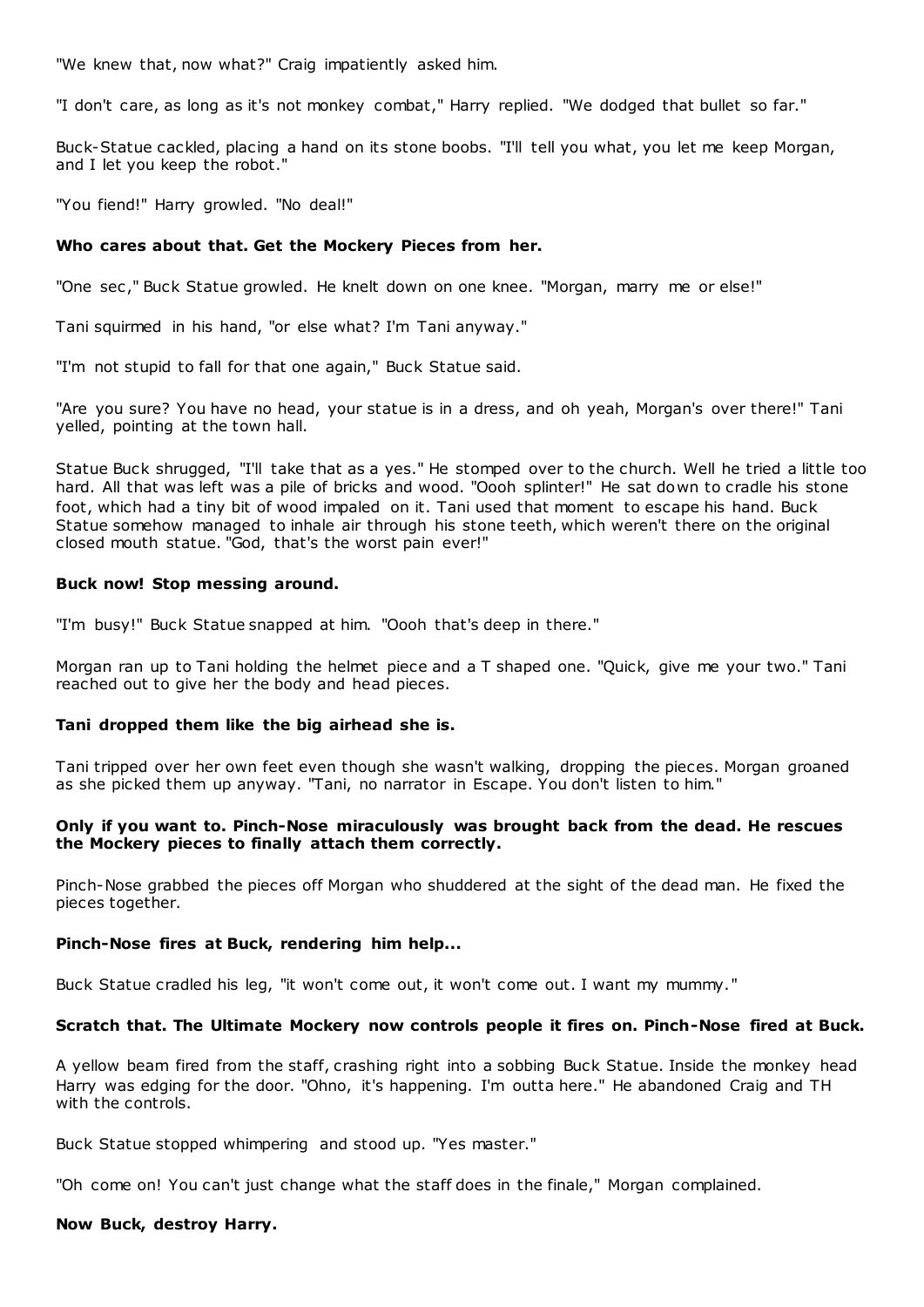Buck Statue loomed over Harry, his eyes widened.

Craig and TH jumped as Harry appeared, standing in between them. "Go go, monkey combat time!"

Craig shook his head, "do you remember what the walkthrough said about it?"

Harry strained his brain trying to remember. Meanwhile Buck Statue was not going to wait for his turn, he just kept punching the robot in the head.

"Hey hey, turn based!" Craig snapped.

### **Hey hey, real life.**

"Real life? You're a disembodied voice with control of the story, what's real about that?" Craig argued.

### **Fine, Buck plays fair and waits for his turn.**

"Oh, I remember! Draw," Harry blurted out. With that in mind, he discussed the puzzle's solution with the others.

"But Tani's already free from his hand," Craig pointed out much to Harry's annoyance.

"Fine!" he groaned. "Why ask me then?"

"I didn't know freeing her was the point. The game makes you believe you have to win," Craig stuttered. A light switched on in his brain. "Never mind, let's draw."

Outside Harry held a piece of paper in front of Pinch-Nose, pointing at a particular part. "And that's you with the wavy lines around."

"Um," he grimaced.

"The handsome one is me."

"I don't think..."

Meanwhile the robot did some daft pose, winning another round with Buck. This angered the Narrator controlled Buck Statue.

"This is a drawing of why the robot plot twist sucks, see," Harry showed Pinch-Nose another paper.

If Pinch-Nose still had a nose, he'd shrivel it up in disgust. Instead he just raised his eyebrow. "I do see. It's ludicrous. I could live with the hermit with a backstory being the granddad betrayed by the Narrator, but this."

"I know!"

Buck Statue got mad at losing yet again. He raised his giant plank injured foot to stamp it. Harry then quickly nudged Pinch-Nose underneath it just in time for a witty retort. "I'll see you soon, Pinch-Nose." He quickly ran off to the monkey for cover.

"You will? That's worrying," Pinch-Nose said before he and the staff were squished. A yellow light engulfed the bottom of his foot, seconds later huge pieces of rock were being thrown everywhere.

#### **Noooo, my plans... ruined!**